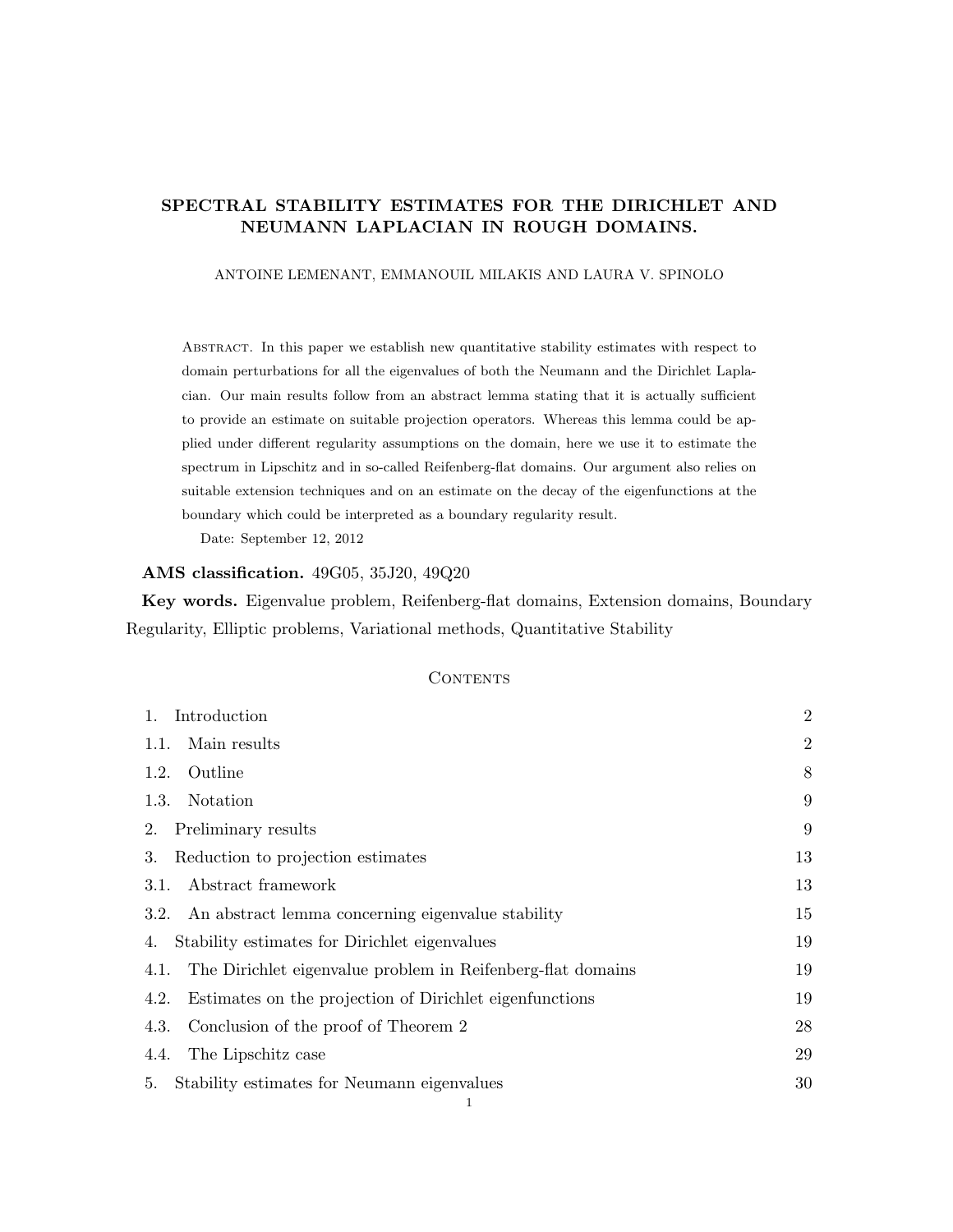| 2 |      | ANTOINE LEMENANT, EMMANOUIL MILAKIS AND LAURA V. SPINOLO       |    |
|---|------|----------------------------------------------------------------|----|
|   |      | 5.1. The Neumann eigenvalue problem in Reifenberg-flat domains | 30 |
|   | 5.2. | Estimates on the projection of Neumann eigenfunctions          | 31 |
|   |      | 5.3. Conclusion of the proof of Theorem 5                      | 38 |
|   |      | 6. Acknowledgements                                            | 38 |
|   |      | References                                                     | 39 |

### 1. INTRODUCTION

1.1. Main results. In this paper we deal with the eigenvalues of the Laplace operator for the Dirichlet and the Neumann problems in rough domains. Let  $\Omega \subseteq \mathbb{R}^N$  be an open and bounded set. If  $\partial\Omega$  satisfies suitable mild regularity assumptions, then we can apply the classical results concerning the spectrum of compact operators and infer that both the Dirichlet and the Neumann problems admit a sequence of nonnegative eigenvalues, which we denote by

$$
0 < \lambda_1(\Omega) \leq \lambda_2(\Omega) \leq \cdots \leq \lambda_k(\Omega) \leq \ldots \uparrow +\infty
$$

and

$$
0 = \mu_1(\Omega) \leq \mu_2(\Omega) \leq \cdots \leq \mu_k(\Omega) \leq \ldots \uparrow +\infty,
$$

respectively. Each eigenvalue is counted according to its multiplicity.

The problem of investigating the way that the eigenvalues  $\lambda_k$  and  $\mu_k$  depend on the domain  $\Omega$  has been widely studied. We refer to the books by Bucur and Buttazzo [3] and by Henrot [15] and to references therein for an extended discussion. See also the expository work by Hale [14]. In the present paper we establish new stability estimates concerning the dependence of the eigenvalues on domain perturbations. The most relevant features of the paper are the following.

First, our approach applies to both the Dirichlet and the Neumann problem, while many of the previous results were concerned with the Dirichlet problem only. The key argument in the present paper is based on an abstract lemma (Lemma 14 in Section 3) which is sufficiently general to apply to both Dirichlet and Neumann problems. Lemma 14 has an elementary proof which uses ideas due to Birkhoff, de Boor, Swartz and Wendroff [2]. Although in this paper we choose to mainly focus on domains satisfying a specific regularity condition, first introduced by E. R. Reifenberg [25], Lemma 14 can be applied to other classes of domains. As an example, we consider the case of Lipschitz domains, see Theorem 4.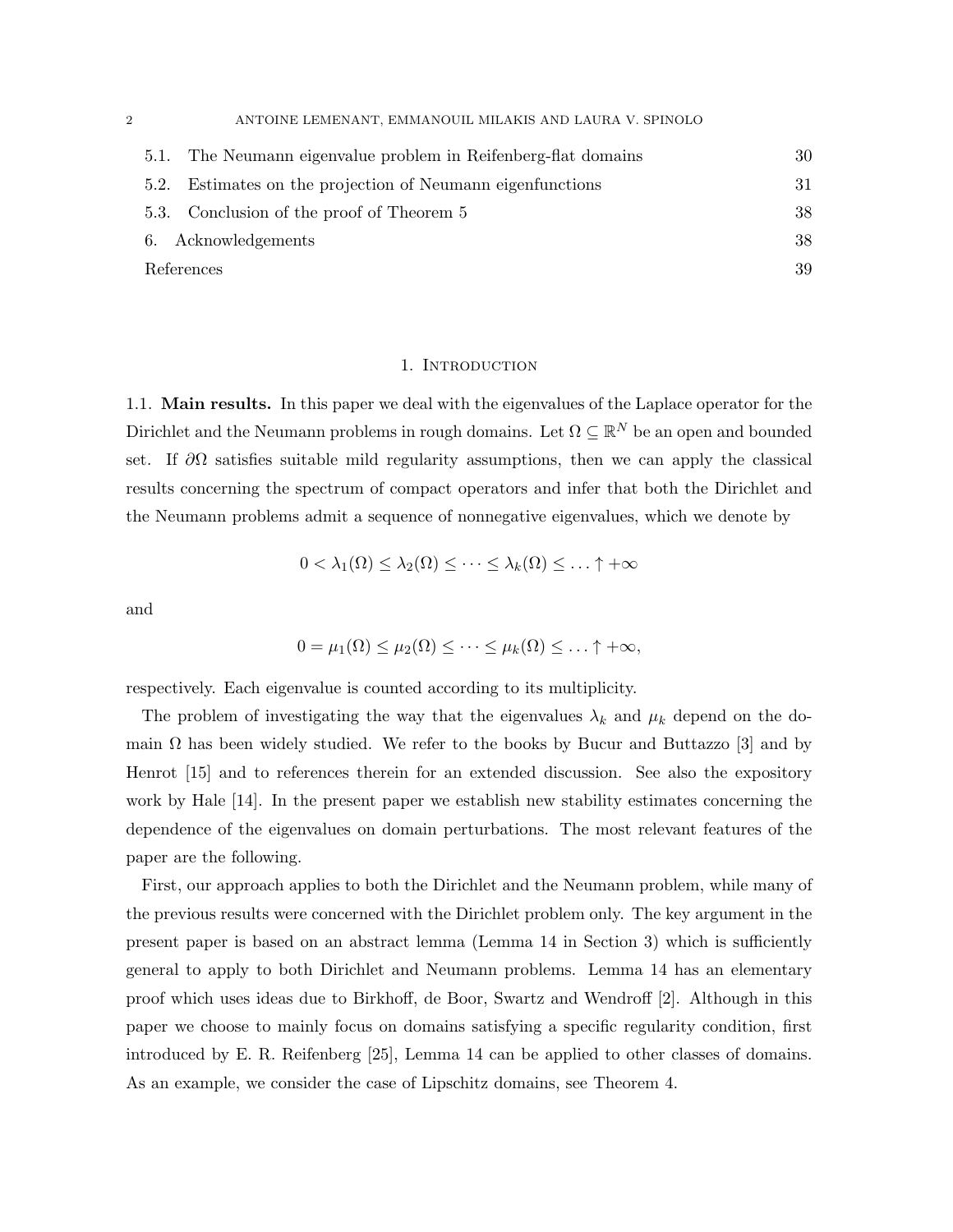Second, we impose very weak regularity conditions on the domains  $\Omega_a$  and  $\Omega_b$ . The exact definition of the regularity assumptions we impose is given later, here we just mention that Reifenberg flatness is a property weaker than Lipschitz continuity and that Reifenberg-flat domains are relevant for the study of minimal surfaces [25] and of other problems, see Toro [27] for an overview.

Third, in the present paper we establish quantitative estimates, while much of the analysis discussed in [3, 15] aimed at proving existence and convergence results. More precisely, we will obtain estimates of the following type:

(1.1) 
$$
|\lambda_k(\Omega_a) - \lambda_k(\Omega_b)| \leq C d_H(\Omega_a^c, \Omega_b^c)^{\alpha}
$$

$$
|\mu_k(\Omega_a) - \mu_k(\Omega_b)| \leq C \max(d_H(\Omega_a^c, \Omega_b^c), d_H(\Omega_a, \Omega_b))^{\alpha}
$$

In the previous expressions,  $\Omega^c := \mathbb{R}^N \setminus \Omega$  stands for the complement of the set  $\Omega$  and  $d_H$  for the Hausdorff distance, namely

(1.2) 
$$
d_H(X, Y) := \max \{ \sup_{x \in X} d(x, Y), \sup_{y \in Y} d(y, X) \}.
$$

In the following we will discuss both the admissible values for the exponent  $\alpha$  and the reasons why the quantity  $d_H(\Omega_a, \Omega_b)$  only appears in the stability estimate for the Neumann eigenvalues.

Note that quantitative stability results were established in a series of papers by Burenkov, Lamberti, Lanza De Cristoforis and collaborators (see [4] for an overview). However, the regularity assumptions we impose on the domains are different than those in [4] and, moreover, our approach relies on different techniques. Indeed, the analysis in [4] is based on the notion of transition operators, while as mentioned before our argument combines real analysis techniques with an abstract lemma whose proof is based on elementary tools.

We also refer to a very recent work by Colbois, Girouard and Iversen [5] for other quantitative stability results concerning the Dirichlet problem.

As a final remark, we point out that Lemma 19 in [23] ensures that, given two sufficiently close Reifenberg-flat domains  $\Omega_a, \Omega_b \subseteq \mathbb{R}^N$ , the Hausdorff distance is controlled by the Lebesgue measure of the symmetric difference, more precisely

$$
d_H(\Omega_a^c, \Omega_b^c) \le C |\Omega_a \triangle \Omega_b|^{\frac{1}{N}}, \quad d_H(\Omega_a, \Omega_b) \le C |\Omega_a \triangle \Omega_b|^{\frac{1}{N}},
$$

where the constant C only depends on the dimension  $N$  and on a regularity parameter of the domains. Hence, an immediate consequence of (1.1) is that the corresponding estimates

.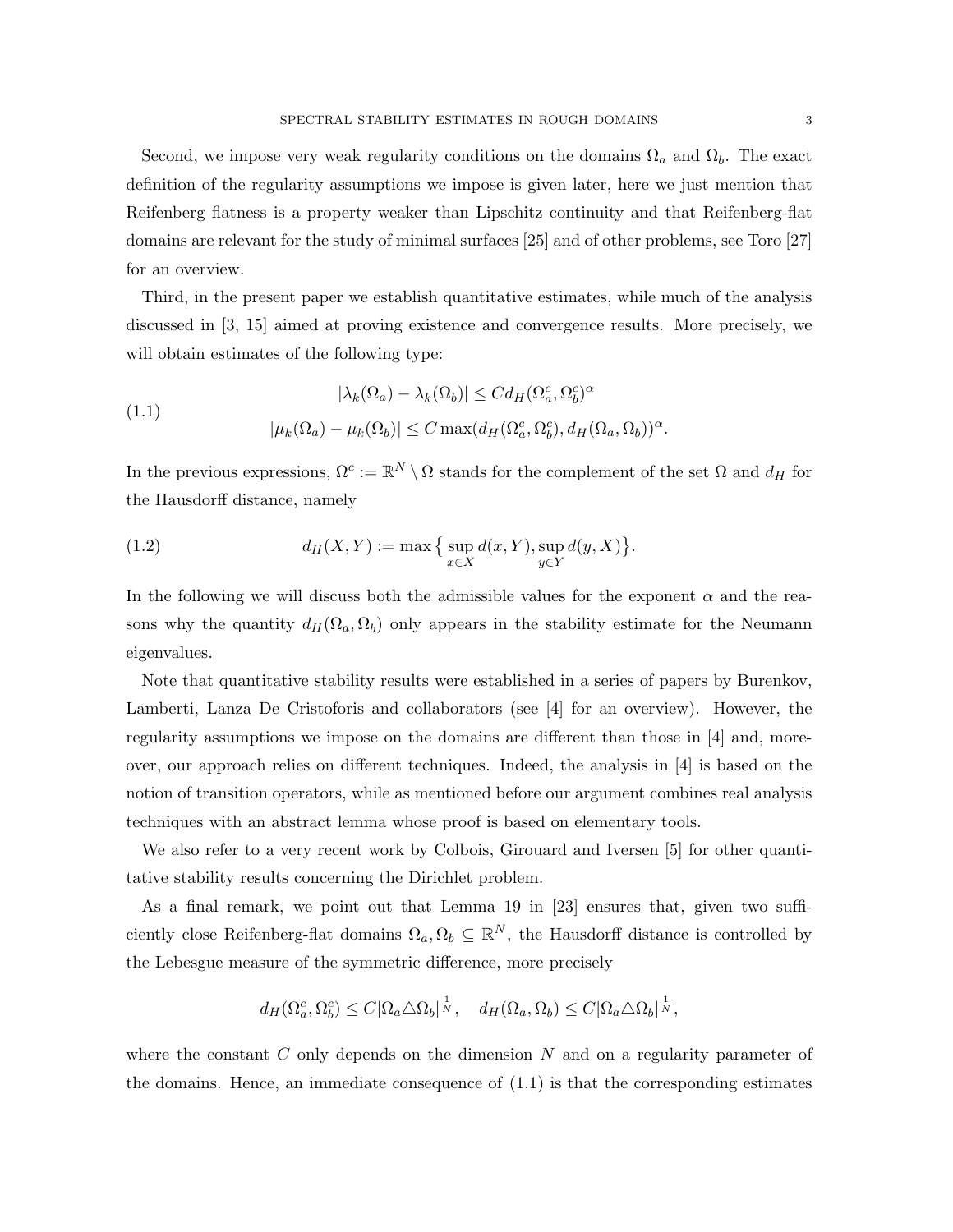holds in terms of  $|\Omega_a \triangle \Omega_b|^{\frac{1}{N}}$ . Before introducing our results, we specify the exact regularity assumptions we impose on the sets  $\Omega_a$  and  $\Omega_b$ .

**Definition 1.** Let  $\varepsilon$ ,  $r_0$  be two real numbers satisfying  $0 < \varepsilon < 1/2$  and  $r_0 > 0$ . An  $(\varepsilon, r_0)$ -Reifenberg-flat domain  $\Omega \subseteq \mathbb{R}^N$  is a nonempty open set satisfying the following two conditions: i) for every  $x \in \partial\Omega$  and for every  $r \leq r_0$ , there is a hyperplane  $P(x,r)$  containing x which satisfies

(1.3) 
$$
\frac{1}{r}d_H(\partial\Omega \cap B(x,r), P(x,r) \cap B(x,r)) \leq \varepsilon.
$$

ii) For every  $x \in \partial \Omega$ , one of the connected component of

$$
B(x,r_0) \cap \{x : dist(x, P(x,r_0)) \ge 2\varepsilon r_0\}
$$

is contained in  $\Omega$  and the other one is contained in  $\mathbb{R}^N \setminus \Omega$ .

A direct consequence of the definition is that if  $\varepsilon_1 < \varepsilon_2$ , then any  $(\varepsilon_1, r_0)$ -Reifenberg-flat domain is also an  $(\varepsilon_2, r_0)$ -Reifenberg-flat domain. Note also that, heuristically speaking, condition i) ensures that the boundary is well approximated by hyperplanes at every small scale, while condition  $ii$ ) is a separating requirement equivalent to those in [16, 17, 18, 24]. The notion of Reifenberg flatness is strictly weaker than Lipschtiz continuity and appears in many areas like free boundary regularity problems and geometric measure theory (see [8, 9, 10, 16, 17, 18, 19, 20, 21, 22, 24, 25, 27, 28] and the references therein).

We now state our main result concerning the Dirichlet problem. We denote by  $\mathcal{H}^{N-1}$  the Hausdorff  $(N-1)$ -dimensional measure.

**Theorem 2** (Dirichlet Problem). Let  $B_0, D \subseteq \mathbb{R}^N$  be two given balls satisfying  $B_0 \subseteq D$  and denote by  $(\gamma_n)_{n\in\mathbb{N}}$  the spectrum of the Dirichlet Laplacian in  $B_0$  and by R the radius of D.

For any  $\alpha \in ]0,1]$  there is  $\varepsilon = \varepsilon(\alpha)$  such that the following holds. For any  $n \in \mathbb{N}$ ,  $r_0 > 0$ and  $L_0 > 0$  there are constants  $\delta_0 = \delta_0(\gamma_n, n, \alpha, r_0, N, L_0, R)$  and  $C = C(\alpha, r_0, N)$  such that whenever  $\Omega_a$  and  $\Omega_b$  are two  $(\varepsilon, r_0)$ -Reifenberg-flat domains in  $\mathbb{R}^N$  such that

- $B_0 \subseteq \Omega_a \cap \Omega_b$  and  $\Omega_a \cup \Omega_b \subseteq D$ ;
- $L := \max(\mathcal{H}^{N-1}(\partial \Omega_a), \mathcal{H}^{N-1}(\partial \Omega_b)) \leq L_0;$
- $d_H(\Omega_a^c, \Omega_b^c) \le \delta_0$ ,

then

(1.4) 
$$
|\lambda_n^a - \lambda_n^b| \leq Cn\gamma_n(1 + \gamma_n^{\frac{N}{2}})L d_H(\Omega_a^c, \Omega_b^c)^{\alpha},
$$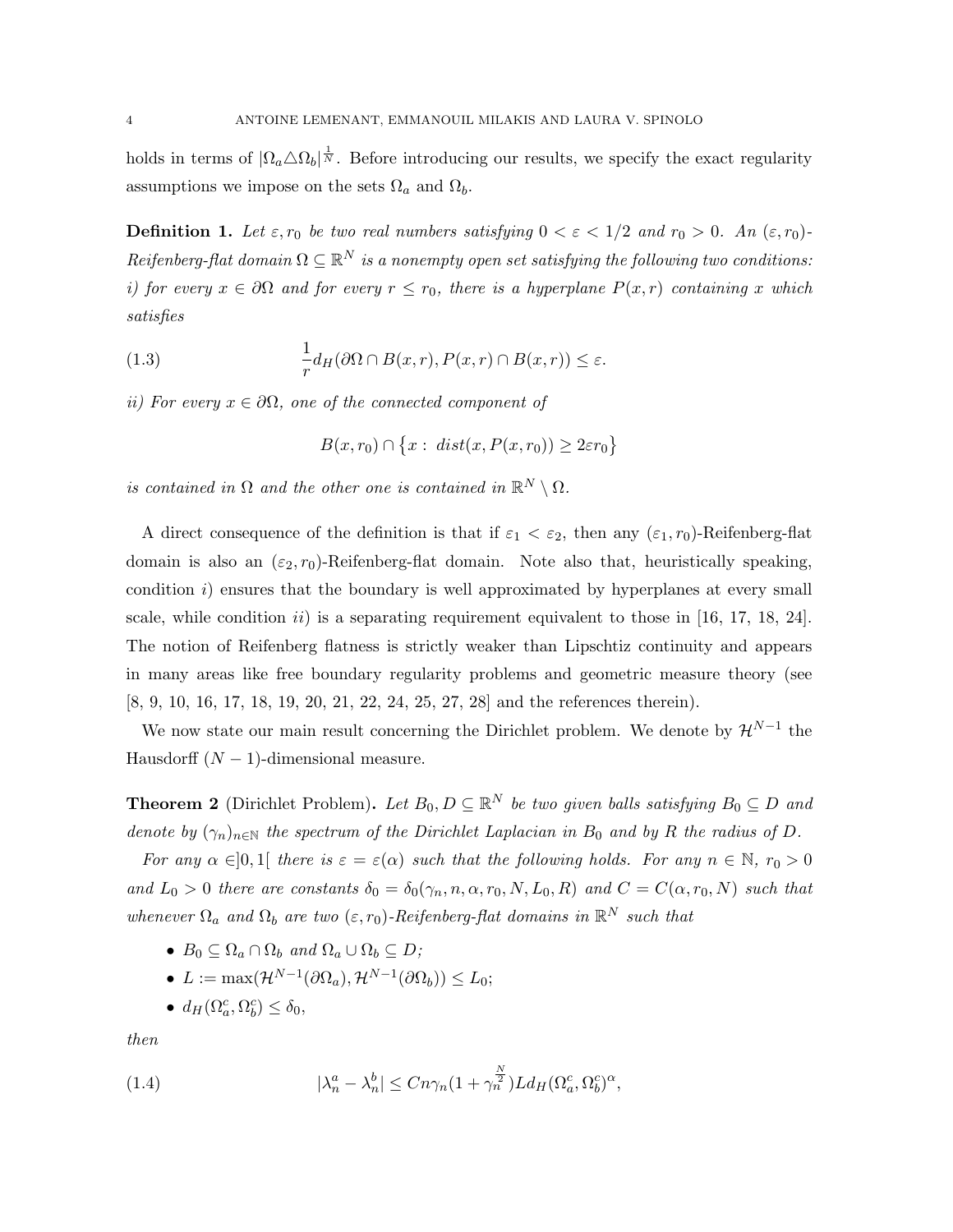where  $\{\lambda_n^a\}$  and  $\{\lambda_n^b\}$  denote the sequences of eigenvalues of the Dirichlet Laplacian in  $\Omega_a$ and  $\Omega_b$ , respectively.

In Section 1.2 we provide an outline of the proof of Theorem 2, here we make some remarks.

First, Theorem 2 is an extension of the main theorem in Lemenant Milakis [21], which establishes a similar result valid for the first eigenvalue only. The extension to the whole spectrum is not trivial and relies on the abstract result provided by Lemma 14.

Second, we are confident that our method could be extended to wider classes of linear elliptic equations with no substantial changes.

Third, we only define the ball  $B_0$  and the sequence  $\{\gamma_n\}$  to simplify the statement of Theorem 2. Indeed, we could have provided a sharper statement by letting the constant  $C$  and  $\delta_0$  directly depend on  $\lambda_n^a$  and  $\lambda_n^b$ , but for sake of simplicity we decided to use the monotonicity of eigenvalues with respect to domain inclusion, which ensures that  $\max\{\lambda_n^a, \lambda_n^b\} \leq \gamma_n$ . Note that in the Neumann case this monotonicity property fails and hence in the statement of Theorem 5 the constants explicitly depend on the eigenvalues. Also, note that  $\gamma_n$  only depends on the inner radius of the domains  $\Omega_a$  and  $\Omega_b$ .

Finally, we make some remarks concerning the exponent  $\alpha$  in (1.4). If an inequality like (1.4) holds, then  $\alpha \leq 1$ . This can be seen by recalling that the Sobolev-Poincaré constant of the ball of radius R in  $\mathbb{R}^N$  is proportional to  $R^2$ . Note, however, that in (1.4) we require  $\alpha < 1$ and hence we do not reach the optimal exponent  $\alpha = 1$ . Also, the regularity parameter  $\varepsilon$ depends on  $\alpha$ , and the closer  $\alpha$  is to 1, the smaller is  $\varepsilon$ . Those restrictions are due to technical reasons connected to the fact that we are imposing fairly weak regularity assumptions on the domains.

However, if we restrict to Lipschitz domains we obtain sharper estimates since  $\alpha$  can attain the optimal value  $\alpha = 1$ . Also, in the case of Lipschitz domains no restriction is imposed on the regularity parameter, i.e. we do not need to require that the domains are "sufficiently flat" as in the Reifenberg-flat case.

Before stating the precise result, we have to introduce the following definition.

**Definition 3.** Let  $\Omega \subseteq \mathbb{R}^N$  be an open set, then  $\Omega$  satisfies a uniform  $(\rho, \theta)$ -cone condition if for any  $x \in \partial\Omega$  there is a unit vector  $\nu \in \mathbb{R}^{N-1}$ , possibly depending on x, such that

$$
B(x,3\rho)\cap\Omega-C_{\rho,\theta}(\nu)\subseteq\Omega\quad\text{ and }\quad B(x,3\rho)\setminus\mathbb{R}^N+C_{\rho,\theta}(\nu)\subseteq\Omega\setminus\mathbb{R}^N,
$$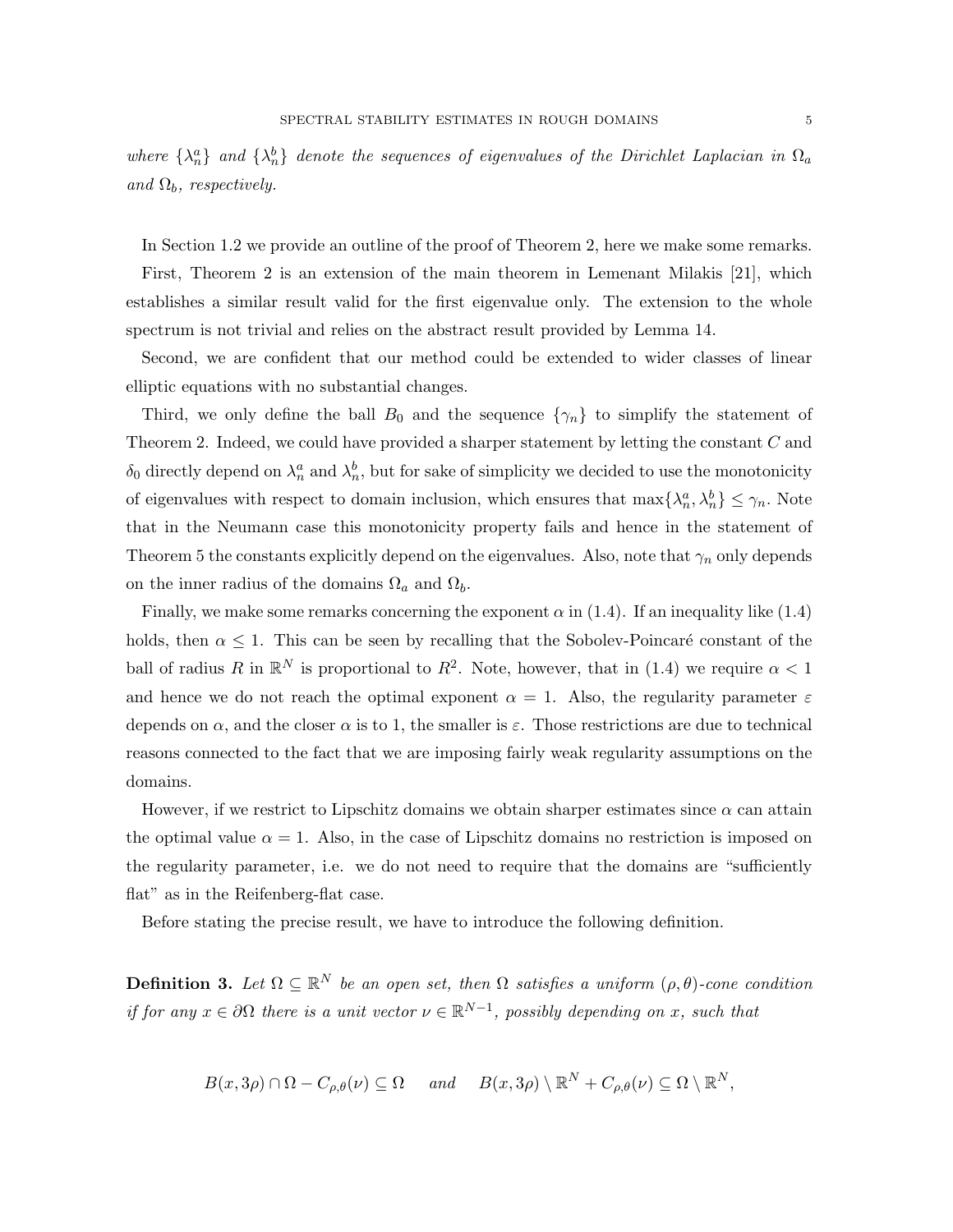where  $B(x, 3\rho)$  denotes the ball centered at x with radius  $3\rho$  and  $C_{\rho,\theta}(\nu)$  is the cone with height  $\rho > 0$  and opening  $\theta \in ]0, \pi]$ ,

$$
C_{\rho,\theta}(\nu) := \{ h \in \mathbb{R}^N : h \cdot \nu > |h| \cos \theta \} \cap B(\vec{0},\rho).
$$

We now state the stability result for Lipschitz domains.

**Theorem 4** (Dirichlet Problem in Lipschitz domains). Let  $B_0, D \subseteq \mathbb{R}^N$  be two given balls satisfying  $B_0 \subseteq D$  and denote by  $(\gamma_n)_{n \in \mathbb{N}}$  the spectrum of the Dirichlet Laplacian in  $B_0$  and by R the radius of D.

For any  $\rho > 0$ ,  $\theta \in ]0, \pi]$  there are constants  $C = C(\rho, \theta, n, N, \gamma_n, R)$  and  $\delta_0 = \delta_0(\rho, \theta, n, N, \gamma_n, R)$ such that the following holds. Let  $\Omega_a$  and  $\Omega_b$  be two open sets satisfying a  $(\rho, \theta)$ -cone condition and the following properties:

- $B_0 \subseteq \Omega_a \cap \Omega_b$  and  $\Omega_a \cup \Omega_b \subseteq D$ ;
- $\delta := d_H(\Omega_a^c, \Omega_b^c) \le \delta_0.$

Then

$$
|\lambda_n^a - \lambda_n^b| \le C\delta.
$$

The proof of Theorem 4 combines the above-mentioned abstract result (Lemma 14) with stability estimates for solutions of elliptic equations due to Savaré and Schimperna [26].

We now state the stability result concerning the Neumann problem.

**Theorem 5** (Neumann Problem). For any  $\alpha \in ]0,1]$  there is  $\varepsilon = \varepsilon(\alpha)$  such that the following holds. Let  $\Omega_a$  and  $\Omega_b$  be two bounded, connected,  $(\varepsilon, r_0)$ -Reifenberg-flat domains in  $\mathbb{R}^N$  such that

- $L := \max(\mathcal{H}^{N-1}(\partial \Omega_a), \mathcal{H}^{N-1}(\partial \Omega_b)) \leq L_0;$
- both  $\Omega_a$  and  $\Omega_b$  are contained in the ball D, which has radius R.

Let  $\mu_n^a$  and  $\mu_n^b$  be the corresponding sequences of Neumann Laplacian eigenvalues and denote by  $\mu_n^* := \max{\{\mu_n^a, \mu_n^b\}}$ . For any  $n \in \mathbb{N}$ , there are constants  $\delta_0 = \delta_0(\mu_n^*, \alpha, r_0, n, N, R, L_0)$  and  $C = C(N, r_0, \alpha, R)$  such that if

$$
\max\left\{d_H(\Omega_a^c, \Omega_b^c), d_H(\Omega_a, \Omega_b)\right\} \le \delta_0,
$$

then

(1.5) 
$$
|\mu_n^a - \mu_n^b| \le Cn\left(1 + \sqrt{\mu_n^*}\right)^{2\gamma(N)+2} L(\max(d_H(\Omega_a^c, \Omega_b^c), d_H(\Omega_a, \Omega_b))^{\alpha},
$$
  
where  $\gamma(N) = \max\left\{\frac{N}{2}, \frac{2}{N-1}\right\}.$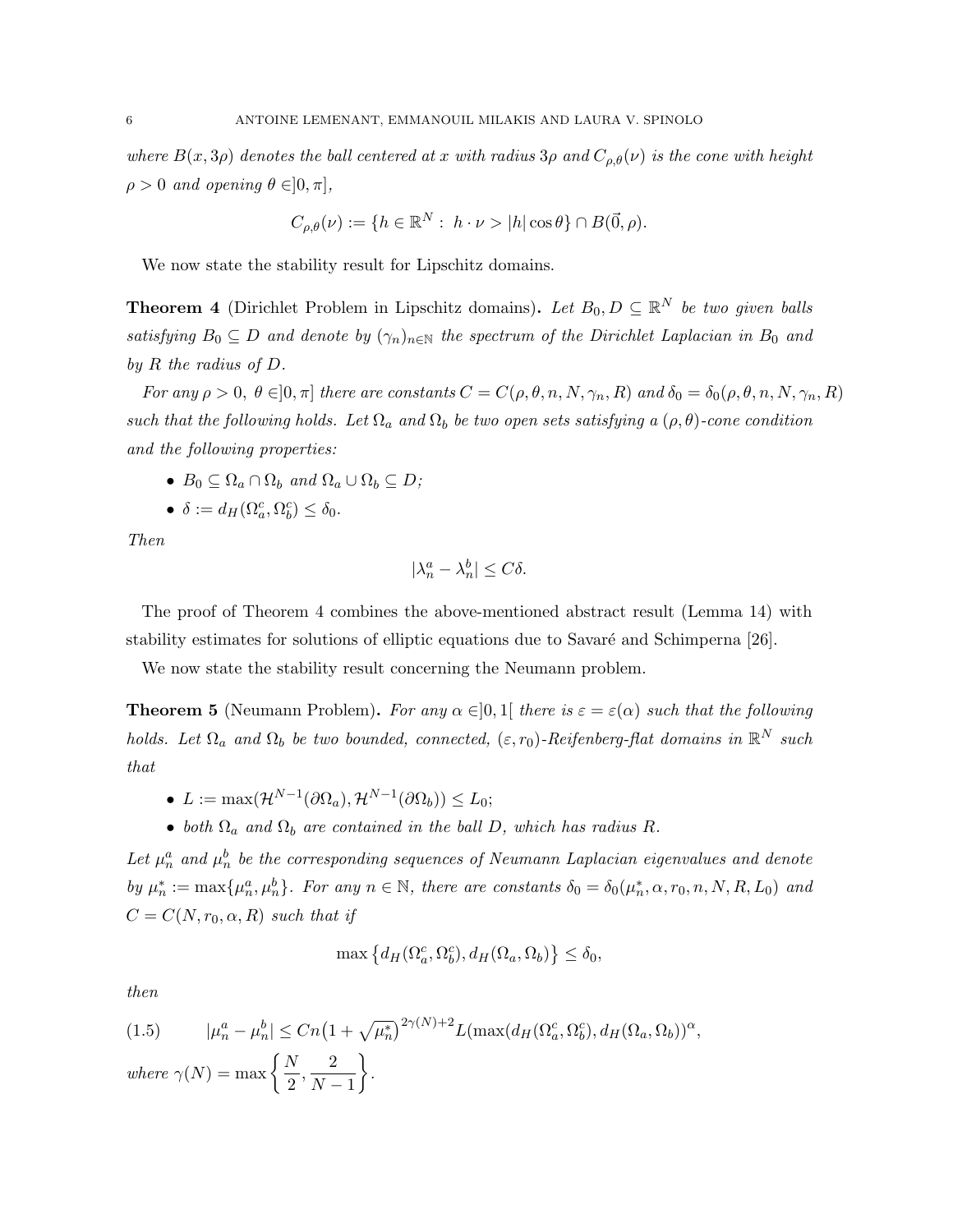Five remarks are here in order:

- (1) In the statement of Theorem 5 we again impose that  $\varepsilon$  is sufficiently small. Note, however, that in the case of the Neumann problem there are counterexamples showing that, if the boundary is not flat enough, then the stability result may fail, see the book by Courant and Hilbert [6, p.420]. Also, as in the Dirichlet case we do not reach the optimal exponent  $\alpha = 1$  but we are arbitrary close to it, up to a small enough ε.
- (2) In the statement of Theorem 5 we imposed that the domains  $\Omega_a$  and  $\Omega_b$  are both connected. We did so to simplify the exposition. However, by relying on the analysis in [23, Section4], one can remove the connectedness assumption: the price one has to pay is that the threshold  $\varepsilon$  for the stability estimate to hold not only depends on  $\alpha$ , but also on the dimension N.
- (3) We point out that the Neumann problem poses much more severe challenges than the Dirichlet problem. For instance, given an open set  $\Omega \subseteq \mathbb{R}^N$ , we can always extend a function in  $H_0^1(\Omega)$  to obtain a Sobolev function defined on the whole  $\mathbb{R}^N$ by setting  $u = 0$  outside  $\Omega$ . This leads to the classical monotonicity property of the eigenvalues with respect to domain inclusions. Conversely, extending a function in  $H^1(\Omega)$  outside  $\Omega$  is not trivial and one needs some regularity assumption on  $\Omega$ . This issue is investigated in the companion paper [23], see Corollary 6 in there for the precise statement concerning the extension of Sobolev functions defined in Reifenberg-flat domains. Moreover, the monotonicity with respect to domain inclusion is in general false in the case of the Neumann problem. This is the reason why in the statement of Theorem 5 we have introduced the quantity  $\mu_n^*$ .
- (4) A consequence of the fact that the Neumann problem is more difficult to handle than the Dirichlet problem is the following. The stability estimate in Theorems 2 and 4 (Dirichlet problem) only involves  $d_H(\Omega_a^c, \Omega_b^c)$ . Conversely, the stability estimate in Theorem 5 (Neumann problem) involves both  $d_H(\Omega_a, \Omega_b)$  and  $d_H(\Omega_a^c, \Omega_b^c)$ . From the heuristic viewpoint, the reason of this discrepancy is the following.

In the case of the Dirichlet problem, a key point in the proof is constructing a function  $\tilde{u} \in H_0^1(\Omega_a)$  which is "sufficiently close" to a given a function  $u \in H_0^1(\Omega_b)$ . To achieve this, what we do is loosely speaking we modify  $u$  in such a way that it takes the value 0 in the region  $\Omega_b \setminus \Omega_a$ . It turns out that, to control the difference between the function u and the function  $\tilde{u}$  constructed in this way, we only need to control  $d_H(\Omega_a^c, \Omega_b^c)$ . This a consequence of the fact that we do not need to control the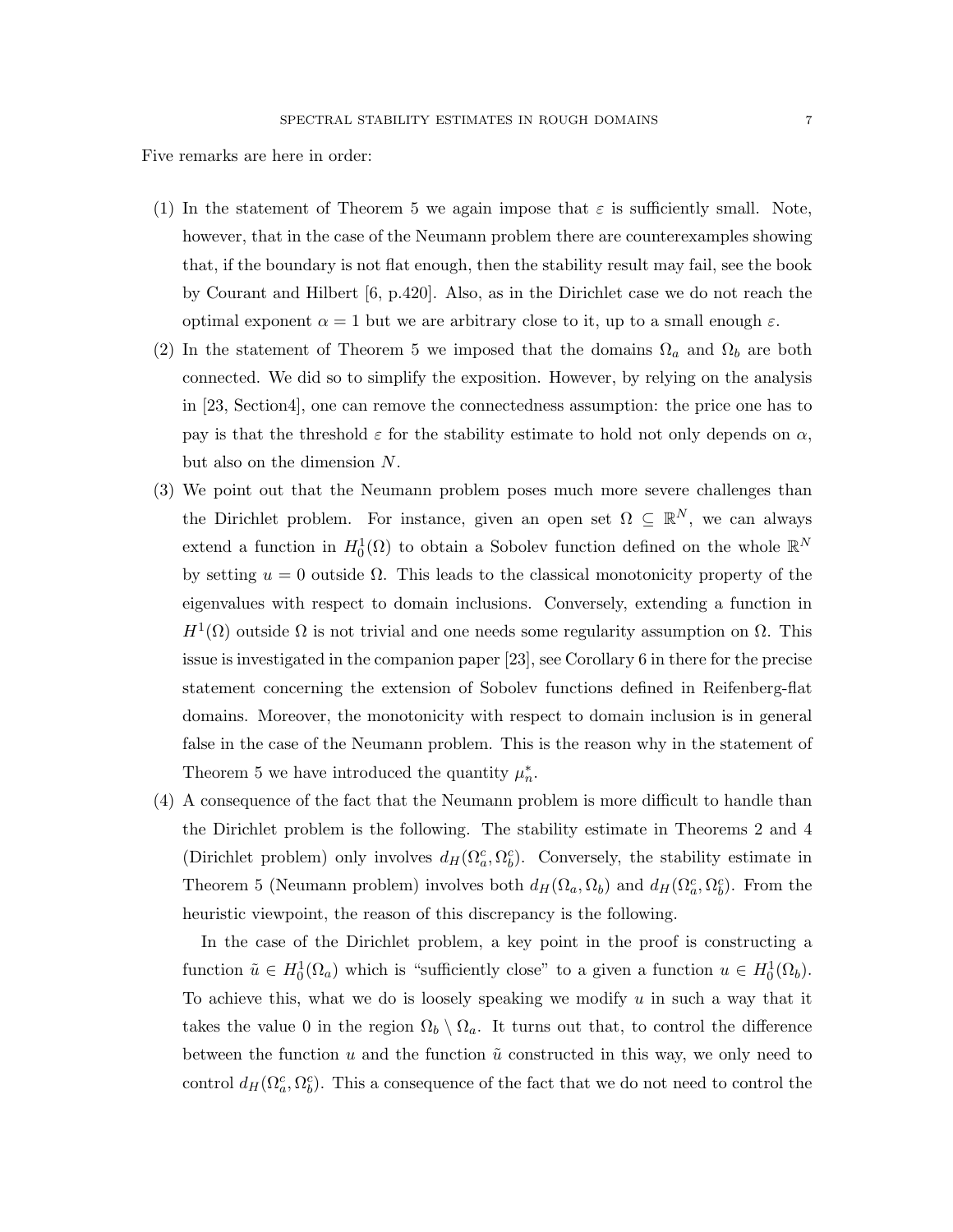behavior of  $\tilde{u}$  on  $\Omega_a \setminus \Omega_b$  because by construction  $\tilde{u}$  takes the value zero there. The details of this construction are provided in the proof of Proposition 18.

On the other hand, in the case of the Neumann problem one has to construct a function  $\tilde{u} \in H^1(\Omega_a)$  which is "sufficiently close" to a given function  $u \in H^1(\Omega_b)$ . It turns out that in this case, to control the difference  $\tilde{u} - u$ , one has to control both  $d_H(\Omega_a, \Omega_b)$  and  $d_H(\Omega_a^c, \Omega_b^c)$ . This a consequence of the fact that one has to control the behavior of the functions on both  $\Omega_a \setminus \Omega_b$  and  $\Omega_b \setminus \Omega_a$ . The details of this construction are provided in the proof of Proposition 20.

- (5) Finally, we underline that one could determine how the constants in the statements of Theorems 2, 4 and 5 explicitly depend on the various parameters by examining the proofs.
- 1.2. Outline. The proofs of Theorems 2 and 5 both rely on the following steps.
	- (i) First, we establish an abstract lemma (Lemma 14 in Section 3.2) which reduces the problem of estimating the difference between the eigenvalues to the problem of estimating the difference between the eigenfunctions and their projections on suitable subspaces. For instance, in the case of the Dirichlet problem it is enough to establish appropriate estimates on the norm of the orthogonal projection from  $H_0^1(\Omega_b)$  onto  $H_0^1(\Omega_a)$ .
	- (ii) Next, we estimate the difference between the eigenfunctions and their projections. For both the Dirichlet and the Neumann cases we employ the same strategy (which was already used in the previous work [21] by the first two authors). Namely, we employ a covering argument which reduces the problem of estimating the eigenfunction projection to the problem of controlling the energy of the eigenfunction close to the boundary. For instance, in the Dirichlet case we show that, given the eigenfunction  $u \in H_0^1(\Omega_b)$ , there is  $\tilde{u} \in H_0^1(\Omega_a)$  satisfying

$$
\|\nabla u - \nabla \tilde{u}\|_{L^2(\mathbb{R}^N)} \leq C \|\nabla u\|_{L^2(W)},
$$

where W is a tiny strip close the boundary of  $\Omega_b$ .

(iii) Finally, we provide an estimate on the energy of the eigenfunctions in proximity of the boundary. In the Dirichlet case, we obtain a decay result by relying on the monotonicity argument by Alt, Caffarelli and Friedman [1] (see Lemma 15). For the Neumann case, we rely on a compactness argument coming from [19].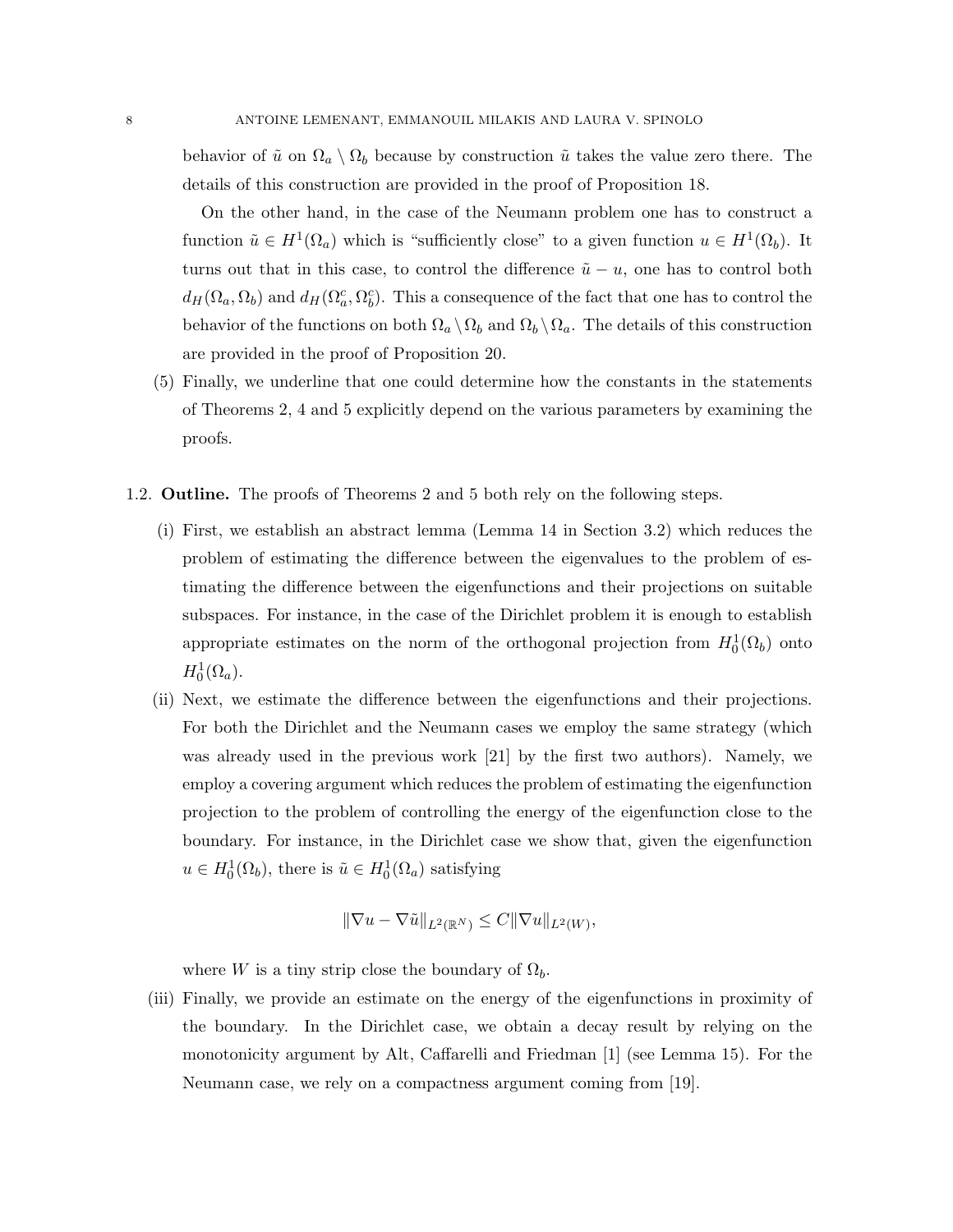The paper is organized as follows. In Section 2 we go over some properties of Reifenbergflat domains that we need in the following. Section 3 is devoted to the statement and proof of the above-mentioned abstract result (Lemma 14). In Section 4 we conclude the proof of Theorem 2 (Dirichlet problem in Reifenberg-flat domains) and Theorem 4 (Dirichlet problem in Lipschitz domains). Finally in Section 5 we establish the proof of Theorem 5 (Neumann problem in Reifenberg-flat domains).

1.3. Notation. We denote by  $C(a_1, \ldots, a_h)$  a constant only depending on the variables  $a_1, \ldots, a_h$ . Its precise value can vary from line to line. Also, we use the following notations:

 $\Delta$ : the Laplace operator.

 $\mathcal{H}^N$ : the Hausdorff measure of dimension N.

 $|A|$ : the Lebesgue measure of the Borel set A.

 $C_c^{\infty}(\Omega)$ :  $C^{\infty}$  functions with compact support in the open set  $\Omega$ .

 $H^1(\Omega)$ : the Sobolev space of the  $L^2(\Omega)$  functions whose distributional gradient is in  $L^2(\Omega)$ , endowed with the norm

$$
||u||_{H^1(\Omega)} := \sqrt{||u||^2_{L^2(\Omega)} + ||\nabla u||^2_{L^2(\Omega)}}.
$$

 $H_0^1(\Omega)$ : the closure of  $C_c^{\infty}(\Omega)$  in  $H^1(\Omega)$ , endowed with the norm  $||u||_{H_0^1(\Omega)} := ||\nabla u||_{L^2(\Omega)}$ .  $[x, y]$ : the segment joining the points  $x, y \in \mathbb{R}^N$ .

 $x \cdot y$ : the Euclidian scalar product between the vectors  $x, y \in \mathbb{R}^N$ .

|x|: the Euclidian norm of the vector  $x \in \mathbb{R}^N$ .

 $d(x, y)$ : the distance from the point x to the point y,  $d(x, y) = |x - y|$ .

 $d(x, A)$ : the distance from the point x to the set A.

 $d_H(A, B)$ : the Hausdorff distance from the set A to the set B.

 $Diam(A)$ : the diameter of the bounded set A,

$$
\mathrm{Diam}(A) := \sup_{x,y \in A} d(x,y)
$$

 $\mathbf{1}_A$ : the characteristic function of the set A.

 $B(x, r)$ : the open ball of radius r centered at x.

When no misunderstanding can arise, we write  $\|\cdot\|_2$  and  $\|\cdot\|_{\infty}$  instead of  $\|\cdot\|_{L^2(\Omega)}$  and  $\|\cdot\|_{L^{\infty}(\Omega)}$ .

## 2. Preliminary results

We start by quoting a covering lemma that we need in the following.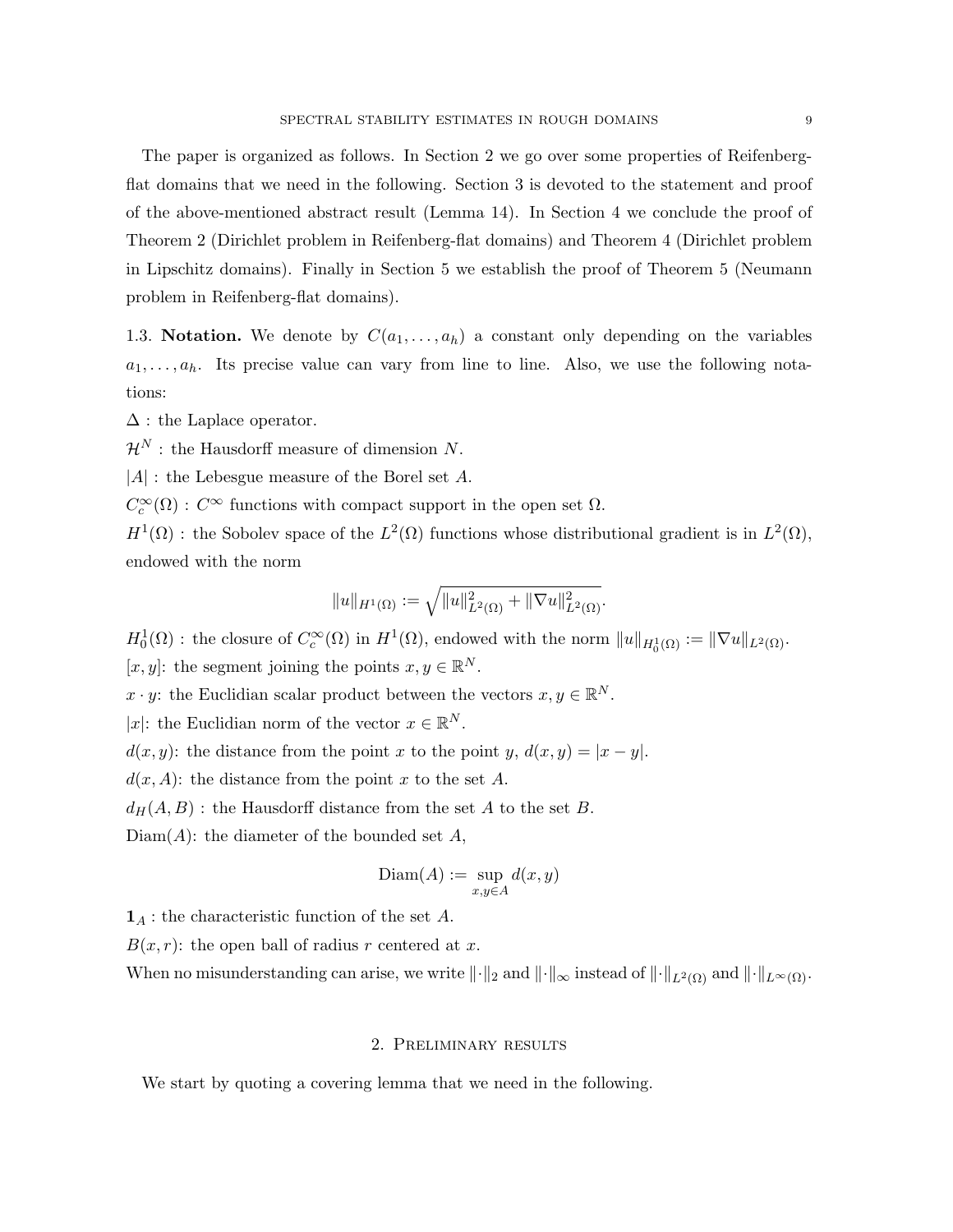**Lemma 6.** [21, Lemma 11] Let  $\Omega \subseteq \mathbb{R}^N$  be an  $(\varepsilon, r_0)$ -Reifenberg-flat domain such that  $0 <$  $\mathcal{H}^{N-1}(\partial\Omega) < +\infty$ . Given  $r < r_0/2$ , consider the family of balls  $\{B(x,r)\}_{x\in\partial\Omega}$ . We can extract a subfamily  $\{B(x_i,r)\}_{i\in I}$  satisfying the following properties:

- (i)  $\{B(x_i,r)\}_{i\in I}$  is a covering of  $\bigcup$ x∈∂Ω  $B(x,\frac{4}{5})$  $\frac{1}{5}r);$
- (ii) we have the following bound:  $\sharp I \leq C(N) \mathcal{H}^{N-1}(\partial \Omega)/r^{N-1}$ ;
- (iii) the covering is bounded, namely

$$
(2.1) \t B(x_i, r/10) \cap B(x_j, r/10) = \emptyset \t if i \neq j.
$$

**Remark 7.** Note that all the balls  $B(x_1, r) \ldots, B(x_{\sharp I}, r)$  are contained in a sufficiently large ball of radius  $2Diam(\Omega)$ . By combining this observation with property (2.1) we get the estimate  $\sharp I \leq \text{Diam}(\Omega)^N/r^N$ . The reason why property (ii) is not trivial is because we provide a bound in terms of  $1/r^{N-1}$  instead of  $1/r^N$ : we need this sharper estimate to achieve for instance (4.30).

Note also that, by applying a similar argument, we get the estimate

(2.2) for any 
$$
x \in \bigcup_{i \in I} B(x_i, r)
$$
,  $\sharp \{i : x \in B(x_i, 2r)\} \le C(N)$ .

In the following we need cut-off functions  $\theta_0, \ldots, \theta_{\sharp I}$  satisfying suitable conditions. The construction of these functions is standard, but for completeness we provide it.

**Lemma 8.** Under the same hypothesis as in Lemma 6, there are Lipschitz continuous cut-off function  $\theta_i : \mathbb{R}^N \to \mathbb{R}, i = 0, \ldots, \sharp I$ , that satisfy the following conditions:

(2.3) 
$$
0 \leq \theta_i(x) \leq 1, \ \forall x \in \mathbb{R}^N, \qquad |\nabla \theta_i(x)| \leq \frac{C(N)}{r} \ a.e. \ x \in \mathbb{R}^N, \qquad i = 0, \dots, \sharp I
$$

$$
\theta_0(x) = 0 \text{ if } x \in \bigcup_{i \in I} B(x_i, r), \qquad \theta_0(x) = 1 \text{ if } x \in \mathbb{R}^N \setminus \bigcup_{i \in I} B(x_i, 2r)
$$

$$
\theta_i(x) = 0 \text{ if } x \in \mathbb{R}^N \setminus B(x_i, 2r), \ i = 1, \dots, \sharp I, \qquad \sum_{i=0}^{\sharp I} \theta_i(x) = 1, \ \forall x \in \mathbb{R}^N.
$$

*Proof.* Let  $\ell, h : [0, +\infty) \to [0, 1]$  be the Lipschitz continuous functions defined as follows:

$$
\ell(t) := \begin{cases} 0 & \text{if } 0 \le t \le 1 \\ 2(t-1) & \text{if } 1 \le t \le 3/2 \\ 1 & \text{if } t \ge 3/2 \end{cases} \qquad h(t) := \begin{cases} 1 & \text{if } 0 \le t \le 3/2 \\ -2(t-2) & \text{if } 3/2 \le t \le 2 \\ 0 & \text{if } t \ge 2. \end{cases}
$$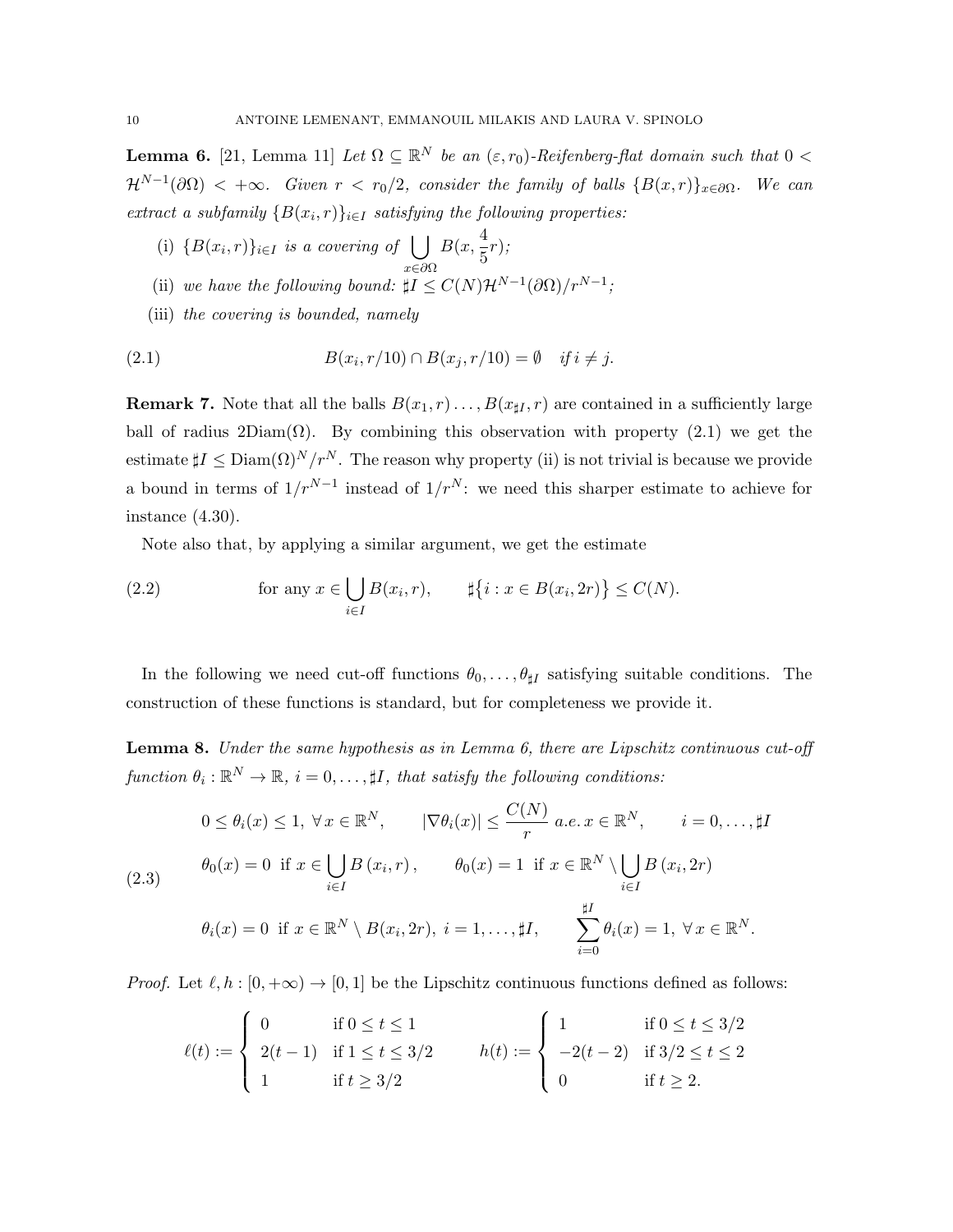First, we point out that  $|\ell'|, |h'| \leq 2$ . Next, we set

$$
\psi_0(x) := \prod_{i=1}^{\sharp I} \ell(d(x, x_i)/r)
$$
  $\psi_i(x) := h(d(x, x_i)/r), i = 1, ..., \sharp I.$ 

The goal is now showing that

(2.4) 
$$
1 \leq \sum_{i=0}^{\sharp I} \psi_i(x) \leq C(N), \quad \forall x \in \mathbb{R}^N.
$$

To establish the bound from below, we make the following observations: first, all the functions  $\psi_i, i = 0, \ldots, \sharp I$  take by construction only nonnegative values. Second,

$$
\psi_0(x) \equiv 1 \quad \forall \ x \in \mathbb{R}^N \setminus \bigcup_{i=1}^{\sharp I} B(x_i, 3r/2)
$$

and hence the lower bound holds on that set. If  $x \in \Box$  $\sharp I$  $i=1$  $B(x_i, 3r/2)$ , then at least one of the  $\psi_i, i = 1, \ldots, \sharp I$ , takes the value 1. This establishes bound from below in (2.4).

To establish the bound from above, we point out that, for any  $i = 1, \ldots, \sharp I$ ,  $\psi_i(x) = 0$  if  $x \in \mathbb{R}^N \setminus B(x_i, 2r)$ . By recalling  $(2.2)$  and that  $\psi_i(x) \leq 1$  for every  $x \in \mathbb{R}^N$  and  $i = 0, \ldots, \sharp I$ , we deduce that

$$
\sum_{i=0}^{\sharp I} \psi_i(x) \le C(N) + 1 \le C(N), \qquad \forall x \in \mathbb{R}^N
$$

and this concludes the proof of (2.4).

Due to the lower bound in (2.4), we can introduce the following definitions:

$$
\theta_i(x) := \frac{\psi_i(x)}{\sum_{i=0}^{\sharp I} \psi_i(x)}, \quad i = 0, \dots, \sharp I, \ x \in \mathbb{R}^N.
$$

We now show these functions satisfy  $(2.3)$ : the only nontrivial point is establishing the bound on the gradient. To this end, we first point out that

$$
|\nabla \psi_i(x)| \leq \frac{2}{r}, \quad \forall \ x \in \mathbb{R}^N, \ i = 0, \dots, \sharp I.
$$

Next, we recall that  $\psi_i(x) = 0$  for every  $x \in \mathbb{R}^N \setminus B(x_i, 2r)$  and every  $i = 1, \ldots, \sharp I$ . By combining these observations with inequalities (2.2) and (2.4) we get

$$
|\nabla \theta_i(x)| = \left| \frac{\nabla \psi_i(x)}{\sum_{i=0}^{\sharp I} \psi_i(x)} - \frac{\psi_i(x) \sum_{i=0}^{\sharp I} \nabla \psi_i(x)}{\left(\sum_{i=0}^{\sharp I} \psi_i(x)\right)^2} \right| \leq \frac{2}{r} + \frac{C(N)}{r} \leq \frac{C(N)}{r} \quad \forall x \in \mathbb{R}^N, \ i = 0, \ldots, \sharp I.
$$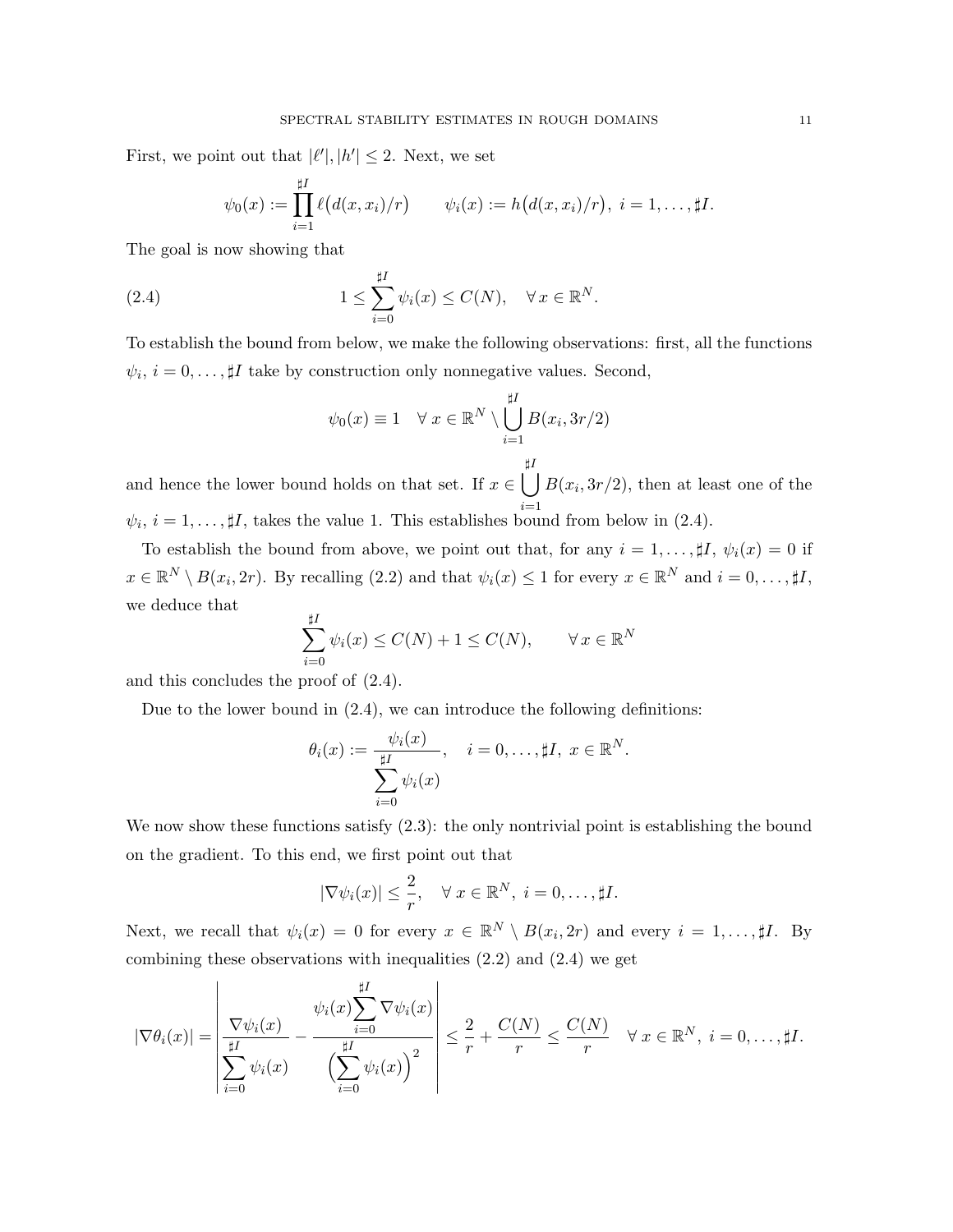This concludes the proof of the lemma.

We now state a result ensuring that the classical Rellich-Kondrachov Theorem applies to Reifenberg-flat domains. The proof is provided in [23]. For simplicity, here we only give the statement in the case when the summability index is  $p = 2$ , but the result hold in the general case, see [23].

**Proposition 9.** Let  $\Omega \subseteq \mathbb{R}^N$  be a bounded, connected,  $(\varepsilon, r_0)$ -Reifenberg-flat domain and assume that  $\varepsilon \leq 1/600$ . Then the following properties hold:

- (i) if  $N > 2$ ,  $H^1(\Omega)$  is continuously embedded in  $L^{2^*}(\Omega)$ ,  $2^* := 2N/(N-2)$ , and it is compactly embedded in  $L^q(\Omega)$  for any  $q \in [1,2^*]$ . Also, the norm of the embedding operator only depends on N,  $r_0$ , q and on the diameter  $Diam(\Omega)$ .
- (ii) if  $N = 2$ ,  $H^1(\Omega)$  is compactly embedded in  $L^q(\Omega)$  for every  $q \in [1, +\infty]$ . Also, the norm of the embedding operator only depends on  $r_0$ , q and  $Diam(\Omega)$ .

A consequence of Proposition 9 is that Neumann eigenfunctions defined in Reifenberg-flat domains are bounded (see again [23] for the proof).

**Proposition 10.** Let  $\Omega \subseteq \mathbb{R}^N$  be a bounded, connected,  $(\varepsilon, r_0)$ -Reifenberg-flat domain and let u be a Neumann eigenfunction associated with the eigenvalue  $\mu$ . If  $\varepsilon \leq 1/600$ , then u is bounded and

(2.5) 
$$
||u||_{L^{\infty}(\Omega)} \leq C(1+\sqrt{\mu})^{\gamma(N)}||u||_{L^{2}(\Omega)},
$$

where  $\gamma(N) = \max \left\{ \frac{N}{2} \right\}$  $\frac{N}{2}, \frac{2}{N}$  $N-1$  $\}$  and  $C = C(N, r_0, \text{Diam}(\Omega)).$ 

The following result ensures that Dirichlet eigenfunctions satisfy an inequality similar to (2.5). Note that in this case no regularity requirement is imposed on the domain.

**Proposition 11.** [11, Lemma 3.1] Let  $\Omega \subseteq \mathbb{R}^N$  be a bounded domain and let v be an eigenfunction for the Dirichlet Laplacian in  $\Omega$  and let  $\lambda$  be the associated eigenvalue. Then v is bounded and

(2.6) 
$$
||v||_{L^{\infty}(\Omega)} \leq \left(\frac{\lambda e}{2\pi N}\right)^{\frac{N}{4}} ||v||_{L^{2}(\Omega)}.
$$

To conclude this section we quote a result from [19] concerning harmonic functions satisfying mixed Neumann-Dirichlet conditions. More precisely, let  $\Omega$  be an  $(\varepsilon, r_0)$ -Reifenberg-flat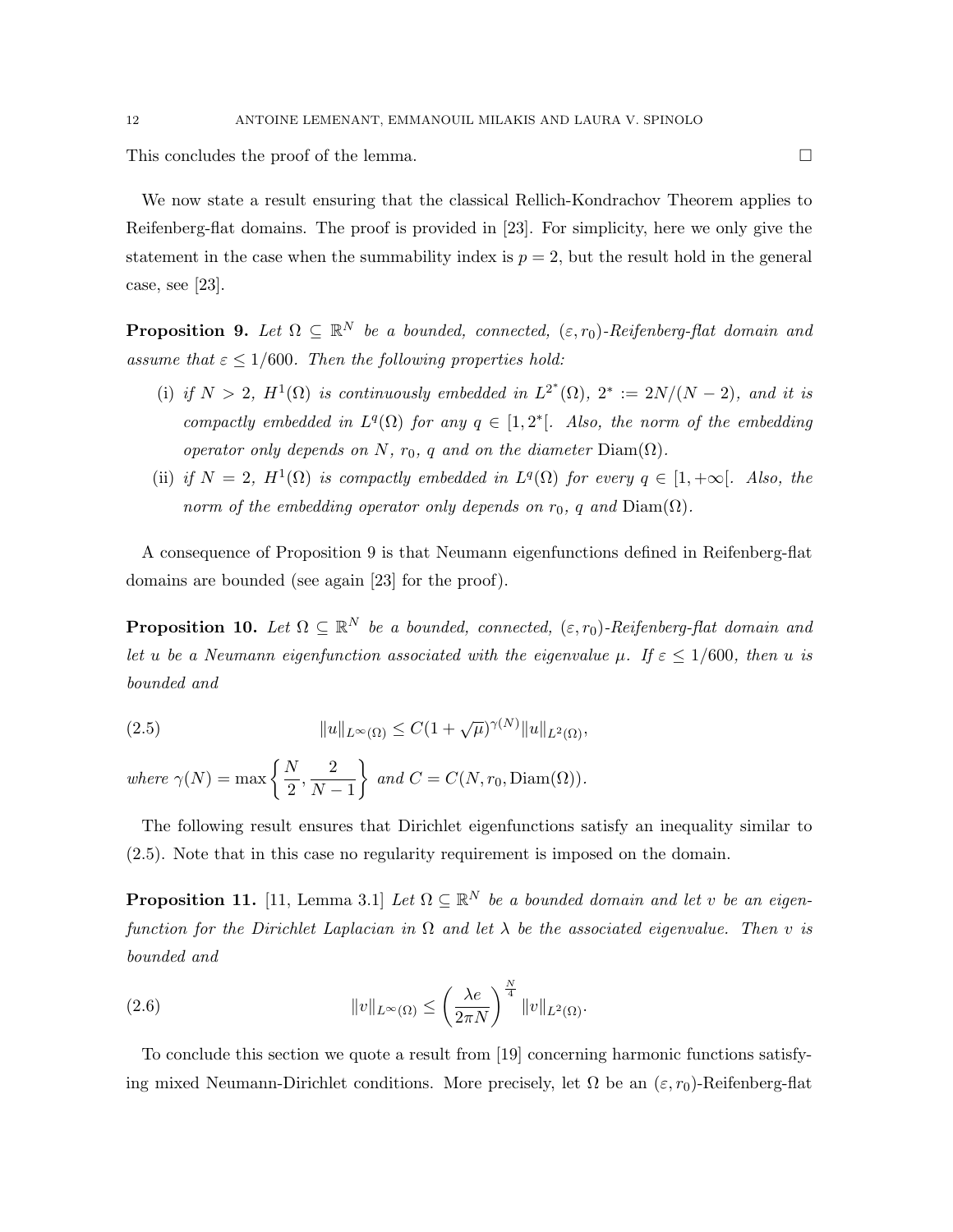domain and let  $u \in H^1(\Omega)$ . Given  $x \in \partial\Omega$  and  $r < r_0$ , consider the problem

(2.7) 
$$
\begin{cases} \Delta v = 0 & \text{in } \Omega \cap B(x, r) \\ v = u & \text{on } \partial B(x, r) \cap \Omega \\ \frac{\partial v}{\partial \nu} = 0 & \text{on } \partial \Omega \cap B(x, r). \end{cases}
$$

The existence of a weak solution of (2.7) can be obtained by considering the variational formulation

$$
(2.8) \quad \min\left\{ \int_{B(x,r)\cap\Omega} |\nabla w|^2 dx : w \in H^1(B(x,r)\cap\Omega), w = u \text{ on } \partial B(x,r)\cap\Omega \right\}
$$

and by then applying the argument in [7, Proposition 3.3]. We now state the result that we need in the following.

**Theorem 12.** [19, Theorem 1.2] For every  $\beta > 0$  and  $a \in ]0,1/2[$  there is a positive  $\varepsilon = \varepsilon(\beta, a)$ such that the following holds. Let  $\Omega$  be an  $(\varepsilon, r_0)$ -Reifenberg-flat domain,  $u \in H^1(\Omega)$ ,  $x \in \partial \Omega$ and  $r \le r_0$ . Then the solution of the minimum problem (2.8) satisfies

(2.9) 
$$
\int_{B(x, ar)\cap\Omega} |\nabla v|^2 dx \leq a^{N-\beta} \int_{B(x,r)\cap\Omega} |\nabla v|^2 dx.
$$

Remark 13. Note that the decay estimate in Theorem 12 does not depend on the trace of u on the spherical part  $\partial B(x, r) \cap \Omega$ .

### 3. Reduction to projection estimates

In this section we study the abstract eigenvalue problem and we establish Lemma 14, which roughly speaking says that controlling the behavior of suitable projections is sufficient to control the difference between eigenvalues. The abstract framework is sufficiently general to apply to both the Dirichlet and the Neumann problem: these applications are discussed in Sections 4 and 5 respectively.

#### 3.1. Abstract framework. Our abstract framework is composed of the following objects:

- (i) H is a real, separable Hilbert space with respect to the scalar product  $\mathcal{H}(\cdot, \cdot)$ , which induces the norm  $\|\cdot\|_{\mathcal{H}}$ .
- (ii)  $h: H \times H \to \mathbb{R}$  is a function satisfying:

(3.1) 
$$
h(\alpha u + \beta v, z) = \alpha h(u, z) + \beta h(v, z), \qquad h(u, v) = h(v, u), \qquad h(u, u) \ge 0,
$$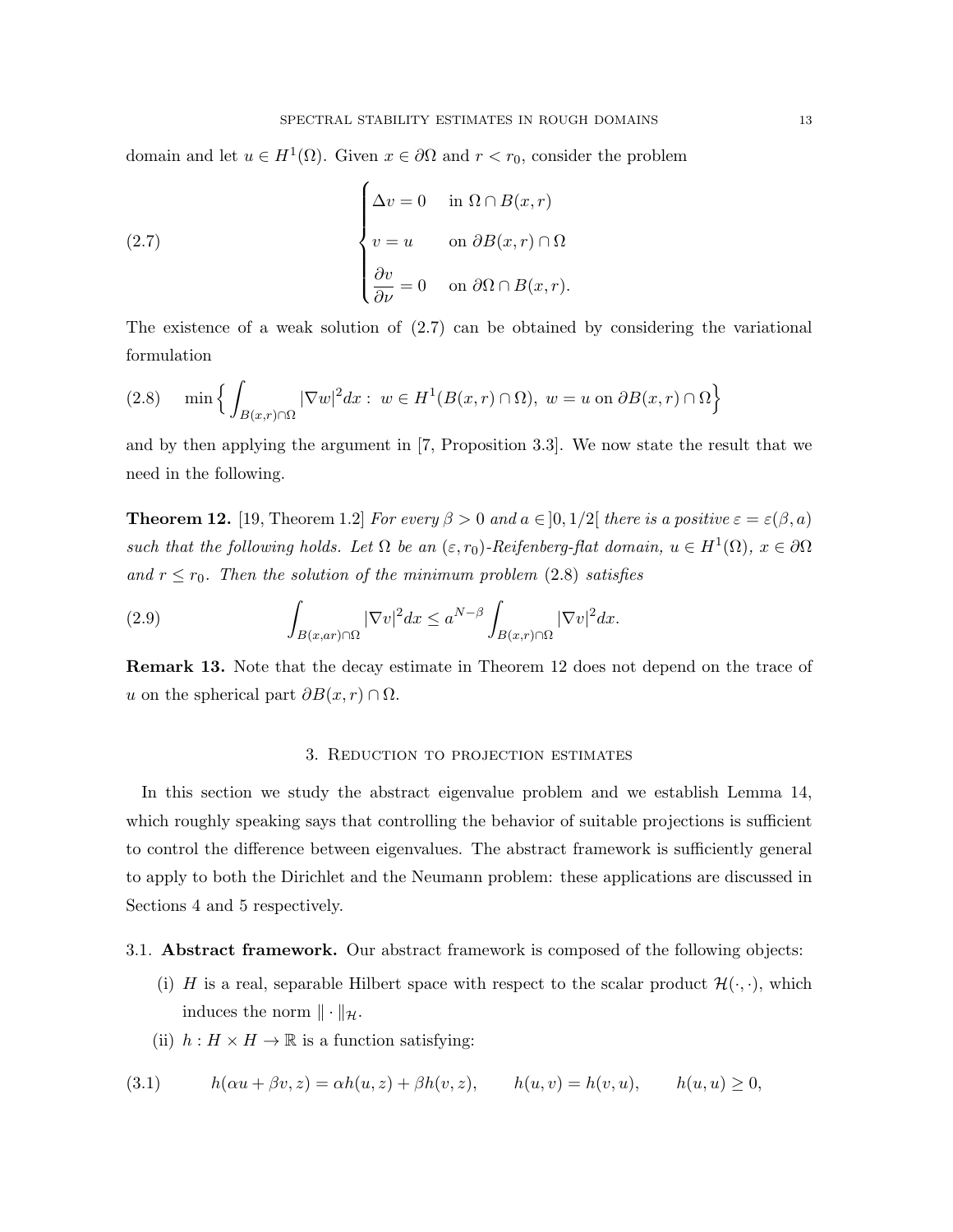for all  $u, v, z \in H$  and  $\alpha, \beta \in \mathbb{R}$ . Note that we are not assuming that h is a scalar product, namely  $h(u, u) = 0$  does not necessarily imply  $u = 0$ . We also assume that there is a constant  $C_H > 0$  satisfying

(3.2) 
$$
h(u, u) \leq C_H \mathcal{H}(u, u) \quad \forall u \in H.
$$

(iii)  $V$  is a closed subspace of the Hilbert space  $H$  such that the restriction of the bilinear form  $h(\cdot, \cdot)$  to  $V \times V$  is actually a scalar product on V, namely

(3.3) for every 
$$
v \in V
$$
,  $h(v, v) = 0$  implies  $v = 0$ .

We denote by  $\overline{V}$  the closure of V with respect to the norm  $\|\cdot\|_h$  induced by h on V and we also assume that the inclusion

(3.4) 
$$
i: (V, \|\cdot\|_{\mathcal{H}}) \to (\bar{V}, \|\cdot\|_{h})
$$

$$
u \mapsto u
$$

is compact.

We now introduce an abstract eigenvalue problem associated with the function  $h$  defined above: we are interested in eigencouples  $(u, \lambda) \in V \setminus \{0\} \times \mathbb{R}$  satisfying

(3.5) 
$$
\mathcal{H}(u,v) = \lambda h(u,v)
$$

for every  $v \in V$ .

We first check that (3.5) admits a solution. In view of (3.1) and (3.2) we obtain that, for any fixed  $f \in \overline{V}$ , the map

$$
v \mapsto h(f, v)
$$

is a linear, continuous operator defined on the Hilbert space  $(V, \|\cdot\|_{\mathcal{H}})$ . As a consequence, Riesz's Theorem ensures that there is a unique element  $u_f \in V$  such that

(3.6) 
$$
\mathcal{H}(u_f, v) = h(f, v) \quad \forall \ v \in V.
$$

Consider the map

$$
T: \left(\bar{V}, \|\cdot\|_h\right) \to \left(V, \|\cdot\|_{\mathcal{H}}\right) \\ f \mapsto u_f
$$

which is linear and continuous since by setting  $v = u_f$  in (3.6) and by using (3.2) one gets  $||u_f||_{\mathcal{H}} \leq$ √  $\overline{C_H} ||f||_h$ . Let i be the same map as in (3.4), then the composition  $T \circ i$  is compact.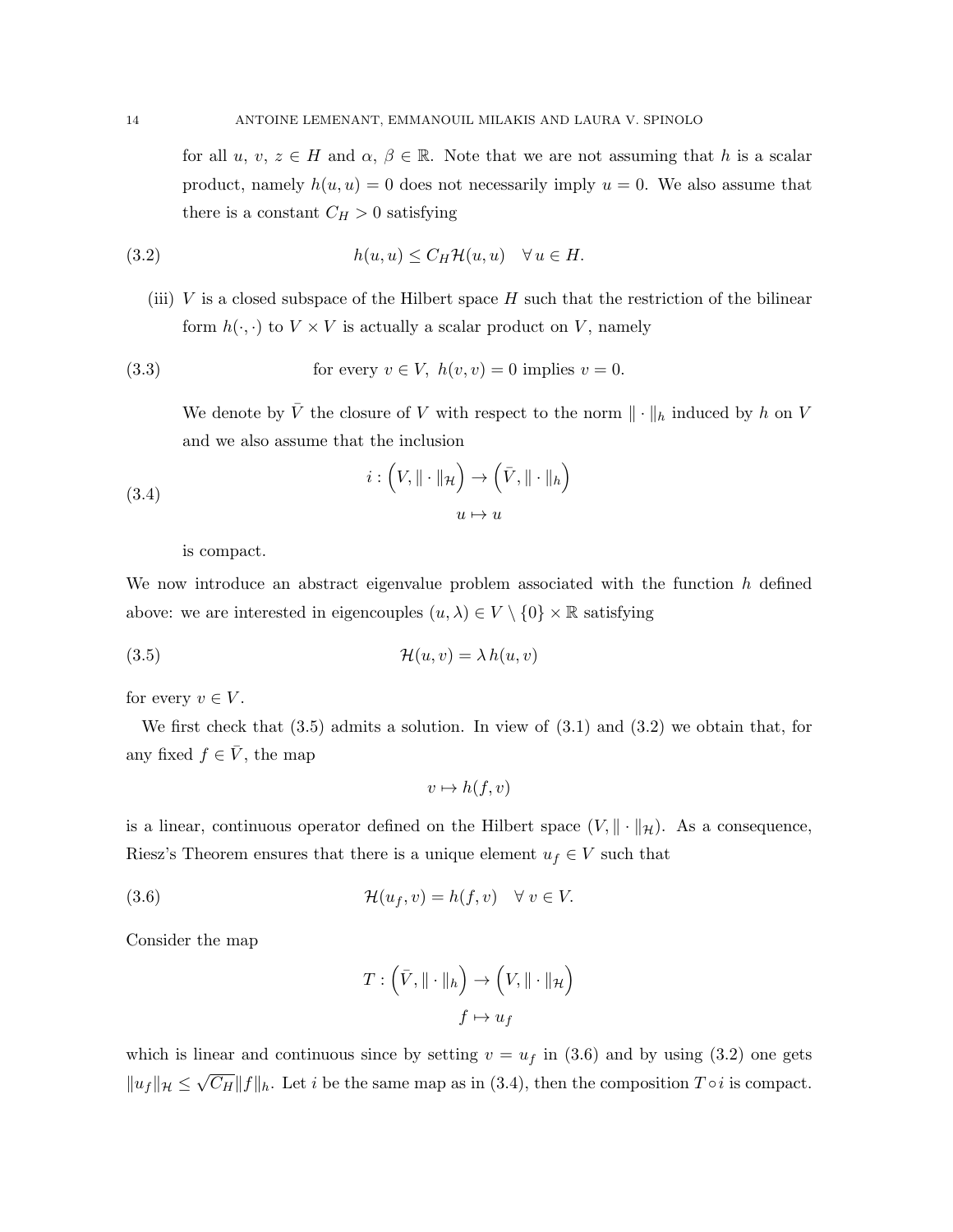$$
u_n \neq 0
$$
,  $Tu_n = \nu_n u_n$ ,  $\lim_{n \to +\infty} \nu_n = 0$ ,  $\mathcal{H}(u_n, u_m) = 0$  if  $m \neq n$ .

As usual, each eigenvalue is counted according to its multiplicity. Note that  $\nu_n > 0$  for every n by (3.3) and (3.6), and that  $(u_n, \lambda_n = 1/\nu_n)$  is a sequence of eigencouples for the eigenvalue problem (3.5).

As a final remark, we recall that the value of  $\lambda_n$  is provided by the so-called Reyleigh min-max principle, namely

$$
(3.7) \qquad \lambda_n = \min_{S \in \mathcal{S}_n} \max_{u \in S \setminus \{0\}} \frac{\mathcal{H}(u, u)}{h(u, u)} = \max_{u \in \mathcal{S}_n \setminus \{0\}} \frac{\mathcal{H}(u, u)}{h(u, u)} = \frac{\mathcal{H}(u_n, u_n)}{h(u_n, u_n)} \quad \forall n \in \mathbb{N}.
$$

In the previous expression,  $S_n$  denotes the set of subspaces of V having dimension equal to n and  $S_n$  denotes the subspace generated by the first n eigenfunctions.

3.2. An abstract lemma concerning eigenvalue stability. We now consider two closed subspaces  $V_a$ ,  $V_b \subseteq H$  satisfying assumptions (3.3) and (3.4) above and we denote by  $(u_n^a, \lambda_n^a)$ and  $(u_n^b, \lambda_n^b)$  the sequences solving the corresponding eigenvalue problem (3.5) in  $V = V_a$  and  $V = V_b$  respectively. We fix  $n \in \mathbb{N}$  and as before we denote by  $S_n^b$  the subspace

(3.8) 
$$
S_n^b = \text{span}\langle u_1^b, \dots, u_n^b \rangle.
$$

We denote by  $P: H \to V_a$  the projection of H onto  $V_a$ , namely

(3.9) 
$$
\forall u \in H, \ \mathcal{H}(u - Pu, v) = 0 \ \forall v \in V_a.
$$

By relying on an argument due to Birkhoff, De Boor, Swartz and Wendroff [2] we get the main result of the present section.

**Lemma 14.** Fix  $n \in \mathbb{N}$  and assume there are constants A and B, possibly depending on n, such that  $A > 0$ ,  $0 < B < 1$  and, for every  $u \in S_n^b$ ,

(3.10) 
$$
||Pu - u||^2_{\mathcal{H}} \le A||u||^2_h
$$

and

(3.11) 
$$
||Pu - u||_h^2 \le B||u||_h^2.
$$

Then

$$
\lambda_n^a \le \lambda_n^b + \frac{A}{(1 - \sqrt{B})^2}.
$$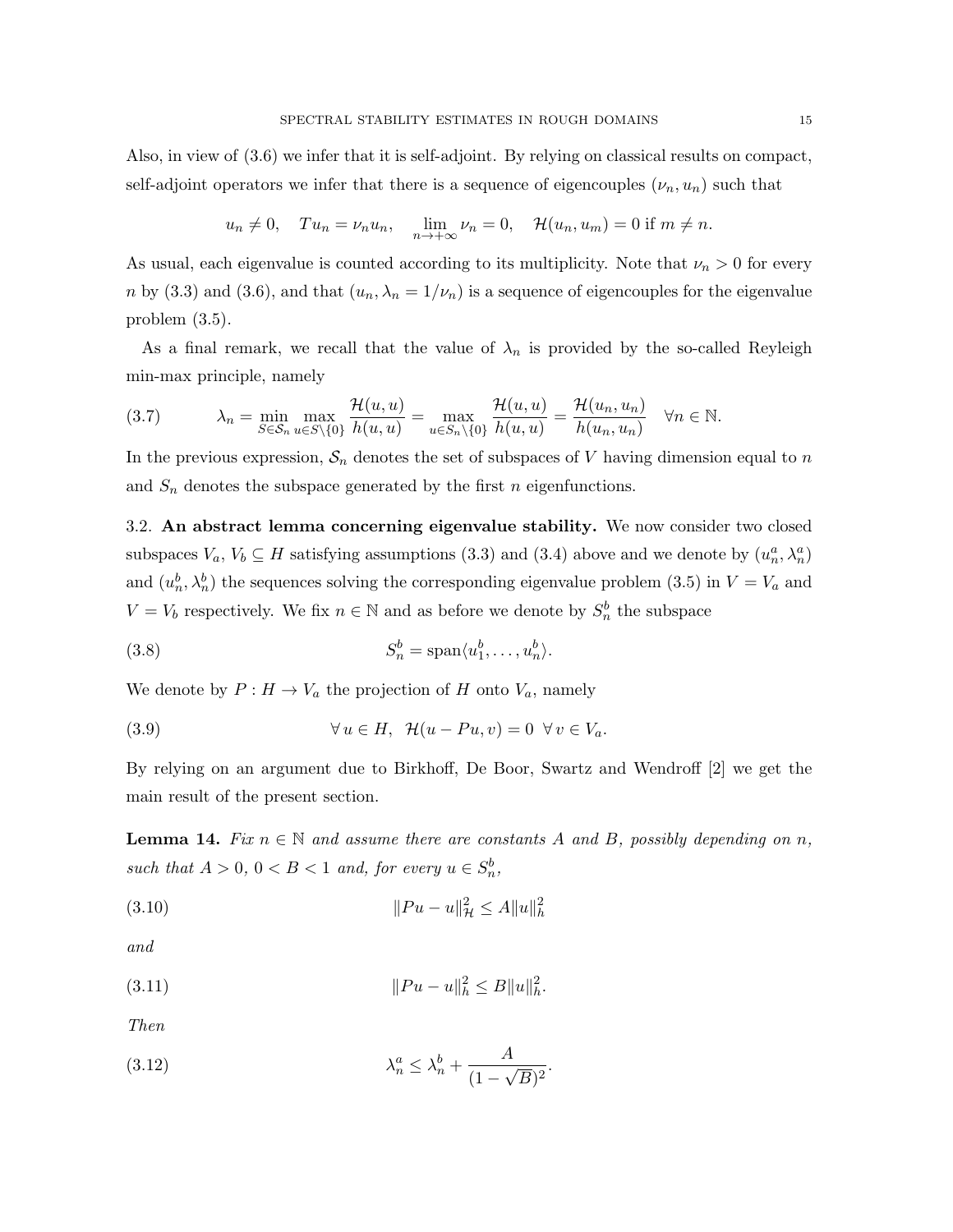*Proof.* We proceed in several steps.

 $\Diamond$  STEP 1. From (3.11) we get that for every  $u \in S_n^b$  one has

(3.13) 
$$
||Pu||_h = ||Pu - u + u||_h \ge ||u||_h - ||Pu - u||_h \ge ||u||_h (1 - \sqrt{B}).
$$

In particular the restriction of the projection P to  $S_n^b$  is injective because  $S_n^b \subseteq V_b$  and hence  $||u||_h = 0$  implies  $u = 0$ . Hence, from the min-max principle (3.7) we get

(3.14) 
$$
\lambda_n^a \leq \max_{u \in S_n^b \setminus \{0\}} \frac{\mathcal{H}(Pu, Pu)}{h(Pu, Pu)}.
$$

 $\sim$  STEP 2. To provide an estimate on the right hand side of (3.14), we introduce the auxiliary function  $p_n: H \to S_n^b$  defined as follows: for every  $z \in H$ ,  $p_n z \in S_n^b$  is the unique solution of the minimum problem

(3.15) 
$$
h(z - p_n z, z - p_n z) = \inf_{v \in S_n^b} \left\{ h(z - v, z - v) \right\}.
$$

Loosely speaking,  $p_n$  is the orthogonal projection of H onto  $S_n^b$  with respect to the bilinear form  $h$ . The argument to show that the minimum problem  $(3.15)$  admits a solution which is also unique is standard, but for completeness we provide it.

We introduce a minimizing sequence  $\{v_k\} \subseteq S_n^b$ , then we have that the sequence  $h(z - v_k, z - v_k)$ is bounded. From  $(3.1)$  we infer that the bilinear form h satisfies the Cauchy-Schwarz inequality and hence that

$$
\sqrt{h(z - v_k, z - v_k)} \ge \sqrt{h(v_k, v_k)} - \sqrt{h(z, z)},
$$

which implies that the sequence  $h(v_k, v_k)$  is also bounded. Since  $S_n^b \subseteq V_b$ , then by (3.3) we have that the bilinear form h is actually a scalar product on  $S_n^b$ . Since  $S_n^b$  has finite dimension, from the bounded sequence  $\{v_k\}$  we can extract a converging subsequence  $\{v_{k_j}\},$ namely  $h(v_{k_j} - v_0, v_{k_j} - v_0) \to 0$  as  $j \to +\infty$ , for some  $v_0 \in S_n^b$ . Hence,

$$
h(z - v_{k_j}, z - v_{k_j}) \to h(z - v, z - v_0)
$$

as  $j \to +\infty$ . This implies that  $v_0$  is a solution of (3.15) and we set  $v_0 = p_n z$ . To establish uniqueness, we first observe that, given  $z \in H$ , any  $p_n z$  solution of the minimization problem (3.15) satisfies the Euler-Lagrange equation

$$
(3.16) \qquad \qquad h(z - p_n z, v) = 0 \quad \forall \ v \in S_n^b.
$$

Assume by contradiction that (3.15) admits two distinct solutions  $p_n^1 z$  and  $p_n^2 z$ , then from (3.16) we deduce that  $h(p_n^1z - p_n^2z, v) = 0$  for every  $v \in S_n^b$ . By taking  $v = p_n^1z - p_n^2z$  and in view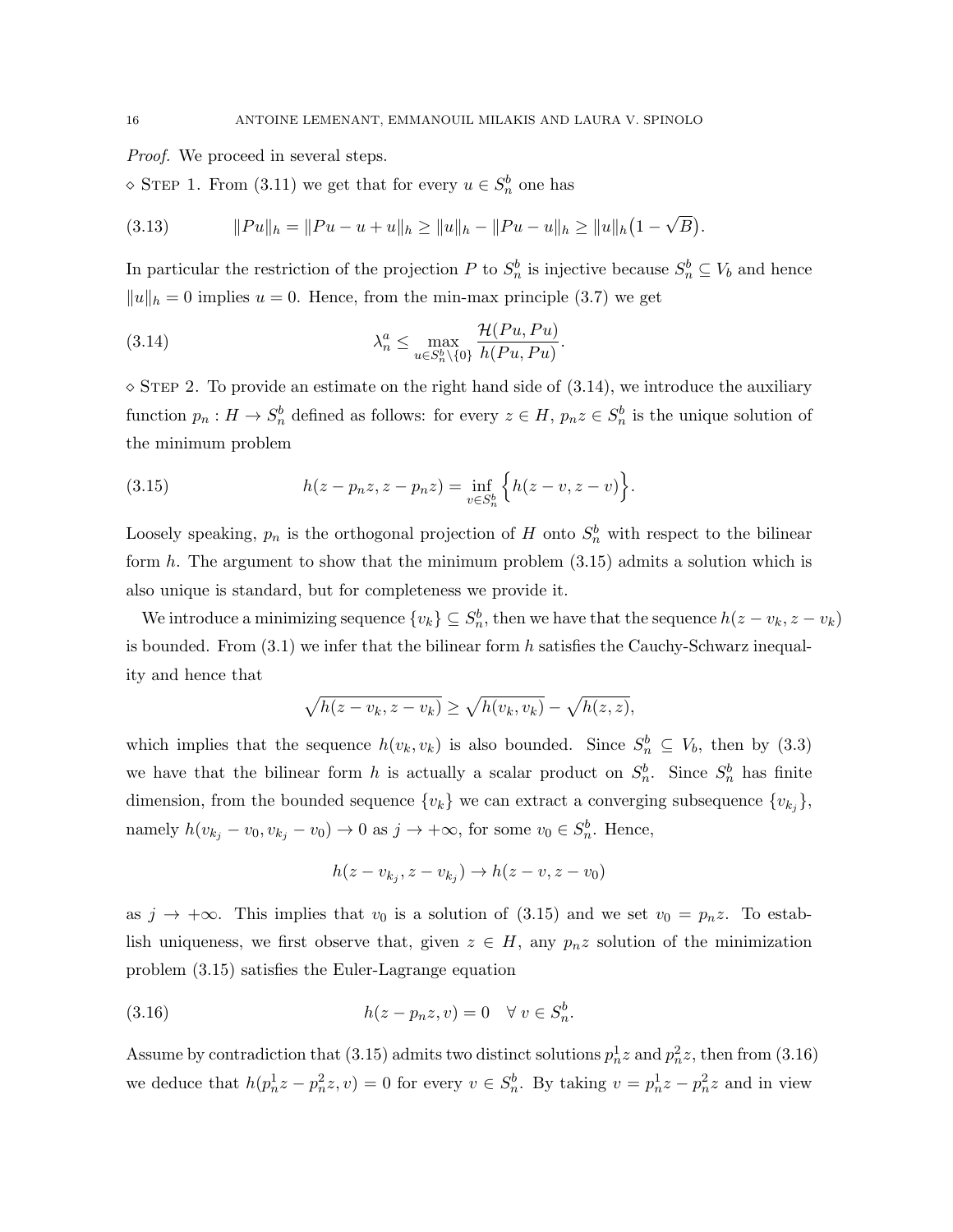of (3.3) we obtain  $p_n^1 z = p_n^2 z$ .  $\diamond$  STEP 3. Next we show that

(3.17) 
$$
\lambda_n^a \leq \lambda_n^b + \max_{u \in S_n^b \setminus \{0\}} \frac{\mathcal{H}(Pu - p_n \circ Pu, Pu - p_n \circ Pu)}{h(Pu, Pu)},
$$

where  $p_n \circ P$  denotes the composition of  $p_n$  and P. To obtain (3.17) we observe that for every  $u \in S_n^b$  we have

(3.18) 
$$
\mathcal{H}(Pu, Pu) = \mathcal{H}(Pu - p_n \circ Pu + p_n \circ Pu, Pu - p_n \circ Pu + p_n \circ Pu)
$$

$$
= \mathcal{H}(Pu - p_n \circ Pu, Pu - p_n \circ Pu) + \mathcal{H}(p_n \circ Pu, p_n \circ Pu),
$$

where we have used that

(3.19) 
$$
\mathcal{H}(Pu - p_n \circ Pu, p_n \circ Pu) = 0.
$$

Note also that

$$
(3.20) \t\t\t h(Pu, Pu) \ge h(p_n \circ Pu, p_n \circ Pu)
$$

for every  $u \in S_n^b$ . We assume for the moment that (3.19) and (3.20) are true as their proof will be provided in Step 5 and Step 6.

Combining (3.18) and (3.20) we obtain that for every  $u \in S_n^b \setminus \{0\}$  such that  $p_n \circ Pu \neq 0$ we have

$$
\frac{\mathcal{H}(Pu, Pu)}{h(Pu, Pu)} = \frac{\mathcal{H}(Pu - p_n \circ Pu, Pu - p_n \circ Pu)}{h(Pu, Pu)} + \frac{\mathcal{H}(p_n \circ Pu, p_n \circ Pu)}{h(Pu, Pu)}
$$
\n
$$
\leq \frac{\mathcal{H}(Pu - p_n \circ Pu, Pu - p_n \circ Pu)}{h(Pu, Pu)} + \frac{\mathcal{H}(p_n \circ Pu, p_n \circ Pu)}{h(p_n \circ Pu, p_n \circ Pu)}
$$
\n
$$
\leq \frac{\mathcal{H}(Pu - p_n \circ Pu, Pu - p_n \circ Pu)}{h(Pu, Pu)} + \lambda_n^b.
$$

In the previous chain of inequalities we have used that  $p_n \circ P$  attains values in  $S_n^b$  and that

$$
\lambda_n^b = \max_{w \in S_n^b \setminus \{0\}} \frac{\mathcal{H}(w, w)}{h(w, w)}.
$$

If  $p_n \circ Pu = 0$ , we have

(3.22) 
$$
\frac{\mathcal{H}(Pu, Pu)}{h(Pu, Pu)} \leq \frac{\mathcal{H}(Pu - p_n \circ Pu, Pu - p_n \circ Pu)}{h(Pu, Pu)} + \lambda_n^b
$$

since  $\lambda_n^b > 0$ . By combining (3.21) and (3.22) with (3.14) we eventually get (3.17).  $\circ$  STEP 4. We now conclude the argument by establishing (3.12). First, observe that, for every  $u \in S_n^b$ , one has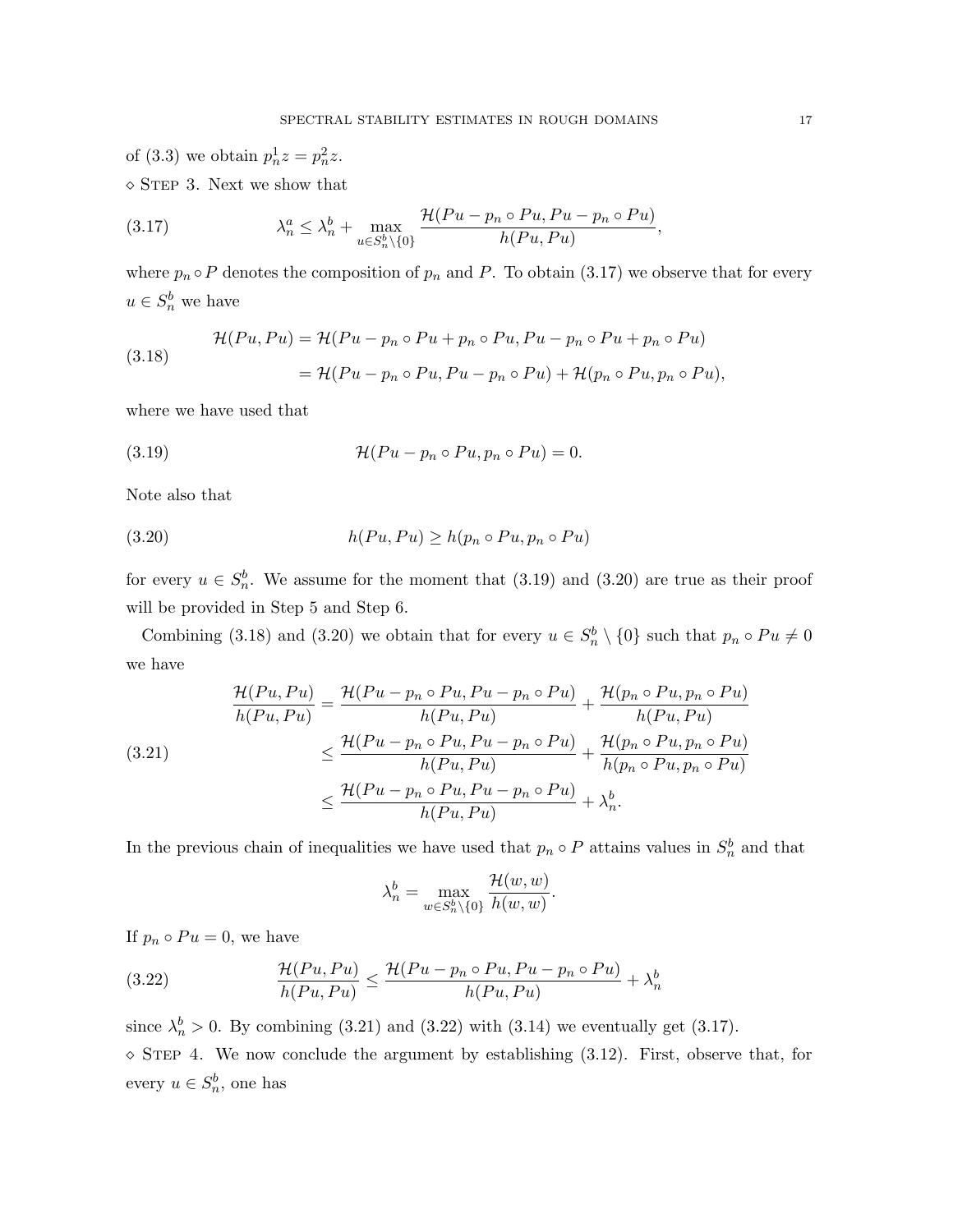$$
\mathcal{H}(Pu - p_n \circ Pu, Pu - p_n \circ Pu)
$$
  
\n
$$
\leq \mathcal{H}(Pu - p_n \circ Pu, Pu - p_n \circ Pu) + \mathcal{H}(p_n \circ Pu - u, p_n \circ Pu - u)
$$
  
\n
$$
= \mathcal{H}(Pu - p_n \circ Pu + p_n \circ Pu - u, Pu - p_n \circ Pu + p_n \circ Pu - u)
$$
  
\n
$$
= \mathcal{H}(Pu - u, Pu - u).
$$

In the previous formula we have used the equality

(3.23) 
$$
\mathcal{H}(Pu - p_n \circ Pu, p_n \circ Pu - u) = 0,
$$

which is proved in Step 5. Combining  $(3.22)$ ,  $(3.23)$  along with  $(3.10)$  and  $(3.13)$  we finally obtain

$$
(3.24) \qquad \lambda_n^a \le \lambda_n^b + \max_{u \in S_n^b \setminus \{0\}} \frac{\mathcal{H}(Pu - u, Pu - u)}{h(Pu, Pu)} \le \lambda_n^b + \frac{Ah(u, u)}{(1 - \sqrt{B})h(u, u)},
$$

which concludes the proof of Lemma 14 provided that  $(3.19)$ ,  $(3.20)$  and  $(3.23)$  are true.

 $\infty$  STEP 5. We establish the proof of (3.19) and (3.23). Observe that, if  $z \in V_b$ , then the following implication holds true:

(3.25) 
$$
h(z,v) = 0 \quad \forall v \in S_n^b \implies \mathcal{H}(z,v) = 0 \quad \forall v \in S_n^b.
$$

Indeed, v is a linear combination of the eigenfunctions  $u_1^b, \ldots, u_n^b$  and hence

$$
\mathcal{H}(z,v) = \sum_{i=1}^n v_i \mathcal{H}(z,u_i^b) = \sum_{i=1}^n \lambda_i^b v_i h(z,u_i^b) = 0.
$$

To establish (3.19), we observe that  $p_n \circ Pu \in S_n^b$ . Also, by the property (3.16) of the projection  $p_n$  we have  $h(Pu - p_n \circ Pu, v) = 0$  for every  $v \in S_n^b$ . Hence by applying (3.25) we obtain (3.19). To prove (3.23) we can repeat the same argument. Indeed, if  $u \in S_n^b$ , then  $[u - p_n \circ Pu] \in S_n^b$  and (3.23) follows from (3.25).

 $\circ$  STEP 6. Finally we establish (3.20). Note that (3.16) implies

$$
h(p_n \circ Pu, Pu - p_n \circ Pu) = 0
$$

for every  $u \in S_n^b$ . Hence

$$
h(p_n \circ Pu, p_n \circ Pu) \le h(p_n \circ Pu, p_n \circ Pu) + h(Pu - p_n \circ Pu, Pu - p_n \circ Pu)
$$
  
=  $h(Pu, Pu)$ 

for every  $u \in S_n^b$ 

. В последните последните последните последните последните последните последните последните последните последн<br>В 1990 година от селото на селото на селото на селото на селото на селото на селото на селото на селото на сел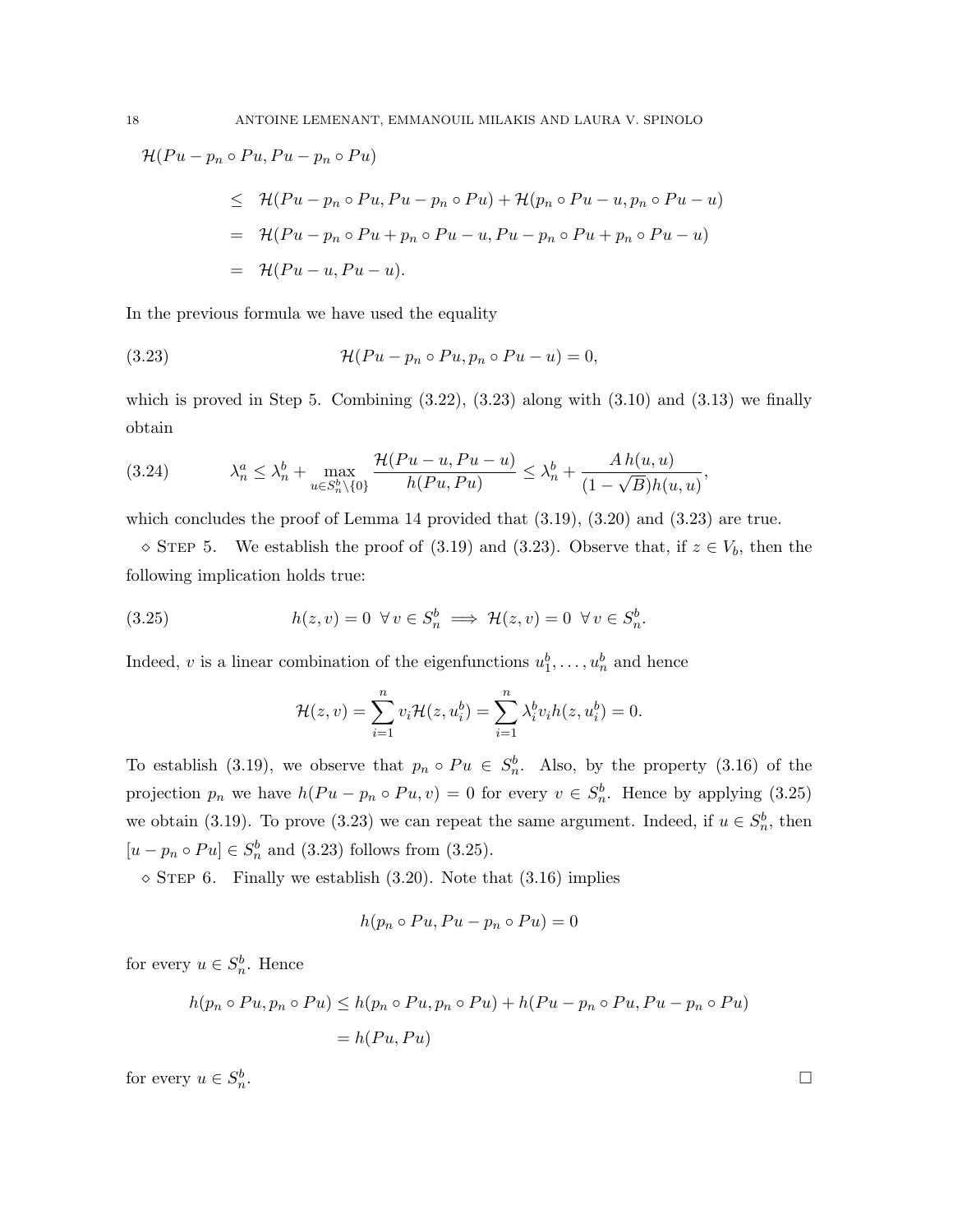#### 4. Stability estimates for Dirichlet eigenvalues

4.1. The Dirichlet eigenvalue problem in Reifenberg-flat domains. Given an open and bounded set  $\Omega$ ,  $(u, \lambda) \in (H_0^1(\Omega) \setminus \{0\}) \times \mathbb{R}$  is an eigencouple for the Dirichlet Laplacian in Ω if

(4.1) 
$$
\int_{\Omega} \nabla u(x) \cdot \nabla v(x) dx = \lambda \int_{\Omega} u(x) v(x) dx \quad \forall v \in H_0^1(\Omega).
$$

In this section, we apply the abstract framework introduced in Section 3 to study how the eigenvalues  $\lambda$  satisfying (4.1) depend on  $\Omega$ . Let  $\Omega_a$  and  $\Omega_b$  two Reifenberg-flat domains and denote by D a ball containing both  $\Omega_a$  and  $\Omega_b$ . We set

$$
H:=H_0^1(D),\quad \mathcal{H}(u,v):=\int_D \nabla u(x)\cdot \nabla v(x)dx,\quad h(u,v):=\int_D u(x)v(x)dx.
$$

Note that  $(3.2)$  is satisfied because of Poincaré-Sobolev inequality. We also set

$$
V_a := H_0^1(\Omega_a) \qquad V_b := H_0^1(\Omega_b)
$$

and observe that they can be viewed as two subspaces of  $H_0^1(D)$  by extending the functions of  $H_0^1(\Omega_a)$  and  $H_0^1(\Omega_b)$  by 0 outside  $\Omega_a$  and  $\Omega_b$  respectively. The compactness of the inclusion (3.4) is guaranteed by Rellich-Kondrachov Theorem. Also, the projection  $P = P_{\Omega_a}^{\mathcal{D}}$ defined by (3.9) satisfies in this case

(4.2) 
$$
||\nabla(u - P_{\Omega_a}^{\mathcal{D}}u)||_{L^2(D)} = \min_{v \in H_0^1(\Omega_a)} \{||\nabla(u - v)||_{L^2(D)}\}.
$$

By using the above notation, the Dirichlet problem (4.1) reduces to (3.5) and hence it is solved by a sequence of eigencouples  $(\lambda_n, u_n)$  with  $\lambda_n > 0$  for every n and  $\lim_{n \to +\infty} \lambda_n = +\infty$ . We employ the same notation as in Section 3.2 and we denote by  $\{\lambda_n^a\}$  and  $\{\lambda_n^b\}$  the eigenvalues of the Dirichlet problem in  $\Omega_a$  and  $\Omega_b$ , respectively. By applying Lemma 14, we infer that to control the difference  $|\lambda_n^a - \lambda_n^b|$  it is sufficient to provide an estimate on suitable projections. This is the content of the following subsection.

## 4.2. Estimates on the projection of Dirichlet eigenfunctions.

4.2.1. Boundary estimate on the gradient of Dirichlet eigenfunctions. We now establish a decay result for the gradient of Dirichlet eigenfunctions. The statement is already in [21, Proposition 14], but the proof contains a gap. This is why we hereafter give a different and complete proof, which is based on techniques from Alt, Caffarelli and Friedman [1]. We begin with a monotonicity Lemma.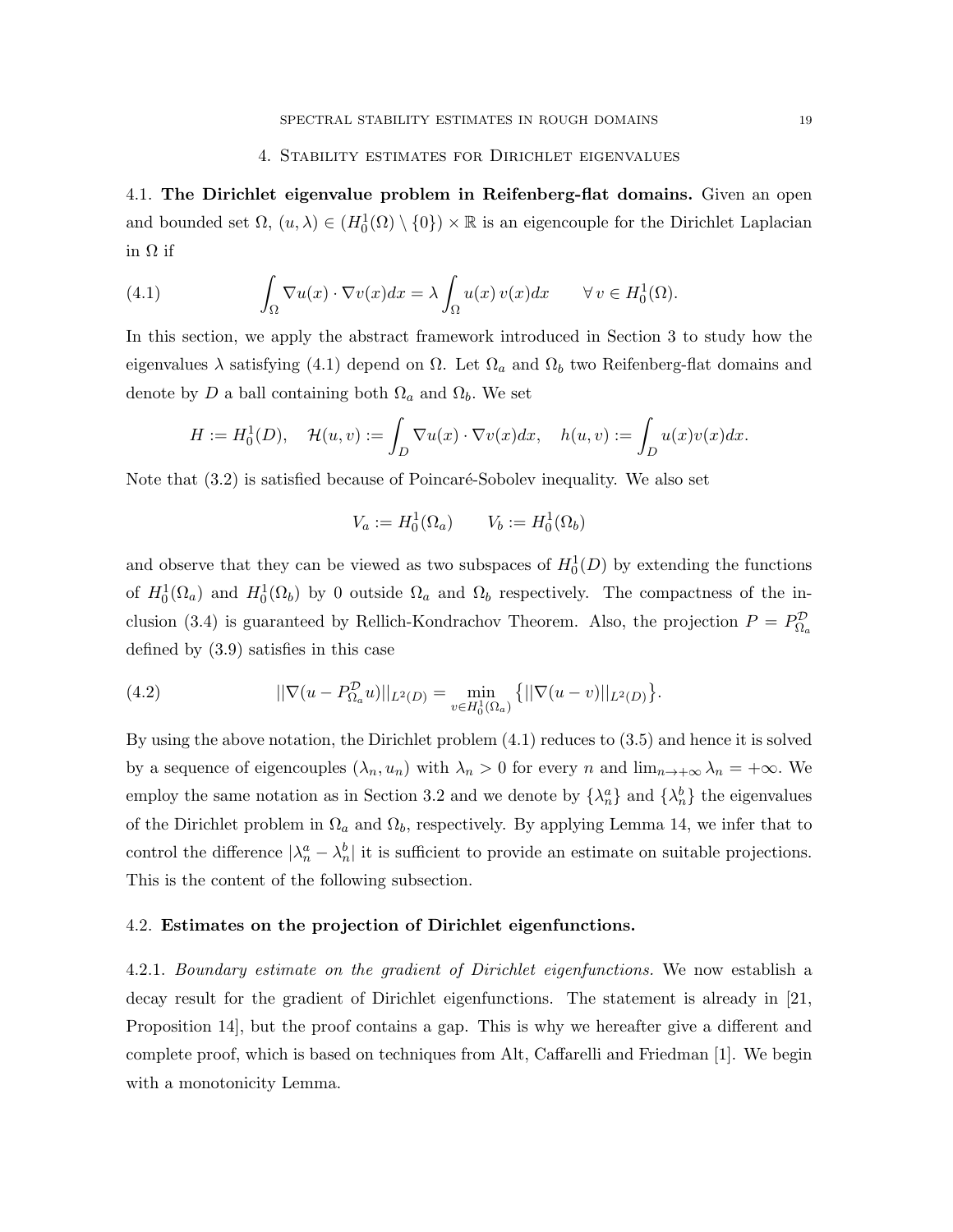**Lemma 15.** Let  $\Omega \subseteq \mathbb{R}^N$  be a bounded domain and let  $x_0 \in \partial \Omega$ . Given a radius  $r > 0$ , we denote by  $\Omega_r^+ := B(x_0, r) \cap \Omega$ , by  $S_r^+ := \partial B(x_0, r) \cap \Omega$  and by  $\sigma(r)$  the first Dirichlet eigenvalue of the Laplace operator on the spherical domain  $S_r^+$ . If there are constants  $r_0 > 0$ and  $\sigma^* \in ]0, N-1[$  such that

$$
\inf_{0 < r < r_0} (r^2 \sigma(r)) \ge \sigma^*,
$$

then the following holds. If  $(u, \lambda)$  is an eigencouple for the Dirichlet Laplacian in  $\Omega$ , then the function

(4.3) 
$$
r \mapsto \left(\frac{1}{r^{\beta}} \int_{\Omega_r^+} \frac{|\nabla u|^2}{|x - x_0|^{N-2}} dx\right) + C_0 r^{2-\beta}
$$

is non decreasing on  $[0, r_0]$ . In the previous expression, the exponent  $\beta \in ]0, 2]$  is defined by the formula

$$
\beta := \sqrt{(N-2)^2 + 4\sigma^*} - (N-2)
$$

and  $C_0$  is a suitable constant satisfying

(4.4) 
$$
C_0 = \frac{\beta C(N)}{(2-\beta)} \lambda ||u||_{\infty}^2.
$$

We also have the bound

(4.5) 
$$
\int_{\Omega_{r_0/2}^+} \frac{|\nabla u|^2}{|x - x_0|^{N-2}} dx \le C(N, r_0, \beta) \lambda (1 + \lambda^{\frac{N}{2}}) \|u\|_2^2,
$$

where

$$
C(N,r_0,\beta) = C(N)2^{\beta}r_0^{-\beta}\left[r_0^{2-N}\frac{1}{\beta} + r_0^{3\beta} + \frac{\beta}{2-\beta}2^{-\beta}r_0^2\right].
$$

*Proof.* We assume without loss of generality that  $x_0 = 0$  and to simplify notation we denote by  $B_r$  the ball  $B(0,r)$ . Also, in the following we identify  $u \in H_0^1(\Omega)$  with the function  $u \in H^1(\mathbb{R}^N)$  obtained by setting  $u(x) = 0$  if  $x \in \Omega^c$ .

The proof is based on the by now standard monotonicity Lemma of Alt, Caffarelli and Friedman [1, Lemma 5.1] and is divided in the following steps.

 $\Diamond$  STEP 1. We prove the following inequality: for a.e.  $r > 0$ ,

$$
2\int_{\Omega_r^+} |\nabla u|^2 |x|^{2-N} dx \leq r^{2-N} \int_{S_r^+} 2u \frac{\partial u}{\partial \nu} dS + (N-2)r^{1-N} \int_{S_r^+} u^2 dS
$$
  

$$
+ 2\lambda \int_{\Omega_r^+} u^2 |x|^{2-N} dx.
$$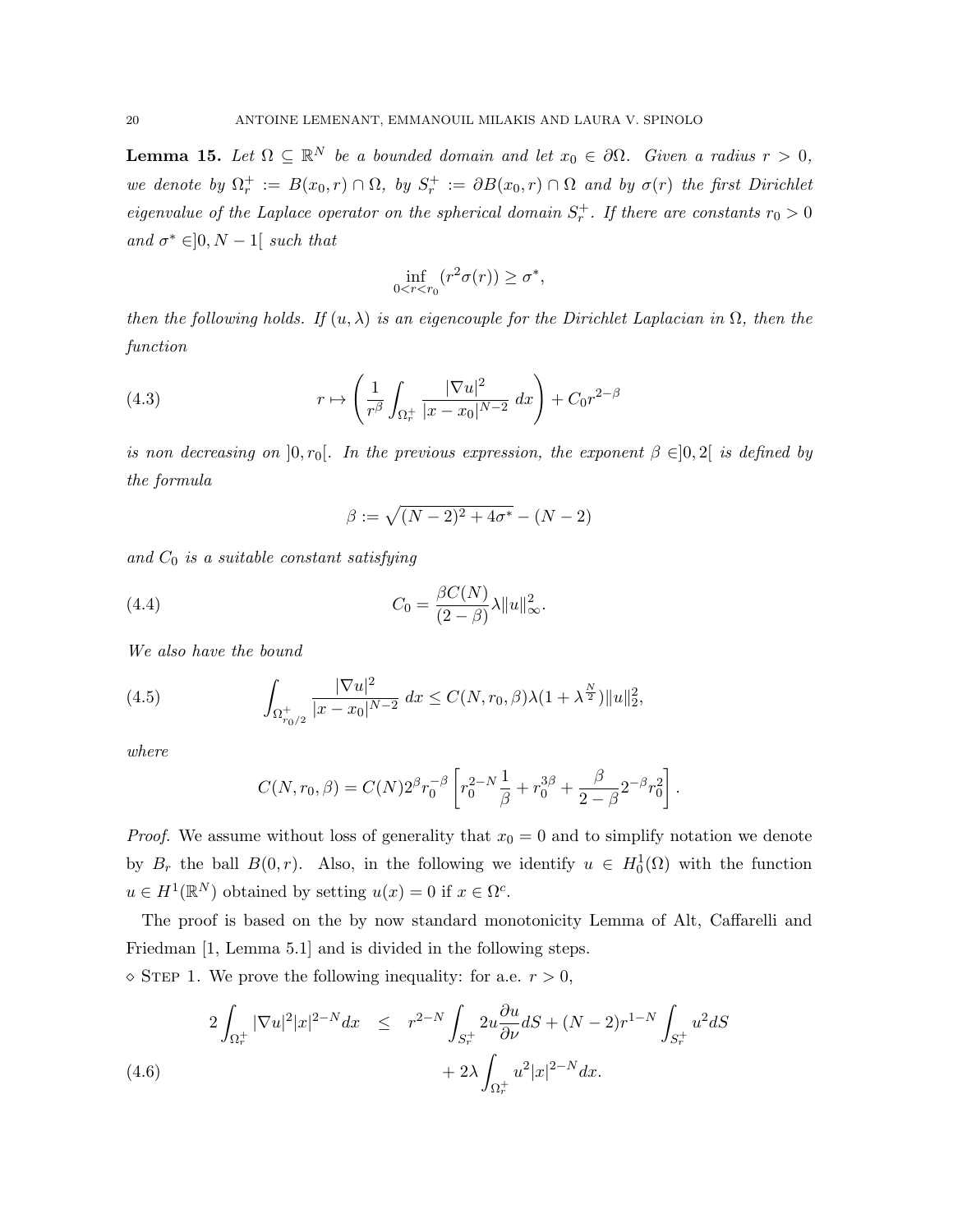We recall that the eigenfunction  $u \in C^{\infty}(\Omega)$  (see the book by Gilbarg and Trudinger [12, page 214]). Although (4.6) can be formally obtained through an integration by parts, the rigorous proof is slightly technical. Given  $\varepsilon > 0$ , we set

$$
|x|_{\varepsilon} := \sqrt{x_1^2 + x_2^2 + \dots + x_N^2 + \varepsilon},
$$

so that  $|x|_{\varepsilon}$  is a  $C^{\infty}$  function. A direct computation shows that

$$
\Delta(|x|_{\varepsilon}^{2-N}) = (2-N)N \frac{\varepsilon}{|x|_{\varepsilon}^{N+2}} \le 0,
$$

in other words  $|x|_{\varepsilon}^{2-N}$  is superharmonic.

Let  $u_n \in C_c^{\infty}(\Omega)$  be a sequence of functions converging in  $H^1(\mathbb{R}^N)$  to u. By using the equality

(4.7) 
$$
\Delta(u_n^2) = 2|\nabla u_n|^2 + 2u_n \Delta u_n
$$

we deduce that

(4.8) 
$$
2\int_{\Omega_r^+} |\nabla u_n|^2 |x|_{\varepsilon}^{2-N} = \int_{\Omega_r^+} \Delta(u_n^2) |x|_{\varepsilon}^{2-N} - 2\int_{\Omega_r^+} (u_n \Delta u_n) |x|_{\varepsilon}^{2-N}.
$$

Since  $\Delta(|x|_{\varepsilon}^{2-N}) \leq 0$ , the Gauss-Green Formula yields

(4.9) 
$$
\int_{\Omega_r^+} \Delta(u_n^2)|x|_{\varepsilon}^{2-N} dx = \int_{\Omega_r^+} u_n^2 \Delta(|x|_{\varepsilon}^{2-N}) dx + I_{n,\varepsilon}(r) \leq I_{n,\varepsilon}(r) ,
$$

where

$$
I_{n,\varepsilon}(r) = (r^2 + \varepsilon)^{\frac{2-N}{2}} \int_{\partial \Omega_r^+} 2u_n \frac{\partial u_n}{\partial \nu} dS + (N-2) \frac{r}{(r^2 + \varepsilon)^{\frac{N}{2}}} \int_{\partial \Omega_r^+} u_n^2 dS.
$$

In other words, (4.8) reads

(4.10) 
$$
2\int_{\Omega_r^+} |\nabla u_n|^2 |x|_{\varepsilon}^{2-N} dx \leq I_{n,\varepsilon}(r) - 2\int_{\Omega_r^+} (u_n \Delta u_n) |x|_{\varepsilon}^{2-N} dx.
$$

We now want to pass to the limit, first as  $n \to +\infty$ , and then as  $\varepsilon \to 0^+$ . To tackle some technical problems, we first integrate over  $r \in [r, r + \delta]$  and divide by  $\delta$ , thus obtaining

(4.11) 
$$
\frac{2}{\delta} \int_{r}^{r+\delta} \left( \int_{\Omega_{\rho}^+} |\nabla u_n|^2 |x|_{\varepsilon}^{2-N} dx \right) d\rho \leq A_n - R_n,
$$

where

$$
A_n = \frac{1}{\delta} \int_r^{r+\delta} I_{n,\varepsilon}(\rho) d\rho
$$

and

$$
R_n = 2\frac{1}{\delta} \int_r^{r+\delta} \left( \int_{\Omega_\rho^+} (u_n \Delta u_n) |x|_{\varepsilon}^{2-N} dx \right) d\rho.
$$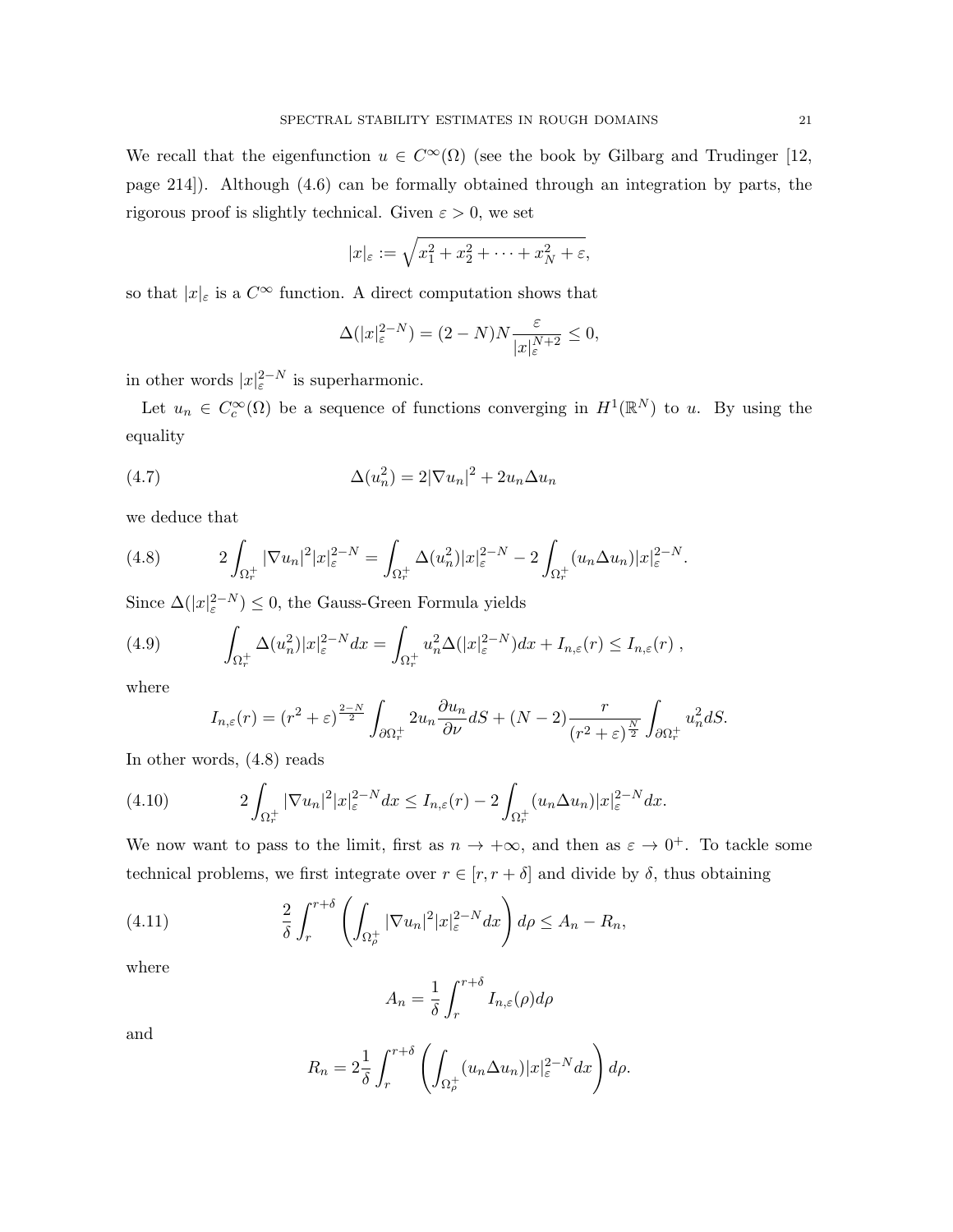First, we investigate the limit of  $A_n$  as  $n \to +\infty$ : by applying the coarea formula, we rewrite  $A_n$  as

$$
A_n = \frac{1}{\delta} \left( 2 \int_{\Omega^+_{r+\delta} \setminus \Omega^+_r} (|x|^2 + \varepsilon)^{\frac{2-N}{2}} u_n \nabla u_n \cdot \frac{x}{|x|} dx + (N-2) \int_{\Omega^+_{r+\delta} \setminus \Omega^+_r} \frac{|x|}{(|x|^2 + \varepsilon)^{\frac{N}{2}}} u_n^2 dx \right).
$$

Since  $u_n$  converges to u in  $H^1(\mathbb{R}^N)$  when  $n \to +\infty$ , then by using again the coarea formula we get that

$$
A_n \longrightarrow \frac{1}{\delta} \int_r^{r+\delta} I_{\varepsilon}(\rho) d\rho \qquad n \to +\infty,
$$

where

$$
I_{\varepsilon}(\rho) = (\rho^2 + \varepsilon)^{\frac{2-N}{2}} \int_{\partial \Omega_{\rho}^+} 2u \frac{\partial u}{\partial \nu} dS + (N-2) \frac{\rho}{(\rho^2 + \varepsilon)^{\frac{N}{2}}} \int_{\partial \Omega_{\rho}^+} u^2 dS.
$$

Next, we investigate the limit of  $R_n$  as  $n \to +\infty$ . By using Fubini's Theorem, we can rewrite  $R_n$  as

$$
R_n = \int_{\Omega} (u_n \Delta u_n) f(x) dx,
$$

where

$$
f(x) = |x|_{\varepsilon}^{2-N} \frac{2}{\delta} \int_{r}^{r+\delta} \mathbf{1}_{\Omega_{\rho}^{+}}(x) d\rho.
$$

Since

$$
\frac{1}{\delta} \int_r^{r+\delta} \mathbf{1}_{\Omega_p^+}(x) d\rho = \begin{cases} 1 & \text{if } x \in \Omega_r^+ \\ \frac{r+\delta-|x|}{\delta} & \text{if } x \in \Omega_{r+\delta}^+ \setminus \Omega_r^+ \\ 0 & \text{if } x \notin \Omega_{r+\delta}^+ \end{cases}
$$

then f is Lipschitz continuous and hence by recalling  $u_n \in C_c^{\infty}(\Omega)$  we get

$$
\left| \int_{\Omega} \left( u_n \Delta u_n - u \Delta u \right) f dx \right| \leq \left| \int_{\Omega} \left( \Delta u_n - \Delta u \right) u_n f dx \right| + \left| \int_{\Omega} \left( u_n - u \right) \Delta u f dx \right|
$$
  
\n
$$
= \left| \int_{\Omega} \left( \nabla u_n - \nabla u \right) \left( u_n \nabla f + \nabla u_n f \right) dx \right| + \left| \int_{\Omega} \nabla u \left( (\nabla u_n - \nabla u) f + (u_n - u) \nabla f \right) dx \right|
$$
  
\n
$$
\leq ||\nabla u_n - \nabla u||_{L^2(\Omega)} \left( ||u_n||_{L^2(\Omega)} ||\nabla f||_{L^\infty(\Omega)} + ||\nabla u_n||_{L^2(\Omega)} ||f||_{L^\infty(\Omega)} \right)
$$
  
\n
$$
+ ||\nabla u||_{L^2(\Omega)} \left( ||\nabla u_n - \nabla u||_{L^2(\Omega)} ||f||_{L^\infty(\Omega)} + ||u_n - u||_{L^2(\Omega)} ||\nabla f||_{L^\infty(\Omega)} \right)
$$

and hence the expression at the first line converges to 0 as  $n \to +\infty$ .

By combining the previous observations and by recalling that  $u$  is an eigenfunction we infer that by passing to the limit  $n \to \infty$  in (4.11) we get

$$
\frac{2}{\delta} \int_r^{r+\delta} \left( \int_{\Omega_\rho^+} |\nabla u|^2 |x|_{\varepsilon}^{2-N} dx \right) dr \leq \frac{1}{\delta} \int_r^{r+\delta} I_\varepsilon(\rho) d\rho - \frac{2}{\delta} \int_r^{r+\delta} \left( \int_{\Omega_\rho^+} \lambda u^2 |x|_{\varepsilon}^{2-N} dx \right) d\rho.
$$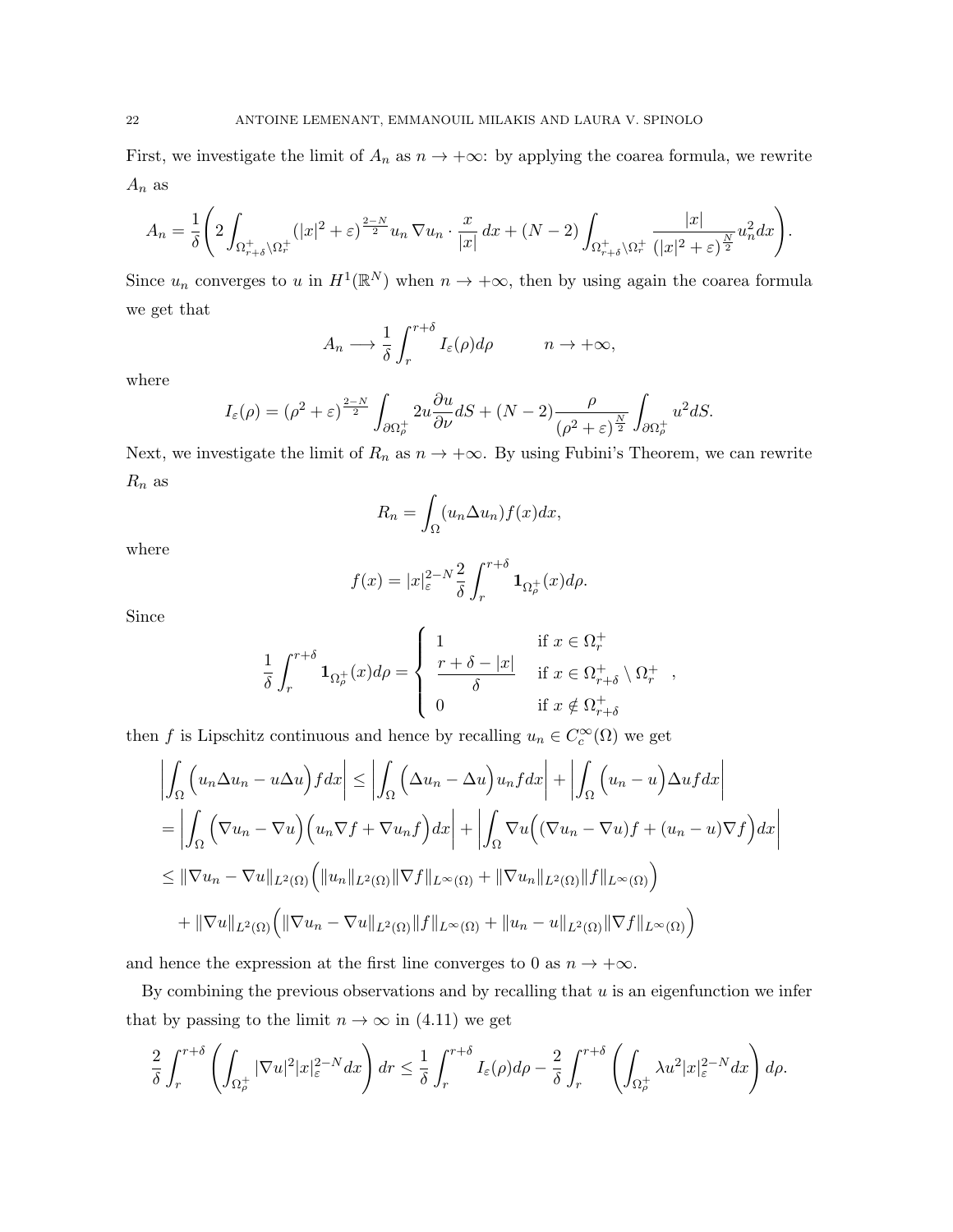Finally, by passing to the limit  $\delta \to 0^+$  and then  $\varepsilon \to 0^+$  we obtain (4.6).  $\Diamond$  STEP 2. We provide an estimate on the right hand side of (4.6). First, we observe that

(4.12) 
$$
\int_{\Omega_r^+} u^2 |x|^{2-N} dx \le ||u||_{\infty}^2 \int_{\Omega_r^+} |x|^{2-N} dx \le C(N) ||u||_{\infty}^2 r^2
$$

and we recall that  $C(N)$  denotes a constant only depending on N, whose exact value can change from line to line.

Next, we point out that the definition of  $\sigma^*$  implies that

(4.13) 
$$
\int_{S_r^+} u^2 dS \leq \frac{1}{\sigma^*} r^2 \int_{S_r^+} |\nabla_\tau u|^2 dS \qquad r \in ]0, r_0[,
$$

where  $\nabla_{\tau}$  denotes the tangential gradient on the sphere. Also, let  $\alpha > 0$  be a parameter that will be fixed later, then by combining Cauchy-Schwarz inequality,  $(4.13)$  and the inequality  $ab \leq \frac{\alpha}{2}$  $\frac{\alpha}{2}a^2 + \frac{1}{2a}$  $rac{1}{2\alpha}b^2$ , we get

$$
\left| \int_{S_r^+} u \frac{\partial u}{\partial \nu} dS \right| \leq \left( \int_{S_r^+} u^2 dS \right)^{\frac{1}{2}} \left( \int_{S_r^+} |\frac{\partial u}{\partial \nu}|^2 dS \right)^{\frac{1}{2}} \n\leq \frac{r}{\sqrt{\sigma^*}} \left( \int_{S_r^+} |\nabla_\tau u|^2 dS \right)^{\frac{1}{2}} \left( \int_{S_r^+} |\frac{\partial u}{\partial \nu}|^2 dS \right)^{\frac{1}{2}} \n\leq \frac{r}{\sqrt{\sigma^*}} \left( \frac{\alpha}{2} \int_{S_r^+} |\nabla_\tau u|^2 dS + \frac{1}{2\alpha} \int_{S_r^+} |\frac{\partial u}{\partial \nu}|^2 dS \right).
$$

Hence,

(4.15)

$$
r^{2-N} \int_{S_r^+} 2u \frac{\partial u}{\partial \nu} dS + (N-2)r^{1-N} \int_{S_r^+} u^2 dS \le r^{2-N} \frac{2r}{\sqrt{\sigma^*}} \left[ \frac{\alpha}{2} \int_{S_r^+} |\nabla_\tau u|^2 dS + \frac{1}{2\alpha} \int_{S_r^+} |\frac{\partial u}{\partial \nu}|^2 dS \right]
$$
  
+ 
$$
(N-2)r^{1-N} \frac{1}{\sigma^*} r^2 \int_{S_r^+} |\nabla_\tau u|^2 dS
$$
  

$$
\le r^{3-N} \left[ \left( \frac{\alpha}{\sqrt{\sigma^*}} + \frac{N-2}{\sigma^*} \right) \int_{S_r^+} |\nabla_\tau u|^2 dS + \frac{1}{\alpha \sqrt{\sigma^*}} \int_{S_r^+} |\frac{\partial u}{\partial \nu}|^2 dS \right].
$$
  
Next, we choose  $\alpha > 0$  in such a way that

Next, we choose  $\alpha > 0$  in such a way that

$$
\frac{\alpha}{\sqrt{\sigma^*}} + \frac{N-2}{\sigma^*} = \frac{1}{\alpha\sqrt{\sigma^*}},
$$

namely

$$
\alpha = \frac{1}{2\sqrt{\sigma^*}} \left[ \sqrt{(N-2)^2 + 4\sigma^*} - (N-2) \right].
$$

Hence, by combining  $(4.6)$ ,  $(4.13)$  and  $(4.15)$  we finally get

$$
(4.16)\qquad \int_{\Omega_r^+} |\nabla u|^2 |x|^{2-N} dx \le r^{3-N} \gamma(N, \sigma^*) \int_{S_r^+} |\nabla u|^2 dS + C(N)\lambda \|u\|_{\infty}^2 r^2,
$$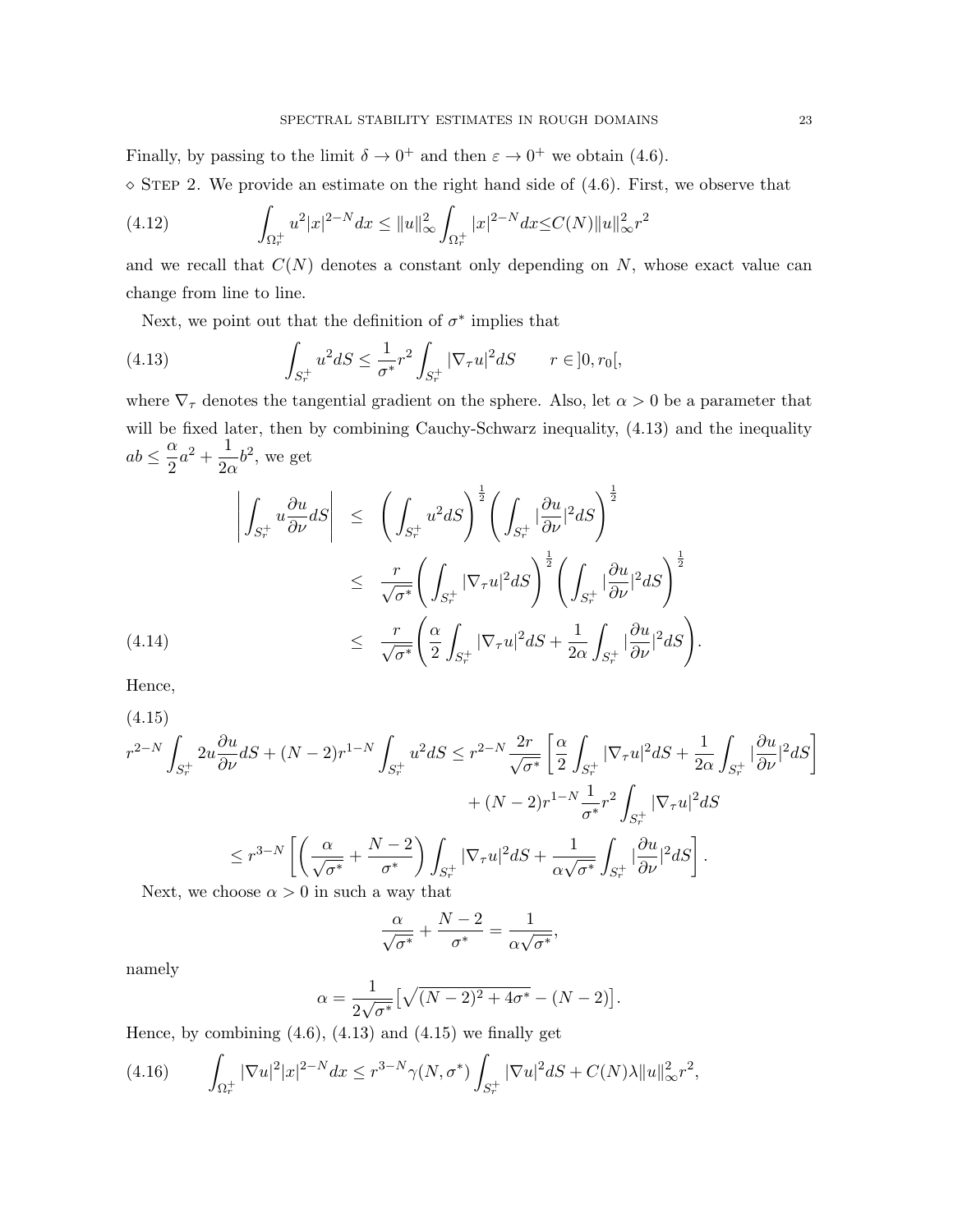where

$$
\gamma(N, \sigma^*) = \left[\sqrt{(N-2)^2 + 4\sigma^*} - (N-2)\right]^{-1}.
$$

 $\circ$  STEP 3. We establish the monotonicity property. We set

$$
f(r) = \int_{\Omega_r^+} |\nabla u|^2 |x|^{2-N} dx
$$

and we observe that

$$
f'(r) = r^{2-N} \int_{S_r^+} |\nabla u|^2 \quad a.e. \ r \in ]0, r_0[,
$$

hence (4.16) implies that

(4.17) 
$$
f(r) \leq \gamma r f'(r) + K r^2,
$$

with  $\gamma = \gamma(N, \sigma^*)$  and  $K = C(N)\lambda ||u||_{\infty}^2$ . This implies that

$$
\left(\frac{f(r)}{r^{\beta}} + \frac{K\beta}{(2-\beta)}r^{2-\beta}\right)' \ge 0,
$$

with  $\beta = 1/\gamma = \sqrt{(N-2)^2 + 4\sigma^*} - (N-2) \in ]0,2[$ . This establishes the monotonicity result.  $\Diamond$  STEP 4. We establish (4.5).

First, we observe that by combining the coarea formula with Chebychev inequality we get that for any  $a > 0$ 

$$
\mathcal{H}^1\Big(\{t\in [r_0/2,r_0]:\int_{S_t^+}|\nabla u|^2dS\geq a\}\Big)\leq \frac{1}{a}\int_{\Omega_{r_0}^+\setminus\Omega_{r_0/2}^+}|\nabla u|^2\,dx.
$$

By applying this inequality with  $a = \frac{4}{3}$  $r_0$ Z  $\Omega_{r_0}^+\backslash\Omega_{r_0/2}^+$  $|\nabla u|^2 dx$  we get that there is at least a radius  $r_1 \in [r_0, r_0/2]$  such that

$$
\int_{S_{r_1}^+} |\nabla u|^2 dS \le \frac{4}{r_0} \int_{\Omega_{r_0}^+} |\nabla u|^2 dx \le \frac{4}{r_0} ||\nabla u||^2_{L^2(\Omega)}.
$$

By combining (4.16) with the fact that  $r_0/2 \le r_1 \le r_0$  we infer

$$
\int_{\Omega_{r_1}^+} |\nabla u|^2 |x|^{2-N} dx \le C(N) r_0^{2-N} \gamma ||\nabla u||_{L^2(\Omega)}^2 + C(N)\lambda ||u||_{\infty}^2 r_0^2
$$

and by monotonicity we have that

$$
(r_0/2)^{-\beta} \int_{\Omega_{r_0/2}^+} \frac{|\nabla u|^2}{|x - x_0|^{N-2}} dx \leq r_1^{-\beta} \int_{\Omega_{r_1}^+} \frac{|\nabla u|^2}{|x - x_0|^{N-2}} dx + C_0 r_1^{-2-\beta}
$$
  

$$
\leq 2^{\beta} C(N) r_0^{2-N-\beta} \gamma \|\nabla u\|_{L^2(\Omega)}^2 + 2^{\beta} C(N) \lambda \|u\|_{\infty}^2 r_0^{2\beta} + C_0 r_0^{2-\beta}.
$$

Finally, by using that  $C_0 = \frac{\beta C(N)}{\beta N}$  $\frac{\beta C(N)}{(2-\beta)}\lambda \|u\|_{\infty}^2$ , that  $\|u\|_{\infty} \leq C(N)\lambda^{\frac{N}{4}}\|u\|_{L^2(\Omega)}$  (see Proposition 11), that  $\|\nabla u\|_{L^2(\Omega)}^2 = \lambda \|u\|_{L^2(\Omega)}^2$ , and that  $\max{\lambda, \lambda^{1+N/2}} \le \lambda(1 + \lambda^{\frac{N}{2}})$  we get (4.5).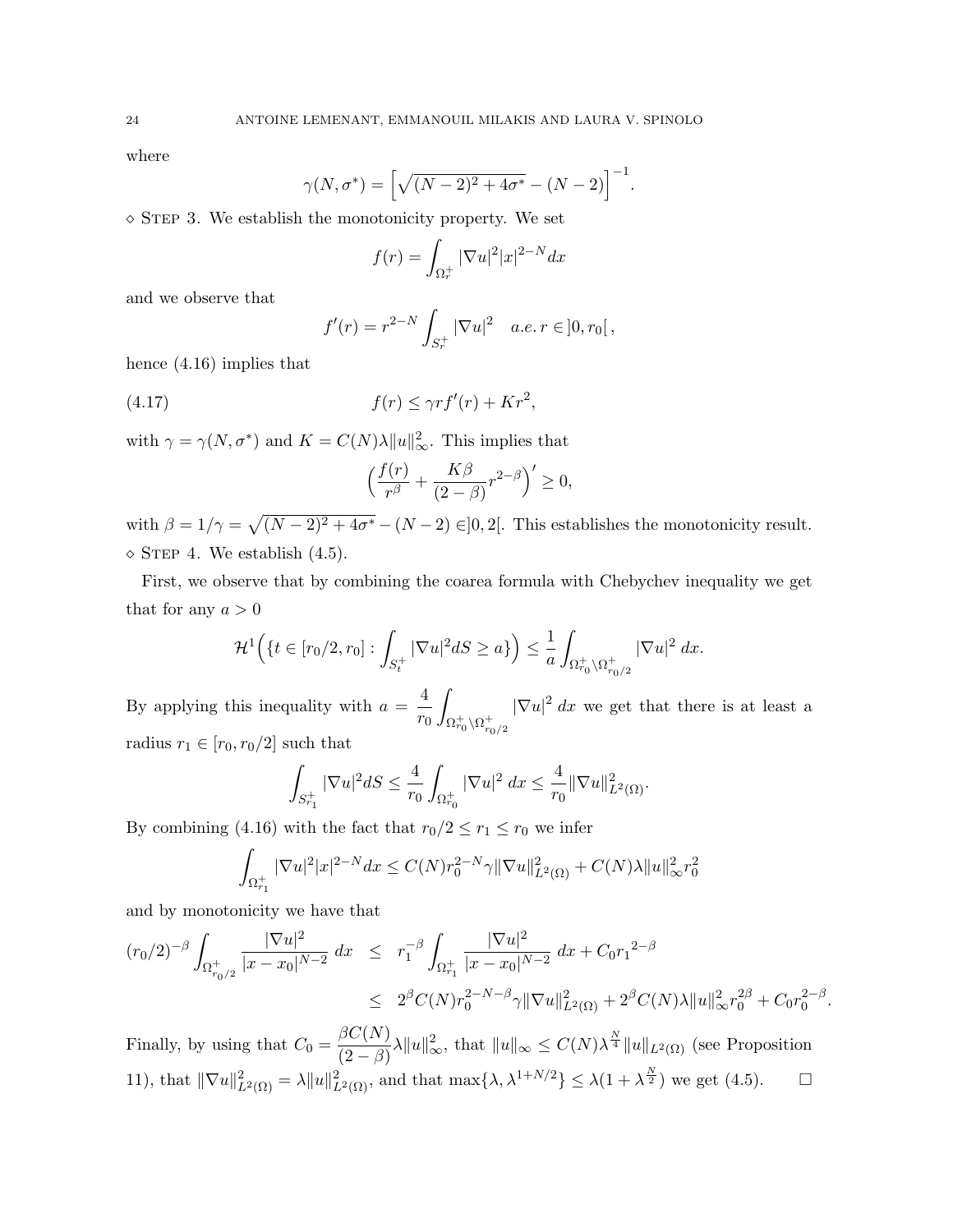We now provide an estimate on the energy of a Dirichlet eigenfunction near the boundary.

**Proposition 16.** For every  $\eta \in ]0,1[$  there is a positive constant  $\varepsilon := \varepsilon(\eta)$  such that the following holds. Given  $r_0 \in ]0,1[$ , let  $\Omega \subseteq \mathbb{R}^N$  be an  $(\varepsilon,r_0)$ -Reifenberg-flat domain,  $x_0 \in \partial \Omega$ and let u be a Dirichlet eigenfunction in  $\Omega$  associated with the eigenvalue  $\lambda$ . Then

(4.18) 
$$
\int_{B(x_0,r)\cap\Omega} |\nabla u|^2 dx \le C\lambda (1+\lambda^{\frac{N}{2}})r^{N-\eta}||u||_2^2 \quad \forall r \in ]0, r_0/2[,
$$

for a suitable positive constant  $C = C(N, r_0, \eta)$ .

*Proof.* We fix  $\eta \in ]0,1]$  and we recall that the first eigenvalue of the spherical Dirichlet Laplacian on a half sphere is equal to  $N-1$ . For  $t \in ]-1,1[$ , let  $S_t$  be the spherical cap  $S_t := \partial B(0,1) \cap \{x_N > t\}$ , so that  $t = 0$  corresponds to a half sphere. Let  $\lambda_1(S_t)$  be the first Dirichlet eigenvalue in  $S_t$ . In particular,  $t \mapsto \lambda_1(S_t)$  is monotone in t. Therefore, since  $\eta < 1$ and  $\lambda_1(S_t) \to 0$  as  $t \downarrow -1$ , there is  $t^*(\eta) < 0$  such that

$$
\lambda_1(t^*) \leq N - 1 - \frac{\eta}{4}(2N - \eta).
$$

By relying on Lemma 5 in [23] (see also Proposition 2.2 in [16]), we infer that, if  $\varepsilon < t^*(\eta)/2$ , then  $\partial B(x_0, r) \cap \Omega$  is contained in a spherical cap homothetic to  $S_{t^*}$  for every  $r \le r_0$ . Since the eigenvalues scale of by factor  $r^2$  when the domain expands of a factor  $1/r$ , by the monotonicity property of the eigenvalues with respect to domains inclusion, we have

(4.19) 
$$
\inf_{r < r_0} r^2 \lambda_1(\partial B(x_0, r) \cap \Omega) \ge \lambda_1(S_{t^*}) \ge N - 1 - \frac{\eta}{4}(2N - \eta).
$$

As a consequence, we can apply Lemma 15 which ensures that, if  $u$  is a Dirichlet eigenfunction in  $\Omega$  and  $x_0 \in \partial\Omega$ , then (4.3) is a non decreasing function of r, provided that

(4.20) 
$$
\beta = \sqrt{(N-2)^2 + 4(N-1) - \eta(2N-\eta)} - (N-2) = 2-\eta
$$

and  $C_0$  is the same as in (4.4). In particular, by monotonicity we know that for every  $r \le r_0 < 1,$ 

$$
\frac{1}{r^{N-2+\beta}} \int_{\Omega_r^+} |\nabla u|^2 dx \le \left( \frac{1}{r^{\beta}} \int_{\Omega_r^+} \frac{|\nabla u|^2}{|x - x_0|^{N-2}} dx \right) + C_0 r^{2-\beta}
$$
\n
$$
\le \left( \frac{1}{r_0^{\beta}} \int_{\Omega_{r_0}^+} \frac{|\nabla u|^2}{|x - x_0|^{N-2}} dx \right) + C_0 r_0^{2-\beta},
$$
\n(4.21)

and we conclude that for every  $r \leq r_0/2$ ,

$$
\int_{\Omega_r^+} |\nabla u|^2 \ dx \leq K r^{N-2+\beta},
$$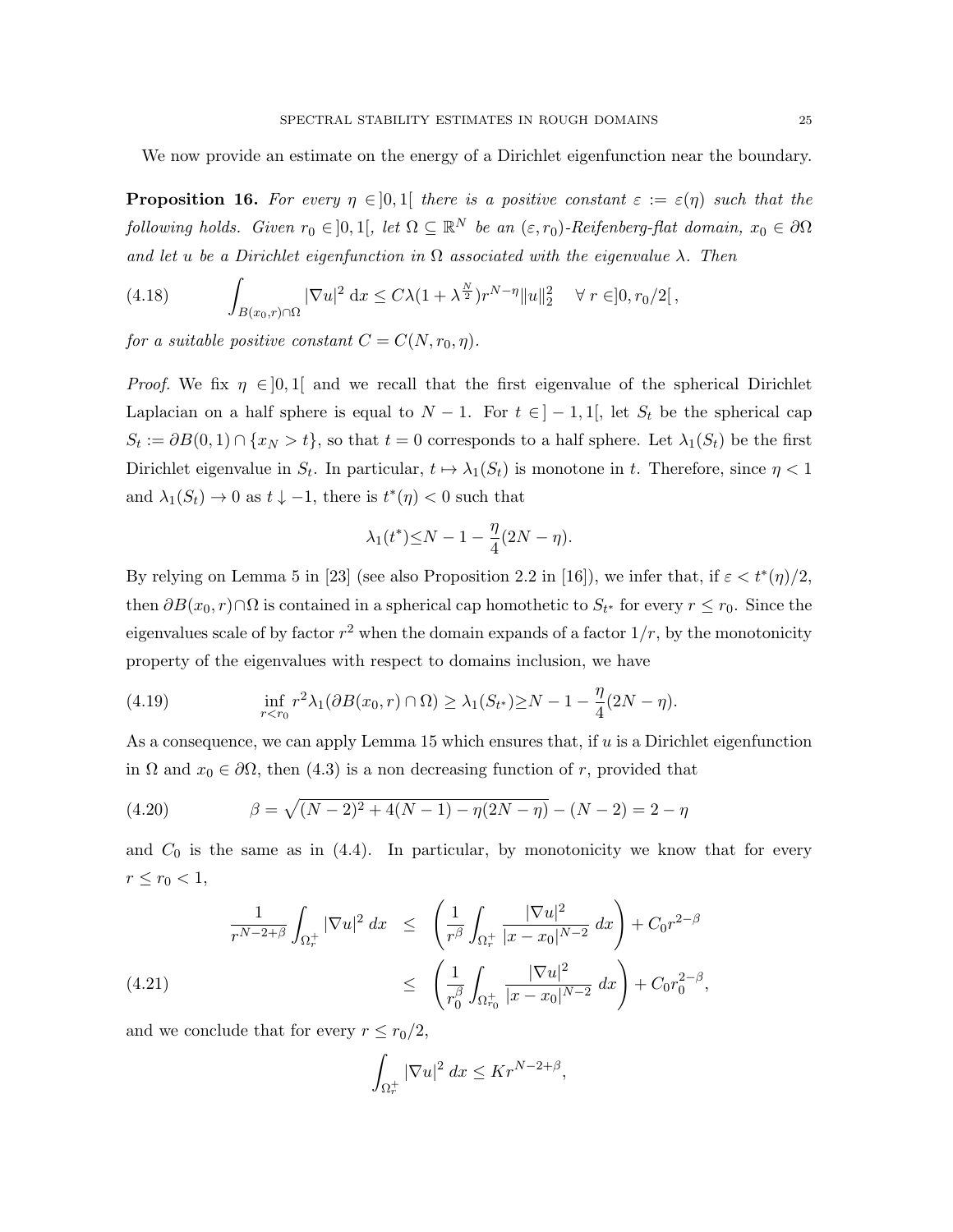with

$$
K = \left(\frac{1}{(r_0/2)^{\beta}} \int_{\Omega_{r_0/2}^+} \frac{|\nabla u|^2}{|x - x_0|^{N-2}} dx\right) + C_0 (r_0/2)^{2-\beta}.
$$

Let us now provide an estimate on K. By using equations  $(4.20)$  and  $(4.4)$  and Proposition 11 we get

(4.22) 
$$
C_0 \leq \frac{2C(N)}{\eta} \lambda \|u\|_{\infty}^2 \leq C(N)\eta^{-1} \lambda^{1+\frac{N}{2}} \|u\|_{L^2(\Omega)}^2.
$$

To estimate the first term in K we use (4.5) and the fact that  $\beta = 2 - \eta$  to obtain

(4.23) 
$$
\frac{1}{(r_0/2)^{\beta}} \int_{\Omega_{r_0/2}^+} \frac{|\nabla u|^2}{|x - x_0|^{N-2}} dx \leq C(N, r_0, \eta) \lambda (1 + \lambda^{\frac{N}{2}}) \|u\|_2^2.
$$

Finally, by combining (4.22) and (4.23) we obtain (4.18) and this concludes the proof.  $\square$ 

Remark 17. By relying on an argument similar, but easier, to the one used in the proofs of Lemma 15 and Proposition 16, we get the following estimate. Let  $\eta$ ,  $r_0$ ,  $\Omega$  and  $x_0$  be as in the statement of Proposition 16, and assume that u is an harmonic function in  $\Omega$  satisfying homogeneous Dirichlet conditions on the boundary  $\partial\Omega \cap B(x_0, r)$ . For every  $\eta \in ]0,1[$  we have

(4.24) 
$$
\int_{B(x_0,r)\cap\Omega} |\nabla u|^2 dx \leq Cr^{N-\eta} ||u||_2^2 \quad \forall r \in ]0, r_0/2[,
$$

for a suitable positive constant  $C = C(N, r_0, \eta)$ .

Note that the decay estimate (4.24) is sharp, in the sense that we cannot take  $\eta = 0$ , as the following example shows. Let  $N = 2$  and let  $\Omega$  be an angular sector with opening angle  $\omega$ ,

$$
\Omega := \Big\{ (r,\theta): \ -\omega/2 < \theta < \omega/2 \Big\}.
$$

By recalling that the Laplacian in polar coordinates is

$$
\Delta = \frac{\partial^2}{\partial r} + \frac{1}{r} \frac{\partial}{\partial r} + \frac{1}{r^2} \frac{\partial^2}{\partial \theta},
$$

we get that the function  $u(r, \theta) := r^d \cos(\theta \pi/\omega)$  satisfies the homogeneous Dirichlet condition on  $\partial\Omega$  and is harmonic provided that  $d = \pi/\omega$ . Also, by computing the gradient in the circular Frenet basis  $(\tau, \nu)$  and by using formulas

$$
\frac{\partial u}{\partial \tau} = -\frac{1}{r} \frac{\partial u}{\partial \theta} = -r^{\frac{\pi}{\omega}-1} \frac{\pi}{\omega} \sin(\theta \frac{\pi}{\omega}) \quad \text{and} \quad \frac{\partial u}{\partial \nu} = \frac{\partial u}{\partial r} = \frac{\pi}{\omega} r^{\frac{\pi}{\omega}-1} \cos(\theta \frac{\pi}{\omega}),
$$

we get

$$
\int_{B(0,r)\cap\Omega}|\nabla u|^2=\int_{B(0,r)\cap\Omega}\left|\frac{\partial u}{\partial\tau}\right|^2+\left|\frac{\partial u}{\partial\nu}\right|^2=\left(\frac{\pi}{\omega}\right)^2\int_0^r\int_{-\omega/2}^{\omega/2}s^{2(\frac{\pi}{\omega}-1)}s\ dsd\theta=\frac{\pi}{2}r^{2\frac{\pi}{\omega}},
$$

which leads to the following remarks: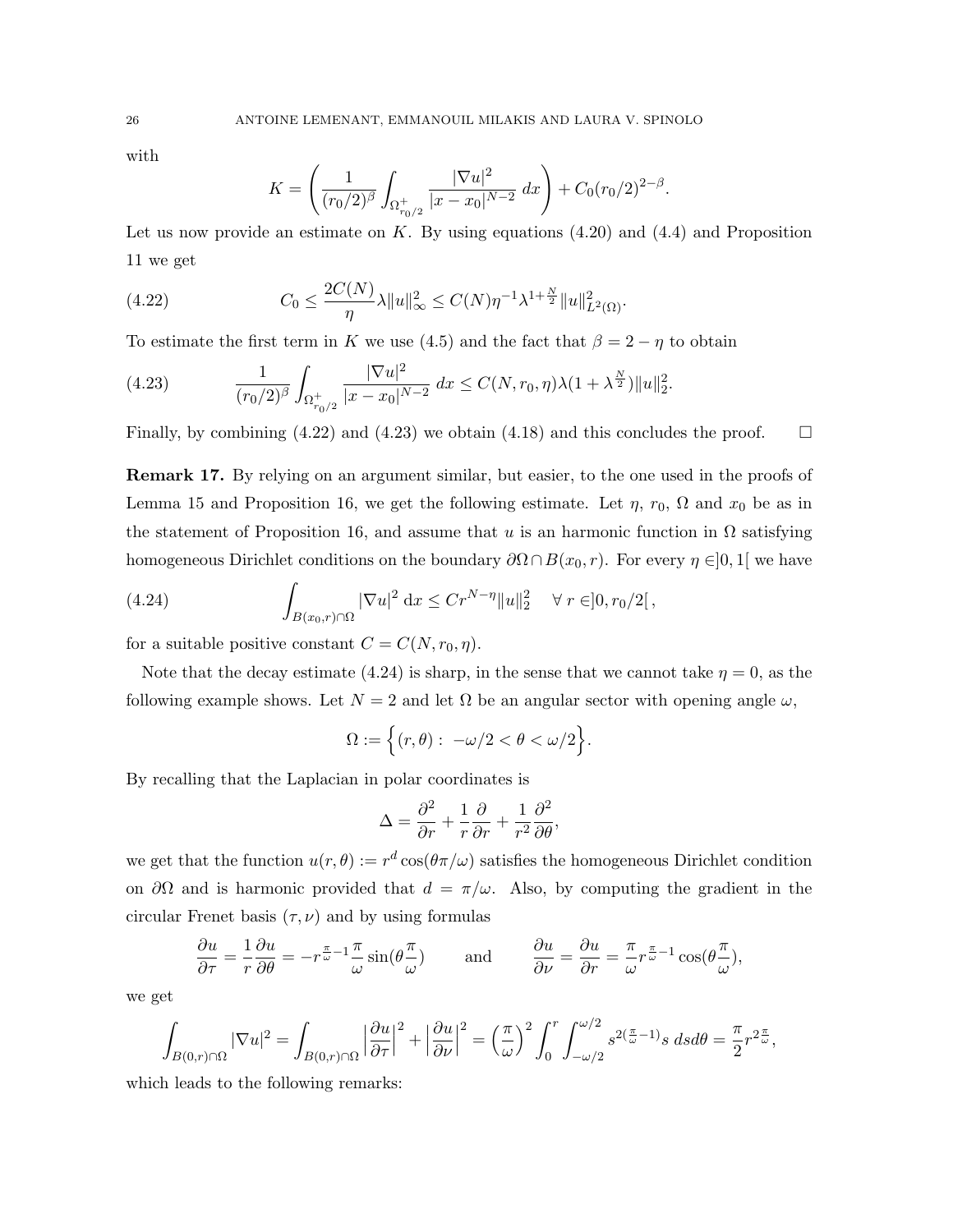- (i) if  $\Omega$  is the half-space (i.e., if  $\omega = \pi$ ), then the Dirichlet integral decays like  $r^2 = r^N$ .
- (ii) If the opening angle  $\omega < \pi$ , then we have a good decay of the order  $r^{\alpha}$  for some  $\alpha > 2$ .
- (iii) The most interesting behavior occurs when the opening angle  $\omega > \pi$ , then the Dirichlet integral decays like  $r^{\alpha}$  with  $\alpha < 2$ . Note, moreover, that if we want that  $\alpha$  gets closer and closer to 2, we have to choose  $\omega$  closer and closer to  $\pi$  and this amounts to require that  $\Omega$  is an  $(\varepsilon, r_0)$ −Reifenberg flat domain for a smaller and smaller value of  $\varepsilon$ .

We refer to the book of Grisvard [13] for an extended discussion about elliptic problems in polygonal domains.

4.2.2. Difference between the projection of eigenfunctions. By relying on the analyis in [21] we get the following result. Note that we use the convention of identifying any given  $u \in H_0^1(\Omega)$ with the function defined on the whole  $\mathbb{R}^N$  by setting  $u = 0$  outside  $\Omega$ .

**Proposition 18.** For any  $\alpha \in [0,1]$  there is threshold  $\varepsilon(\alpha) \in [0,1/2]$  such that the following holds. Let  $\Omega_a$  and  $\Omega_b$  be two  $(\varepsilon, r_0)$ -Reifenberg-flat domains in  $\mathbb{R}^N$ , both contained in the disk D, which has radius R. If

(4.25) 
$$
d_H(\Omega_a^c, \Omega_b^c) \le \delta \le \frac{r_0}{8\sqrt{N}},
$$

then there is a constant  $C = C(N, r_0, \alpha)$  such that, if  $u \in H_0^1(\Omega_b)$  is a Dirichlet eigenfunction associated with the eigenvalue  $\lambda$ , then

(4.26) 
$$
\|\nabla u - \nabla P_{\Omega_a}^{\mathcal{D}}(u)\|_{L^2(D)}^2 \leq C\lambda (1 + \lambda^{\frac{N}{2}}) \delta^{\alpha} L \|u\|_{L^2(\Omega_b)}^2,
$$

where  $L := \mathcal{H}^{N-1}(\partial \Omega_b)$  and the projection  $P_{\Omega_a}^{\mathcal{D}}$  is defined by (4.2).

Proof. We proceed in two steps.

 $\infty$  STEP 1. We first fix  $u \in H_0^1(\Omega_b)$  and construct  $\tilde{u} \in H_0^1(\Omega_a)$  which is "close" to u, in the sense specified in the following.

To begin with, we point out that (4.25) implies that  ${B(x, 2\delta)}_{x \in \partial \Omega_b}$  is a covering of  $\Omega_b \setminus \Omega_a$ . Indeed, by contradiction assume there is  $y \in \Omega_b \setminus \Omega_a$  such that

$$
2\delta < d(y, \partial \Omega_b) = d(y, \Omega_b^c) \le \sup_{y \in \Omega_a^c} d(y, \Omega_b^c).
$$

This would contradict (4.25) and hence the implication holds true.

By applying Lemma 6 with  $r = 5\delta/2$  we can find a finite set I, such that  $\sharp I \leq C(N)L/\delta^{N-1}$ and  $\{B(x_i, 5\delta/2\}_{i\in I}$  is a covering of  $\Omega_b \setminus \Omega_a$ .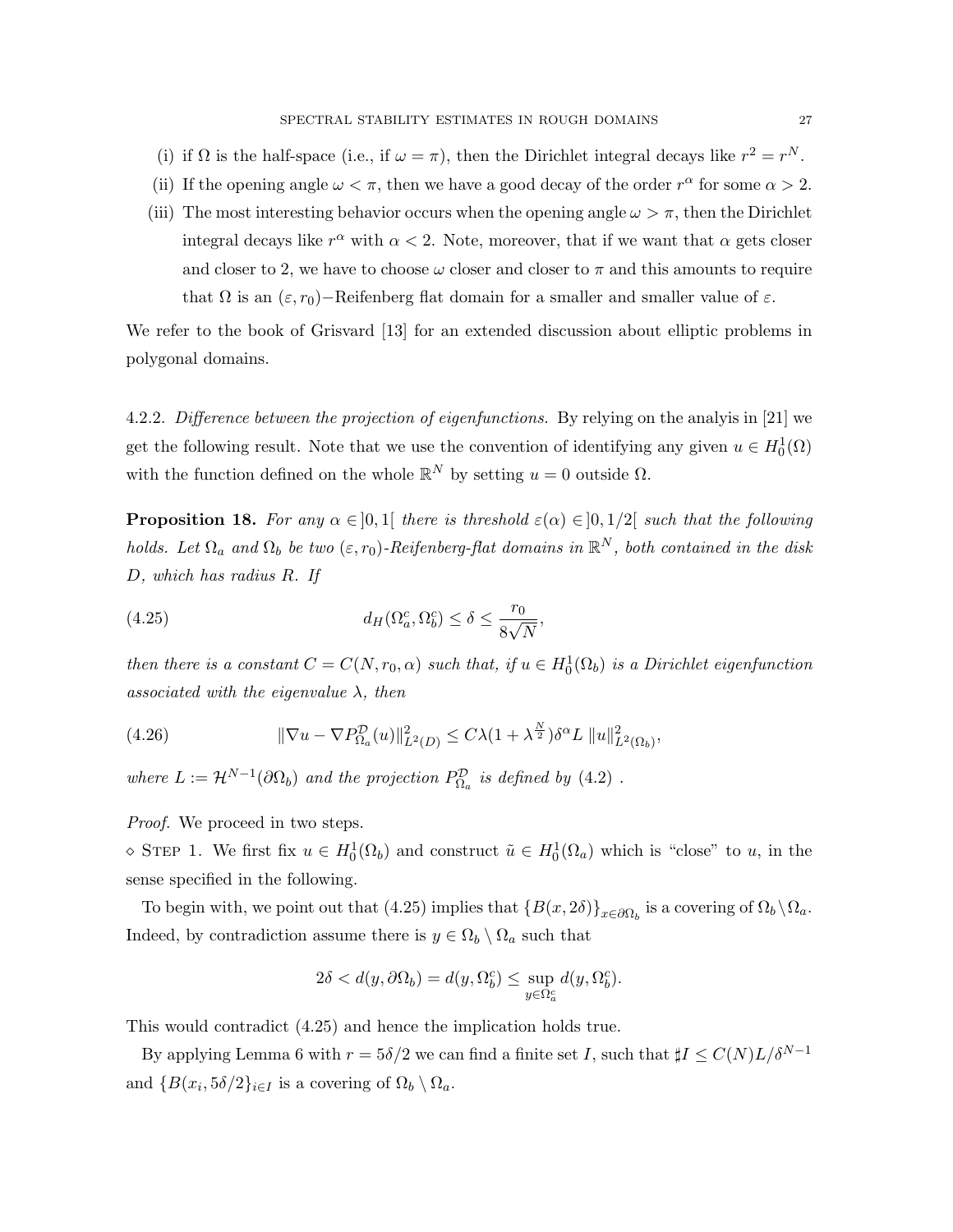Next, we use the function  $\theta_0$  given by Lemma 8 (with  $r = 5\delta/2$ ) and we set  $\tilde{u}(x) :=$  $\theta_0(x)u(x)$ . We observe that, since

$$
\Omega_a^c \subseteq \Omega_b^c \cup (\Omega_b \setminus \Omega_a) \subseteq \Omega_b^c \cup \bigcup_{i \in I} B(x_i, 5\delta/2),
$$

then  $\tilde{u} \in H_0^1(\Omega_a)$ . Also,  $\nabla \tilde{u} = u \nabla \theta_0 + \theta_0 \nabla u$  and hence

(4.27) 
$$
\|\nabla \tilde{u} - \nabla u\|_{L^2(D)} \leq \|(1 - \theta_0)\nabla u\|_{L^2(D)} + \|u\nabla \theta_0\|_{L^2(D)}
$$

Next, by recalling that  $\theta_0 \equiv 1$  outside the union of the balls  $\{B(x_i, 5\delta)\}_{i \in I}$ , we get

$$
(4.28) \t\t\t\t\t\|(1-\theta_0)\nabla u\|_{L^2(D)}^2 = \int_{\bigcup_{i\in I} B(x_i,5\delta)} (1-\theta_0)^2 |\nabla u|^2 dx \le \sum_{i\in I} \int_{B(x_i,5\delta)} |\nabla u|^2 dx.
$$

Also, by recalling that  $|\nabla \theta_0|(x) \leq C(N)/\delta$ , we obtain

(4.29) 
$$
||u \nabla \theta_0||_{L^2(D)}^2 = \int_{\bigcup_i B(x_i, 5\delta)} |\nabla \theta_0|^2 u^2 dx \le \frac{C(N)}{\delta^2} \sum_i \int_{B(x_i, 5\delta)} u^2 dx
$$

$$
\le \frac{C(N)}{\delta^2} \sum_i (5\delta)^2 \int_{B(x_i, 5\sqrt{N}\delta)} |\nabla u|^2 dx.
$$

To get the last inequality we have used [21, Proposition 12] and the fact that one can take  $b(N) = \sqrt{N}$  in there.

 $\Diamond$  STEP 2. We now restrict to the case when u is an eigenfunction for the Dirichlet Laplacian, and  $\lambda$  is the associated eigenvalue. By using Proposition 16 and Lemma 6 we get

$$
(4.30) \qquad \sum_{i} \int_{B(x_i, 4\sqrt{N}\delta)} |\nabla u|^2 dx \le \sum_{i} C\lambda (1 + \lambda^{\frac{N}{2}}) \delta^{N-\eta} \|u\|_2^2 \le C\lambda (1 + \lambda^{\frac{N}{2}}) L\delta^{1-\eta} \|u\|_2^2,
$$

with  $C = C(N, r_0, \eta)$  and provided that  $\delta \le r_0/8$ √  $N$ .

By choosing  $\eta := (1 - \alpha)$ , inserting (4.30) into (4.28) and(4.29) and recalling (4.27) we finally get

$$
\|\nabla u - \nabla P_{\Omega_a}^{\mathcal{D}}(u)\|_{L^2(D)}^2 \le \|\nabla u - \nabla \tilde{u}\|_{L^2(D)} \le C(N, r_0, \alpha)\lambda(1 + \lambda^{\frac{N}{2}})L\delta^{\alpha}\|u\|_2^2.
$$

## 4.3. Conclusion of the proof of Theorem 2.

Proof of Theorem 2. First, we recall that  $\max\{\lambda_n^a, \lambda_n^b\} \leq \gamma_n$ . Next, we fix  $n \in \mathbb{N}$  and we denote by  $u_1^b, \ldots, u_n^b$  the first n eigenfunctions of the Dirichlet Laplacian in  $H_0^1(\Omega_b)$ . Given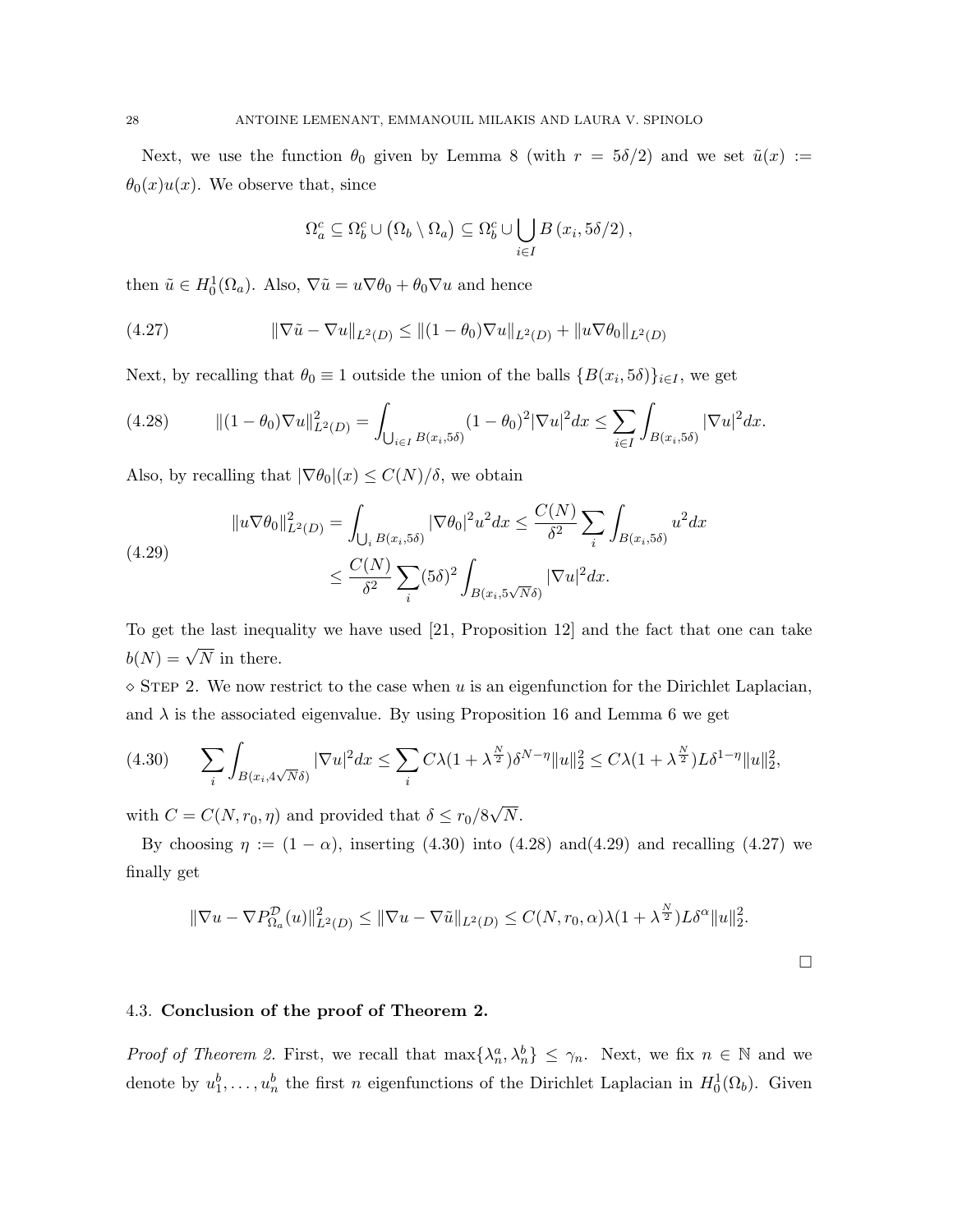$u = \sum_{k=1}^{n} c_k u_b^k$ , by applying Proposition 18 we get (4.31)

$$
\begin{split} \|\nabla u - \nabla P_{\Omega_a}^{\mathcal{D}} u\|_{L^2(D)}^2 &= \left\| \sum_{k=1}^n c_k \left( \nabla u_b^k - \nabla P_{\Omega_a}^{\mathcal{D}} u_b^k \right) \right\|_{L^2(D)}^2 \le n \sum_{k=1}^n c_k^2 \left\| \nabla u_b^k - \nabla P_{\Omega_a}^{\mathcal{D}} u_b^k \right\|_{L^2(D)}^2 \\ &\le n \sum_{k=1}^n c_k^2 C \gamma_n (1 + \gamma_n^{\frac{N}{2}}) L \delta^{\alpha} \|u_b^k\|_{L^2(D)}^2 = n C \gamma_n (1 + \gamma_n^{\frac{N}{2}}) L \delta^{\alpha} \|u\|_{L^2(D)}^2. \end{split}
$$

To get the last equality we have used the fact that the eigenfunctions associated with different eigenvalues are orthogonal with respect to the standard scalar product in  $L^2$ .

We use  $(4.31)$  and the Sobolev-Poincaré inequality in the ball D, which has radius R, and we conclude that the assumptions of Lemma 14 are verified provided that:

(i)  $A = nC\gamma_n(1 + \gamma_n^{\frac{N}{2}})L\delta^{\alpha}, B = C(N, R)A$  and (ii)  $B < 1$ .

Hence, we fix a threshold  $\delta_0(N, n, \gamma_n, r_0, \alpha, R, L)$  satisfying  $nC\gamma_n(1+\gamma_n^{\frac{N}{2}})L\delta_0^{\alpha} < 1/4$ , and we get that for any  $\delta \leq \delta_0$  one has  $1/(1 -$ √  $B \leq 2$ . By applying Lemma 14 we then get

$$
\lambda_n^a - \lambda_n^b \le \frac{A}{(1 - \sqrt{B})} \le 2A \le 2nC\gamma_n(1 + \gamma_n^{\frac{N}{2}})L\delta^{\alpha}.
$$

The theorem follows by exchanging the roles of  $\Omega_a$  and  $\Omega_b$ .

## 4.4. The Lipschitz case. We end this section with the proof of Theorem 4.

*Proof of Theorem 4.* Let  $\Omega_a$  and  $\Omega_b$  be as in the statement of Theorem 4. We fix  $n \in \mathbb{N}$  and  $k \leq n$  and we denote by  $u_a^k \in H_0^1(\Omega_a)$  and  $u_b^k \in H_0^1(\Omega_b)$  the eigenfunctions associated with  $\lambda_a^k$  and  $\lambda_b^k$ , respectively. In particular,  $u_b^k$  solves  $-\Delta u = \lambda_b^k u_b^k$  in  $\Omega_b$ . Let  $\bar{u}_b \in H_0^1(\Omega_a)$  be the distributional solution of

$$
\begin{cases}\n-\Delta u = \lambda_b^k u_b & \text{in } \Omega_a \\
u = 0 & \text{on } \partial \Omega_a.\n\end{cases}
$$

We can now apply Theorem 1 in the paper by Savaré and Schimperna [26]. Then formula (3.4) in [26] yields

$$
\|\nabla u_b^k - \nabla P_{\Omega_a}^{\mathcal{D}} u_b^k\|_{L^2(D)}^2 \le \|\nabla u_b^k - \nabla \bar u_b\|_{L^2(D)} \le C(\rho, N, R) \|\lambda_b^k u_b^k\|_{L^2(D)} \|\lambda_b^k u_b^k\|_{H^{-1}(D)} \frac{d_H(\Omega_a^c, \Omega_b^c)}{\rho \sin \theta},
$$

where the projection  $P_{\Omega_a}^{\mathcal{D}}$  is the same as in (4.2). Then, by using the definition of eigenfunction, we get

$$
\|\lambda_b^k u_b^k\|_{H^{-1}(D)} \le C(N,R)\sqrt{\lambda_b^k} \|u_b^k\|_{L^2(D)}.
$$

$$
\Box
$$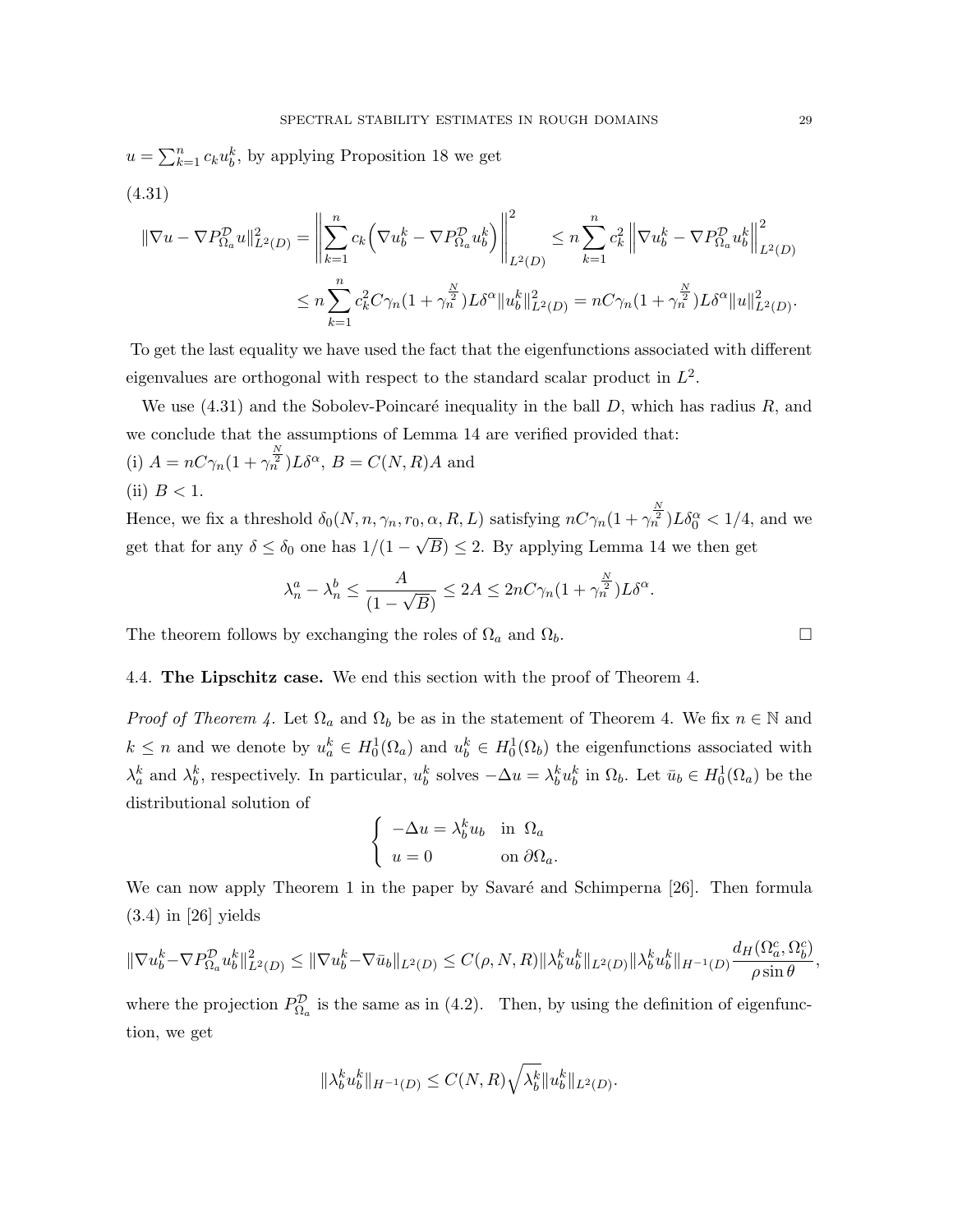We recall that  $\lambda_b^k \leq \gamma_n$  and that  $S_b^n$  is the eigenspace of  $H_0^1(\Omega_b)$  generated by the first n eigenfunctions and by arguing as (4.31), we get that, for any  $u \in S_b^n$ ,

$$
\|\nabla u - \nabla P_{\Omega_a}^{\mathcal{D}} u\|_{L^2(D)}^2 \le C(\theta, \rho, \gamma_n, N, R, n) d_H(\Omega_a^c, \Omega_b^c) \|u\|_{L^2(D)}^2.
$$

Hence, by proceeding as in the proof of Theorem 2 we can conclude.  $\Box$ 

## 5. Stability estimates for Neumann eigenvalues

5.1. The Neumann eigenvalue problem in Reifenberg-flat domains. Given an open and bounded set  $\Omega$ ,  $(u, \mu) \in H^1(\Omega) \setminus \{0\} \times \mathbb{R}$  is an eigencouple for the Neumann Laplacian in Ω if

(5.1) 
$$
\int_{\Omega} \nabla u(x) \cdot \nabla v(x) dx = \mu \int_{\Omega} u(x) v(x) dx \quad \forall v \in H^{1}(\Omega).
$$

In this section, we apply the abstract framework introduced in Section 3 to study how the eigenvalues  $\mu$  satisfying (5.1) depend on the domain  $\Omega$ . We set

$$
H = L^2(\mathbb{R}^N, \mathbb{R}) \times L^2(\mathbb{R}^N, \mathbb{R}^N)
$$

and we equip it with the scalar product

(5.2) 
$$
\mathcal{H}\Big((u_1,v_1),(u_2,v_2)\Big)=\int_{\mathbb{R}^N}u_1(x)\,u_2(x)dx+\int_{\mathbb{R}^N}v_1(x)\cdot v_2(x)dx.
$$

Also, we set

(5.3) 
$$
h\Big((u_1,v_1),(u_2,v_2)\Big)=\int_{\mathbb{R}^N}u_1(x)\,u_2(x)dx.
$$

Note that h is a symmetric, positive bilinear form (i.e., it satisfies properties  $(3.1)$ ), although it is not a scalar product on  $H$ . Inequality  $(3.2)$  is trivially satisfied.

As before,  $\Omega_a$  and  $\Omega_b$  are two Reifenberg-flat domains contained in  $\mathbb{R}^N$  and we denote the Sobolev spaces by  $H^1(\Omega_a)$  and  $H^1(\Omega_b)$ . The spaces  $V_a$  and  $V_b$  are defined by considering the map

$$
j_{\Omega}: H^{1}(\Omega) \to L^{2}(\mathbb{R}^{N}) \times L^{2}(\mathbb{R}^{N}, \mathbb{R}^{N})
$$

$$
u \mapsto (u\mathbf{1}_{\Omega}, \nabla u\mathbf{1}_{\Omega}),
$$

where  $\mathbf{1}_{\Omega}$  denotes the characteristic function of  $\Omega$ . Note that the ranges  $V_a = j_{\Omega_a}(H^1(\Omega_a))$ and  $V_b = j_{\Omega_b}(H^1(\Omega_b))$  are closed and that (3.3) is satisfied. Note also that the inclusion (3.4) is compact because, in virtue of Proposition 9, we can apply Rellich's Theorem.

The Neumann problem (5.1) reduces to (3.5) provided that  $\lambda = \mu + 1$  and hence it is solved by a sequence of eigencouples  $(\mu_n, u_n)$  with  $\lim_{n\to+\infty} \mu_n = +\infty$ . By relying on Lemma 14,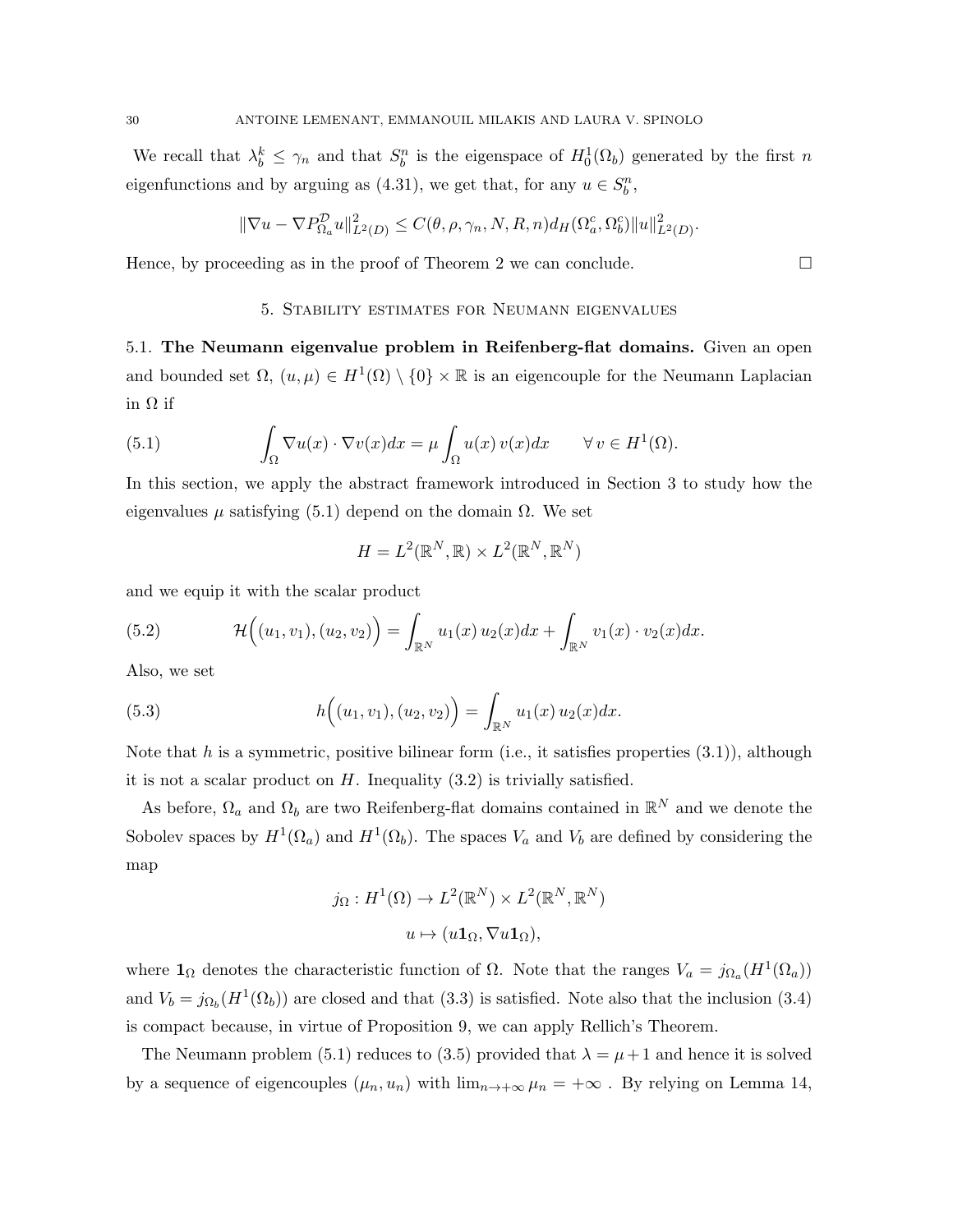we deduce that to control the difference  $|\mu_n^a - \mu_b^n|$  it is sufficient to provide an estimate on the projection operator defined by (3.9), which can be identified by a map  $P_{\Omega_a}^{\mathcal{N}}: H \to H^1(\Omega_a)$ satisfying the following property:  $\forall u \in H^1(\Omega_b)$ ,

$$
||j_{\Omega_b}(u) - P_{\Omega_a}^{\mathcal{N}} j_{\Omega_b}(u)||_{\mathcal{H}}^2 = ||\mathbf{1}_{\Omega_b} u - \mathbf{1}_{\Omega_a} P_{\Omega_a}^{\mathcal{N}} u||_{L^2(\mathbb{R}^N)}^2 + ||\mathbf{1}_{\Omega_b} \nabla u - \mathbf{1}_{\Omega_a} \nabla [P_{\Omega_a}^N u]||_{L^2(\mathbb{R}^N)}^2
$$
\n
$$
\left( \begin{array}{cc} |u_1| & |u_2| & |u_3| \end{array} \right)^2 + ||\mathbf{1}_{\Omega_b} \nabla u - \mathbf{1}_{\Omega_a} \nabla [P_{\Omega_a}^N u]||_{L^2(\mathbb{R}^N)}^2
$$

(5.4) = 
$$
\min_{v \in H^1(\Omega_a)} \left\{ \left\| \mathbf{1}_{\Omega_b} u - \mathbf{1}_{\Omega_a} v \right\|_{L^2(\mathbb{R}^N)}^2 + \left\| \mathbf{1}_{\Omega_b} \nabla u - \mathbf{1}_{\Omega_a} \nabla v \right\|_{L^2(\mathbb{R}^N)}^2 \right\}.
$$

5.2. Estimates on the projection of Neumann eigenfunctions. To provide an estimate on (5.4) we first establish a preliminary result concerning the decay of the gradient of a Neumann eigenfunction.

**Proposition 19.** For every  $\eta > 0$  there is a positive constant  $\varepsilon := \varepsilon(\eta)$  such that, for every connected,  $(\varepsilon, r_0)$ -Reifenberg-flat domain  $\Omega \subseteq \mathbb{R}^N$ , the following holds. Let u be a Neumann eigenfunction in  $\Omega$  associated with the eigenvalue  $\mu$ , let  $x \in \partial \Omega$  and let  $r \le \min\{r_0, 1\}$ . Then there is a constant  $C = C(N, r_0, \eta, \text{Diam}(\Omega))$  such that

(5.5) 
$$
\int_{B(x,r)\cap\Omega} |\nabla u|^2 dx \leq C\mu (1+\sqrt{\mu})^{2\gamma(N)} \|u\|_{L^2(\Omega)}^2 \left(\frac{r}{\min\{r_0,1\}}\right)^{N-\eta},
$$

where  $\gamma(N) = \max \left\{ \frac{N}{2} \right\}$  $\left\{\frac{N}{2}, \frac{2}{N-1}\right\}$  as in the statement of Proposition 10.

*Proof.* For a given  $\eta > 0$  we choose  $\beta$  in such a way that  $0 < \beta < \eta$  and that

(5.6) 
$$
a := 8^{\frac{1}{\beta - \eta}} < \frac{1}{2}.
$$

Also, we choose  $\varepsilon$  smaller or equal to the constant given by Theorem 12 with this choice of a and  $\beta$ . Note that  $\varepsilon$  only depends on  $\eta$ .

We now consider a Neumann eigencouple  $(u, \mu)$ , while the point  $x \in \partial\Omega$  is fixed. We may assume without losing generality that  $r_0 \leq 1$ , up to redefine  $r_0$  by min $\{1, r_0\}$ .

We first use the induction principle in order to show that, for a suitable constant  $C_4$  =  $C_4(N, r_0, \text{Diam}(\Omega))$  that will be chosen later, and for any  $k \in \mathbb{N}$ ,

(5.7) 
$$
\int_{B(x,a^k r_0)\cap\Omega} |\nabla u|^2 dx \leq C_4 \mu (1+\sqrt{\mu})^{2\gamma(N)} a^{k(N-\eta)} \|u\|_{L^2(\Omega)}^2.
$$

If  $k = 0$  the inequality (5.7) is satisfied provided that  $C_4 \ge 1$  because  $\int_{\Omega} |\nabla u|^2 dx = \mu ||u||_2^2$ . Next, we consider the inductive step and we assume that (5.7) holds for a given  $k \geq 0$ . We term v the solution of Problem (2.7) in  $\Omega_k := B(x, a^k r_0) \cap \Omega$ . Then Theorem 12 gives

(5.8) 
$$
\int_{\Omega_{k+1}} |\nabla v|^2 dx \leq a^{N-\beta} \int_{\Omega_k} |\nabla v|^2 dx.
$$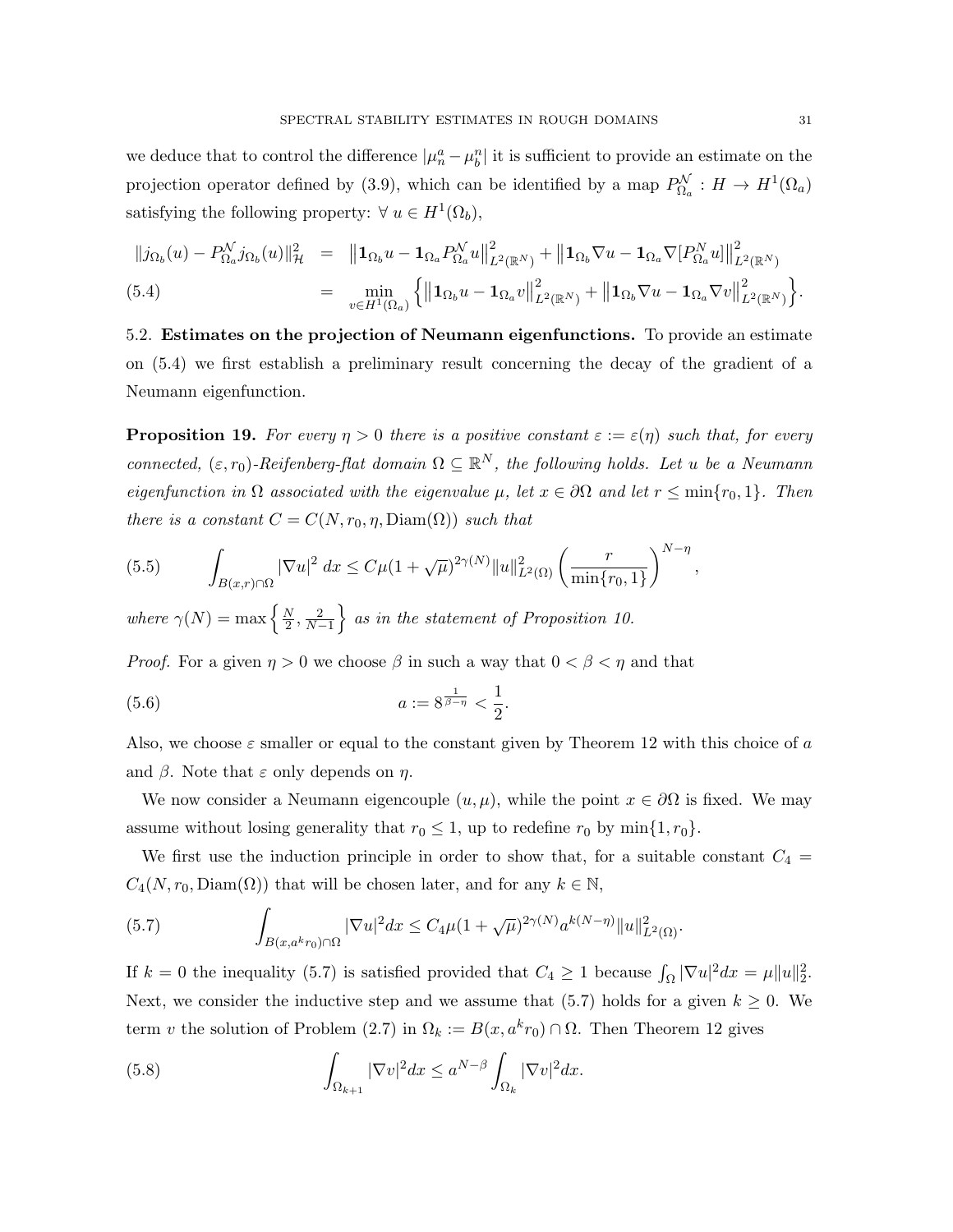Note that since  $a < 1$ , then  $\Omega_{k+1} \subseteq \Omega_k$ . We now compare  $\nabla u$  and  $\nabla v$  in  $B(x, a^{k+1}r_0)$  by using the inequality  $||a + b||^2 \le 2||a||^2 + 2||b||^2$ :

$$
\int_{\Omega_{k+1}} |\nabla u|^2 dx \leq 2 \int_{\Omega_{k+1}} |\nabla v|^2 dx + 2 \int_{\Omega_{k+1}} |\nabla (u-v)|^2 dx
$$
  
\n
$$
\leq 2a^{N-\beta} \int_{\Omega_k} |\nabla v|^2 dx + 2 \int_{\Omega_k} |\nabla (u-v)|^2 dx
$$
  
\n(5.9)  
\n
$$
\leq 2a^{N-\beta} \int_{\Omega_k} |\nabla u|^2 dx + 2 \int_{\Omega_k} |\nabla (u-v)|^2 dx.
$$

Since v is harmonic and u is a competitor, then  $\nabla(u - v)$  is orthogonal to  $\nabla v$  in  $L^2(\Omega_k)$  and hence

(5.10) 
$$
\int_{\Omega_k} |\nabla(u-v)|^2 dx = \int_{\Omega_k} |\nabla u|^2 dx - \int_{\Omega_k} |\nabla v|^2 dx.
$$

Moreover, u minimizes the functional  $w \mapsto \emptyset$  $\Omega_k$  $|\nabla w|^2 dx - 2\mu$  $\Omega_k$  $wu dx$  with its own Dirichlet conditions on  $\partial B(x, a^k r_0) \cap \Omega$ , and hence by taking v as a competitor we obtain

(5.11) 
$$
\int_{\Omega_k} |\nabla u|^2 dx - \int_{\Omega_k} |\nabla v|^2 dx \leq 2\mu \int_{\Omega_k} [u^2 - vu] dx
$$

$$
\leq 4\mu \omega_N a^{Nk} \|u\|_{\infty}^2.
$$

To get the above inequality we have used that  $r_0 \leq 1$  and the estimate

(5.12) 
$$
||v||_{L^{\infty}(\Omega)} \leq ||u||_{L^{\infty}(\Omega)},
$$

which can be established arguing by contradiction. Indeed, set  $M := ||u||_{L^{\infty}(\Omega)}$ . If (5.12) is violated, the truncated function  $w := \min\{M, \max\{v, -M\}\}\)$  would be a competitor of v satisfying  $\|\nabla w\|_{L^2(\Omega)}^2 < \|\nabla v\|_{L^2(\Omega)}^2$ , which contradicts the definition of v.

By plugging  $(5.10)$  and  $(5.11)$  in  $(5.9)$  and using the inductive hypothesis  $(5.7)$ , we get the estimate

$$
\int_{\Omega_{k+1}} |\nabla u|^2 \le 2a^{N-\beta} C_4 \mu (1+\sqrt{\mu})^{2\gamma(N)} a^{k(N-\eta)} \|u\|_2^2 + 8\mu \omega_N a^{Nk} \|u\|_{L^\infty(\Omega)}^2,
$$

where  $\omega_N$  is the measure of the unit ball in  $\mathbb{R}^N$ . By using (2.5), the above expression reduces to

$$
(5.13)\quad \int_{\Omega_{k+1}} |\nabla u|^2 \le \mu (1+\sqrt{\mu})^{2\gamma(N)} a^{(k+1)(N-\eta)} \|u\|_2^2 \Big[ 2C_4 a^{\eta-\beta} + C_5 a^{\eta(k+1)-N} \Big],
$$

for some constant  $C_5 = C_5(N, r_0, \text{Diam}(\Omega))$ . We claim that by choosing in (5.7)

(5.14) 
$$
C_4 = 8C_5 a^{\eta - N}
$$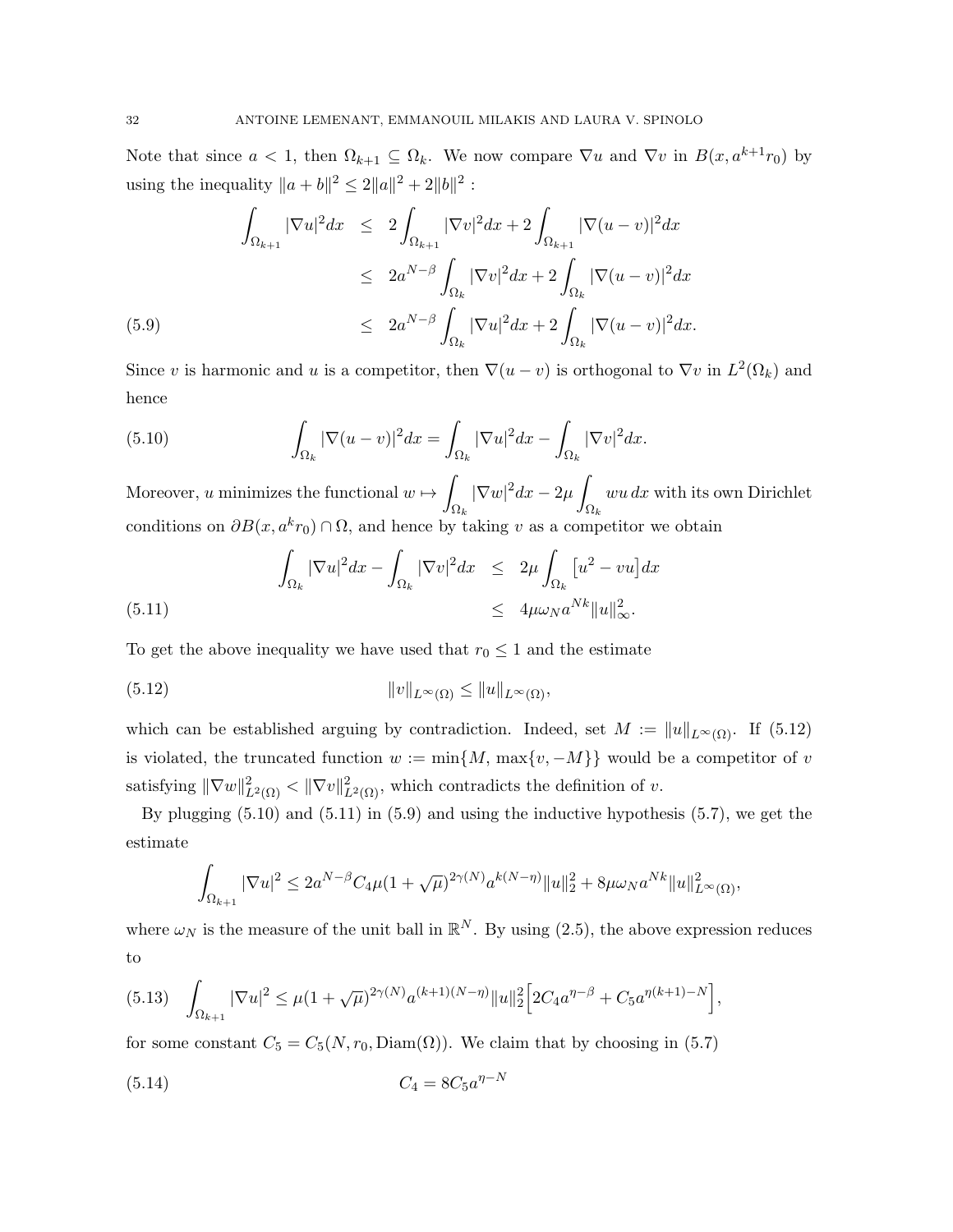then the right hand side of (5.13) is less than  $C_4\mu(1+\sqrt{\mu})^{2\gamma(N)}a^{(k+1)(N-\eta)}$ , which proves (5.7). Indeed, our choice of a implies  $a^{\eta-\beta} = \frac{1}{8}$  $\frac{1}{8}$  and hence (5.14) implies

$$
(5.15)\ 2C_4a^{\eta-\beta} + C_5a^{(k+1)\eta-N} = C_4\frac{2}{8} + (8C_5a^{\eta-N})\frac{a^{k\eta}}{8} \le C_4\frac{2}{8} + (8C_5a^{\eta-N})\frac{1}{8} = \frac{3}{8}C_4,
$$

which concludes the proof of  $(5.7)$ .

To conclude the proof of the Proposition we observe that, given  $r \leq r_0$ , we can select an integer  $k \geq 0$  such that  $r < a^k r_0 \leq r a^{-1}$ , which yields

$$
\int_{B(x,r)\cap\Omega} |\nabla u|^2 dx \le \int_{B(x,a^k r_0)\cap\Omega} |\nabla u|^2 dx \le C_4 \mu (1+\sqrt{\mu})^{2\gamma(N)} a^{k(N-\eta)} \|u\|_{L^2(\Omega)}^2
$$
  

$$
\le C_4 \mu (1+\sqrt{\mu})^{2\gamma(N)} \|u\|_{L^2(\Omega)}^2 \left(\frac{r}{ar_0}\right)^{N-\eta}
$$

and this implies (5.5) provided that  $C := C_4/a^{N-\eta}$ .

By combining a covering argument from [22] with the previous proposition we establish the projection estimate provided by the following result.

**Proposition 20.** For any  $\alpha \in ]0,1]$  there is a constant  $\varepsilon = \varepsilon(\alpha) \leq 1/600$  such that the following holds. Let  $\Omega_a$  and  $\Omega_b$  be two connected  $(\delta, r_0)$ -Reifenberg-flat domains of  $\mathbb{R}^N$  satisfying

(5.16) 
$$
\max\{d_H(\Omega_a,\Omega_b);d_H(\Omega_a^c,\Omega_b^c)\}\leq \delta,
$$

where  $0 < \delta \le \min\{r_0/5, 1\}$ . Then there is a constant  $C = C(N, r_0, \text{Diam}(\Omega_b), \alpha)$  such that, if  $u \in H^1(\Omega_b)$  is a Neumann eigenvector associated with the eigenvalue  $\mu$ , then there is  $\tilde{u} \in H^1(\Omega_a)$  satisfying

$$
\|\mathbf{1}_{\Omega_a}\tilde{u}-\mathbf{1}_{\Omega_b}u\|_{L^2(\mathbb{R}^N)}^2+\|\mathbf{1}_{\Omega_a}\nabla\tilde{u}-\mathbf{1}_{\Omega_b}\nabla u\|_{L^2(\mathbb{R}^N)}^2\leq C(1+\sqrt{\mu})^{2\gamma(N)+1}L\delta^{\alpha}\|u\|_{L^2(\Omega_b)}^2,
$$

where  $L := \mathcal{H}^{N-1}(\partial \Omega_b)$  and  $\gamma(N) = \max \left\{ \frac{N}{2} \right\}$  $\frac{N}{2}, \frac{2}{N}$  $N-1$  $\}$  as in the statement of Proposition 10.

*Proof.* The goal of the first part of the proof is to construct a function  $\tilde{u}$  which only differs from  $u$  in a narrow strip close to the boundary: this is done by relying on a covering argument similar to those in [22] (see Lemma 9 in there). The proof is then concluded by relying on Theorem 10 and Proposition 19. The details are organized in the following steps.

 $\Diamond$  STEP 1. We construct a partition of unity. First, we observe that (5.16) implies that  ${B(x, 2\delta)}x\in\partial\Omega_b$  is a covering of  $\Omega_a\Delta\Omega_b$  and by relying on Lemma 6 we can find a finite set

.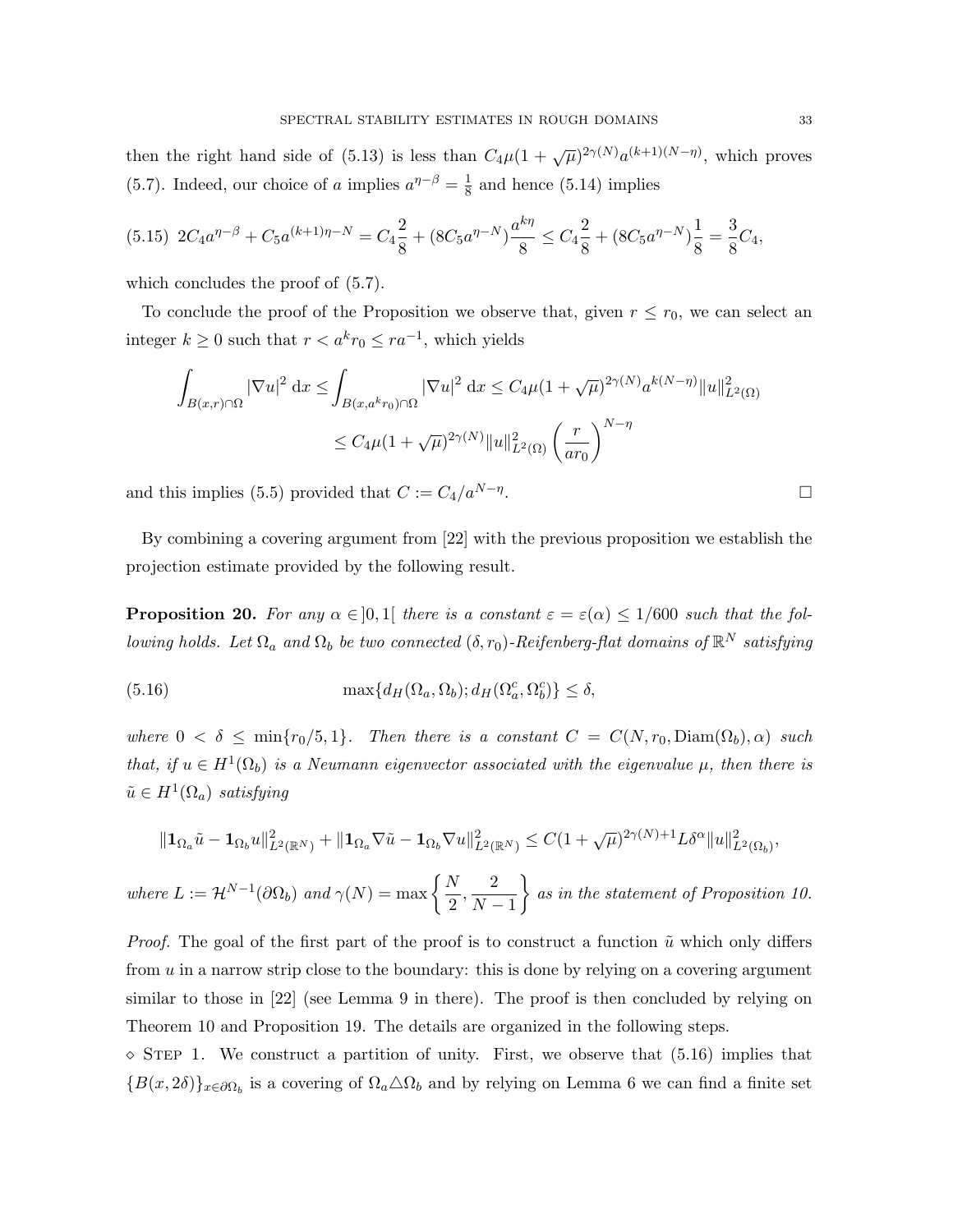I, such that (i)  $\sharp I \leq C(N)L/\delta^{N-1}$ ; (ii)  $\{B(x_i, 5\delta/2)\}_{i\in I}$  is a covering of  $\Omega_a \triangle \Omega_b$ . To simplify the exposition, in the following we use the notations

$$
B_i := B(x_i, 5\delta/2) \qquad 2B_i := B(x_i, 5\delta) \qquad 6B_i := B(x_i, 15\delta) \qquad W = \bigcup_{i=1}^{\sharp I} 2B_i.
$$

Note that property (2.1) in the statement of Lemma 6 implies that, for every  $x \in \mathbb{R}^N$ ,  $\sharp \{i : x \in 2B_i\} \leq C(N)$  and hence, in particular, that, for every integrable function v,

(5.17) 
$$
\sum_{i=1}^{\sharp I} \int_{2B_i} |v(x)| dx \le C(N) \int_{\bigcup_i 2B_i} |v(x)| dx.
$$

Next, we apply Lemma 8 with  $r := 5\delta/2$  and we obtain Lipschtz continuous functions  $\theta_0, \theta_1, \ldots, \theta_{\sharp I} : \mathbb{R}^N \to [0, 1]$  satisfying

$$
|\nabla \theta_i(x)| \leq \frac{C(N)}{\delta} \ a.e. \ x \in \mathbb{R}^N, \quad i = 0, \dots, \sharp I
$$
  
\n(5.18)  
\n
$$
\theta_0(x) = 0 \text{ if } x \in \bigcup_{i \in I} B_i, \qquad \theta_0(x) = 1 \text{ if } x \in \mathbb{R}^N \setminus \bigcup_{i \in I} 2B_i
$$
  
\n
$$
\theta_i(x) = 0 \text{ if } x \in \mathbb{R}^N \setminus 2B_i, \quad i = 1, \dots, \sharp I, \qquad \sum_{i=0}^{\sharp I} \theta_i(x) = 1 \text{ for every } x \in \mathbb{R}^N.
$$

 $\Diamond$  STEP 2. We define the function  $\tilde{u}$ . For  $i \in I$  we term  $Y_i$  the point in  $\Omega_b \cap 2B_i$  such that  $d(Y_i, x_i) = 3\delta$  and the vector  $Y_i - x_i$  is orthogonal to  $P(x_i, 5\delta)$ . Note that such a point exists provided  $5\delta \le r$  and  $\varepsilon \le 3/10$  due to Lemma 5 in [23] (see also Proposition 2.2 in [16]). Then we define the domain  $D_i := B(Y_i, \delta) \subseteq \Omega_b \cap 2B_i$  and we set

$$
m_i := \frac{1}{|D_i|} \int_{D_i} u(x) dx \qquad i = 1, \dots, \sharp I.
$$

Note that  $(\mathbf{1}_{\Omega_b}u(x))\theta_0(x)$  is well defined for  $x \in \mathbb{R}^N$  and belongs to  $H^1(\mathbb{R}^N)$  because  $\theta_0(x) = 0$ in a neighborhood of  $\partial\Omega_b$ . This allows us to define

$$
\tilde{u}(x) := (\mathbf{1}_{\Omega_b} u(x)) \theta_0(x) + \sum_{i=1}^{\sharp I} m_i \theta_i(x) \quad \forall x \in \mathbb{R}^N,
$$

so that  $\tilde{u} \in H^1(\Omega_a)$ .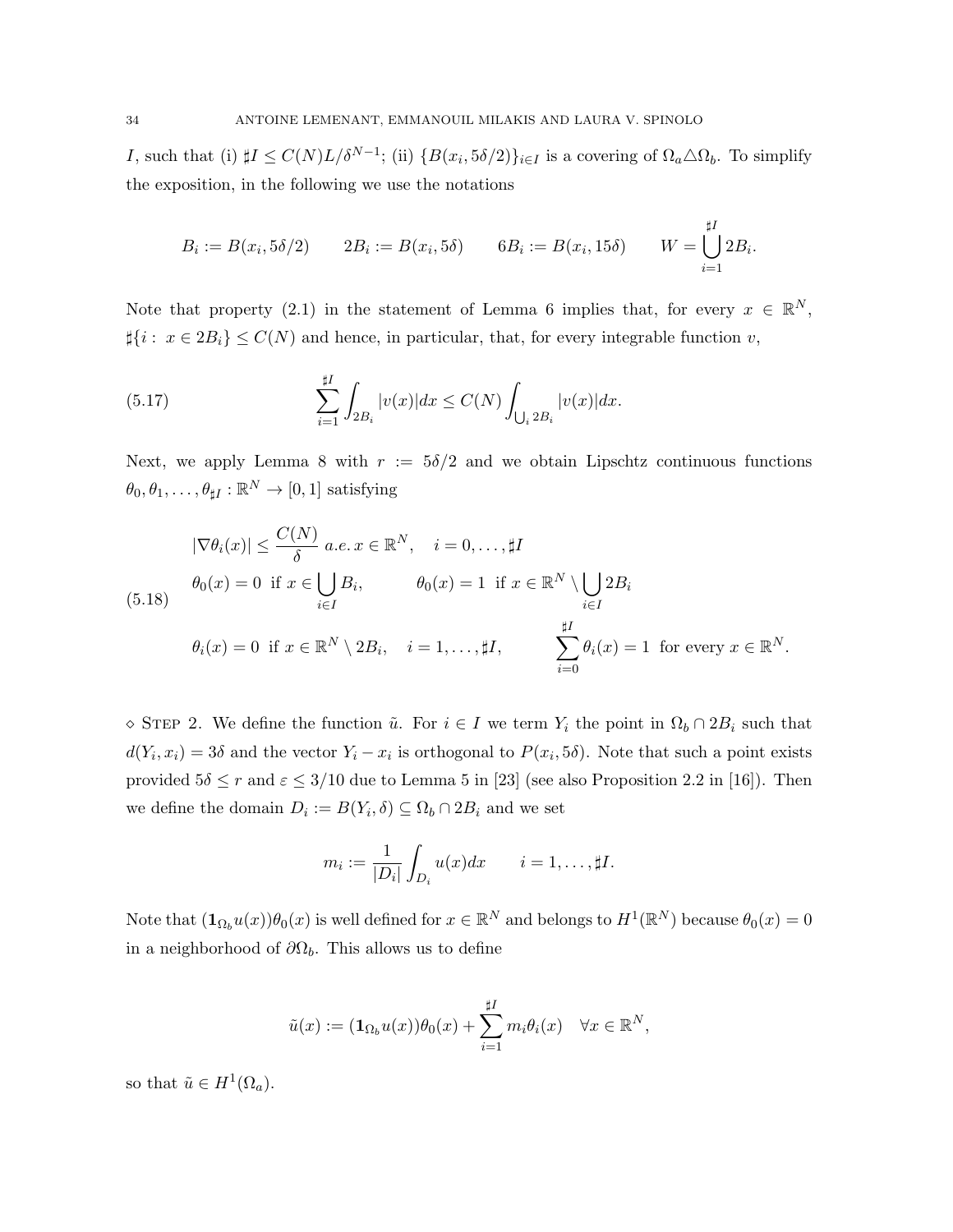$\Diamond$  STEP 3. We provide an estimate on  $\|\tilde{u}\mathbf{1}_{\Omega_a} - u\mathbf{1}_{\Omega_b}\|^2_{L^2(\mathbb{R}^N)}$ . First, we point out that  $\Omega_a \triangle \Omega_B \subseteq W$  and that  $\tilde{u} \mathbf{1}_{\Omega_b} = u \mathbf{1}_{\Omega_a}$  in  $\mathbb{R}^N \setminus W$ , so by recalling the definition of  $\tilde{u}$  we have

$$
\|\tilde{u}\mathbf{1}_{\Omega_a} - u \mathbf{1}_{\Omega_b}\|_{L^2(\mathbb{R}^N)}^2 = \int_{\Omega_a \cap \Omega_b \cap W} |\tilde{u} - u|^2(x) dx + \int_{\Omega_b \backslash \Omega_a} u^2(x) dx + \int_{\Omega_a \backslash \Omega_b} \tilde{u}^2(x) dx
$$
  

$$
\leq 2 \int_{W \cap \Omega_b} u^2(x) dx + 2 \int_W \left(\sum_{i=1}^{\sharp I} m_i \theta_i(x)\right)^2 dx
$$

By using the convexity of the square function, Jensen inequality and estimate (5.17) we have

$$
\int_{W} \left(\sum_{i=1}^{\sharp I} m_{i} \theta_{i}(x)\right)^{2} dx \leq \int_{W} \sum_{i=1}^{\sharp I} m_{i}^{2} \theta_{i}(x) dx \leq \int_{W} \sum_{i=1}^{\sharp I} \frac{1}{|D_{i}|} \left(\int_{D_{i}} u^{2}(y) dy\right) \theta_{i}(x) dx
$$
\n
$$
\leq \sum_{i=1}^{\sharp I} \frac{1}{\omega_{N} \delta^{N}} \left(\int_{D_{i}} u^{2}(y) dy\right) \int_{2B_{i}} \theta_{i}(x) dx
$$
\n
$$
\leq \sum_{i=1}^{\sharp I} \frac{1}{\omega_{N} \delta^{N}} \left(\int_{2B_{i} \cap \Omega_{b}} u^{2}(y) dy\right) \omega_{N} 5^{N} \delta^{N} \leq C(N) \int_{\bigcup_{i} 2B_{i} \cap \Omega_{b}} u^{2}(y) dy.
$$

In the previous expression,  $\omega_N$  denotes as usual the Lebesgue measure of the unit ball in  $\mathbb{R}^N$ . By combining the previous two estimates we conclude that

(5.19) 
$$
\|\tilde{u}\mathbf{1}_{\Omega_a} - u\mathbf{1}_{\Omega_b}\|_{L^2(\mathbb{R}^N)}^2 \leq C(N) \int_W u^2(y) dy
$$

 $\Diamond$  STEP 4. We introduce some notations we need in STEP 5. Given  $i_0 \in I$  we denote by  $J_{i_0}$  be the finite set of indices  $j \in I$  such that  $2B_j \cap 2B_{i_0} \neq \emptyset$ . Note that  $\sharp J_{i_0} \leq C(N)$  by property (2.1) in the statement of Lemma 6 and, also, that any ball  $2B_j$  is contained in  $6B_{i_0}$ if  $j \in J_{i_0}$ .

Let  $P_0$  be the hyperplane in  $6B_{i_0}$  provided by the definition of Reifenberg flatness and let  $\nu_0$  denote its unit normal vector, oriented in such a way that  $x_{i_0} + 15\delta \nu_0 \in \Omega_b$ . Also, let  $Y_j$ and  $D_j$  be as in STEP 2, and let  $P_j$  denote the hyperplane  $P(x_j, 5\delta)$ . For any  $j \in J_{i_0}$  we have

$$
d_H(P_j \cap 2B_j, P_0 \cap 2B_j) \leq d_H(P_j \cap 2B_j, \partial \Omega_b \cap 2B_j) + d_H(\partial \Omega_b \cap 2B_j, P_0 \cap 2B_j) \leq 5\delta\varepsilon + 15\delta\varepsilon.
$$

Hence,

$$
d(Y_j, P_0) \ge d(Y_j, P_j) - d_H(P_j \cap 2B_j, P_0 \cap 2B_j) \ge 3\delta - 20\epsilon\delta \ge 2\delta,
$$

provided that  $\varepsilon \leq 1/20$ . This shows that

$$
\bigcup_{j\in J_{i_0}} D_j \subseteq \widehat{D}_{i_0} := B(x_{i_0}, 15\delta) \cap \{x ; (x - x_{i_0}) \cdot \nu_0 \ge \delta\} \subseteq \Omega_b,
$$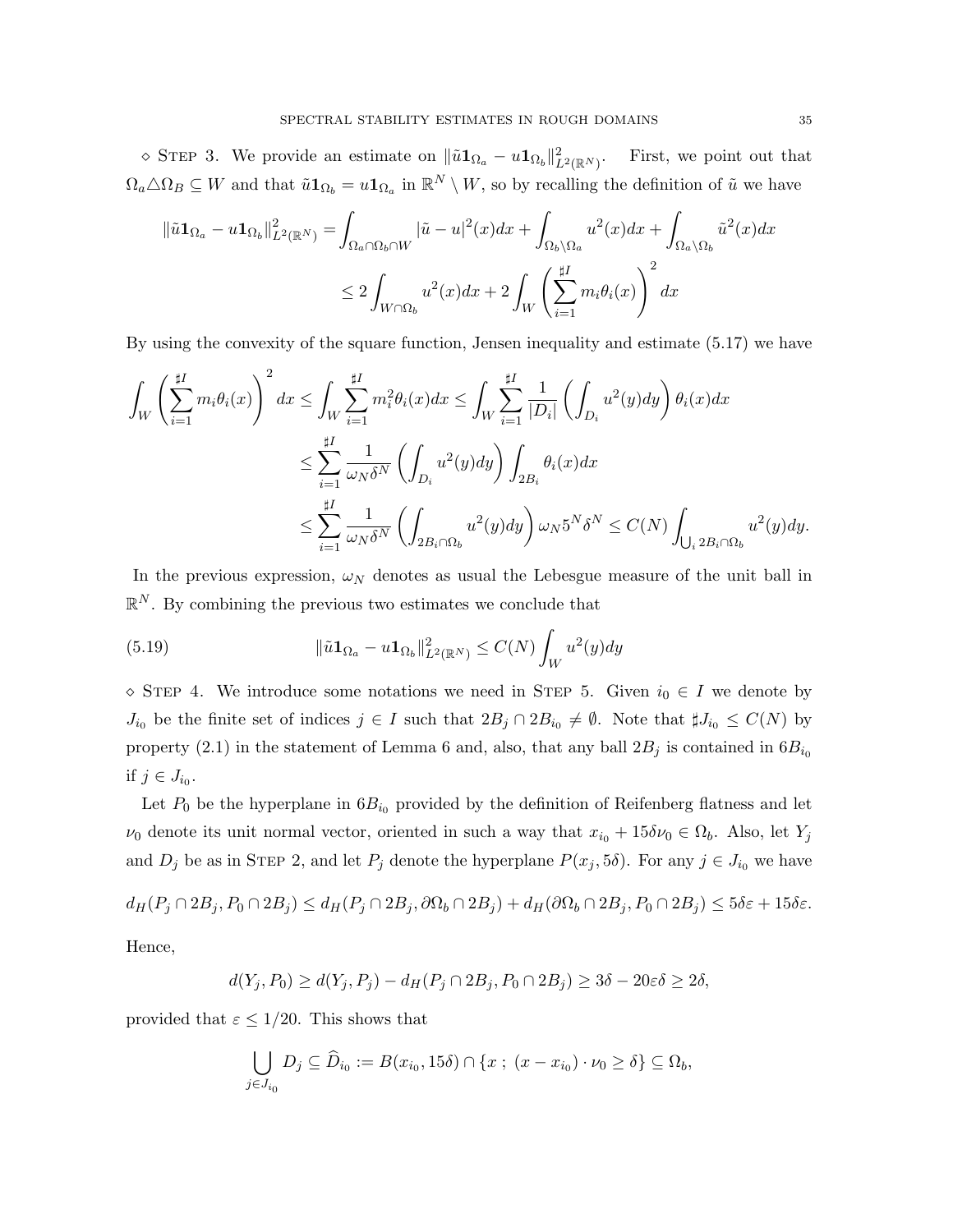where the last inclusion holds by Lemma 5 in  $[23]$  (see also Proposition 2.2 in  $[16]$ ) since  $30\varepsilon\delta \leq \delta$ .

The key point in this construction is that  $D_{i_0}$  is a Lipschitz domain and satisfies the Poincaré-Sobolev inequality with constant  $C(N)\delta$ . Hence, by setting

$$
\widehat{m}_{i_0}:=\frac{1}{|\widehat{D}_{i_0}|}\int_{\widehat{D}_{i_0}}u(y)\;dy
$$

and by using Jensen inequality we get that, for every  $j \in J_{i_0}$ , we have

$$
|m_j - \widehat{m}_{i_0}|^2 = \left(\frac{1}{|D_j|} \int_{D_j} (u(x) - \widehat{m}_{i_0}) dx\right)^2 \le \frac{1}{|D_j|} \int_{D_j} |u(x) - \widehat{m}_{i_0}|^2 dx
$$
  
(5.20)  

$$
\le \frac{1}{|D_j|} \int_{\widehat{D}_{i_0}} |u(x) - \widehat{m}_{i_0}|^2 dx \le \frac{C(N)\delta^2}{|D_j|} \int_{\widehat{D}_{i_0}} |\nabla u(x)|^2 dx
$$
  

$$
\le \frac{C(N)}{\delta^{N-2}} \int_{6B_{i_0} \cap \Omega_b} |\nabla u(x)|^2 dx.
$$

On the other hand, by definition of  $D_{i_0}$ , we have that, for any  $y \in 6B_{i_0} \cap \Omega_b \setminus D_{i_0}$ ,

$$
d(y, \partial \Omega_b) \le d(y, P_0) + d_H(P_0 \cap 6B_{i_0}, \partial \Omega_b \cap 6B_{i_0}) \le \delta + 6\varepsilon \delta \le 2\delta,
$$

which implies that  $y \in \bigcup_{x \in \partial \Omega_b} B(x, 2\delta)$ . In particular,

$$
2B_{i_0} \cap \Omega_b \setminus \widehat{D}_{i_0} \subseteq \bigcup_{x \in \partial \Omega_b} B(x, 2\delta) \subseteq \bigcup_{i \in I} B_i
$$

and this implies that  $\text{supp}(\theta_0) \cap 2B_{i_0} \subseteq D_{i_0}$ .

 $\Diamond$  STEP 5. We provide an estimate on  $||\mathbf{1}_{\Omega_a}\nabla\tilde{u} - \mathbf{1}_{\Omega_b}\nabla u||_{L^2(\mathbb{R}^N)}$ . First, we recall that  $\Omega_a \triangle \Omega_b \subseteq W$  and we observe that

$$
(5.21)
$$

$$
\begin{split} \|\mathbf{1}_{\Omega_a}\nabla\tilde{u}-\mathbf{1}_{\Omega_b}\nabla u\|_{L^2(\mathbb{R}^N)}^2 &= \int_{\Omega_a\cap\Omega_b\cap W} |\nabla\tilde{u}-\nabla u|^2(x)dx + \int_{\Omega_a\backslash\Omega_b} |\nabla\tilde{u}|^2(x)dx + \int_{\Omega_b\backslash\Omega_a} |\nabla u|^2(x)dx \\ &\le 2\int_{W\cap\Omega_b} |\nabla u|^2(x)dx + 2\int_{\Omega_a\cap\Omega_b\cap W} |\nabla\tilde{u}|^2(x)dx + \int_{\Omega_a\backslash\Omega_b} |\nabla\tilde{u}|^2(x)dx. \end{split}
$$

The first term in the last line of the above expression satisfies

$$
(5.22) \t2\int_{W\cap\Omega_b} |\nabla u|^2(x)dx \le \sum_{i\in I} \int_{B_i\cap\Omega_b} |\nabla u|^2(x)dx \le \sum_{i\in I} \int_{6B_i\cap\Omega_b} |\nabla u|^2(x)dx.
$$

To establish an estimate on the second term in (5.21), we start by observing that, if  $x \in \Omega_b$ , then

$$
\tilde{u}(x) := u(x)\theta_0(x) + \sum_{j \in I} m_i \theta_j(x).
$$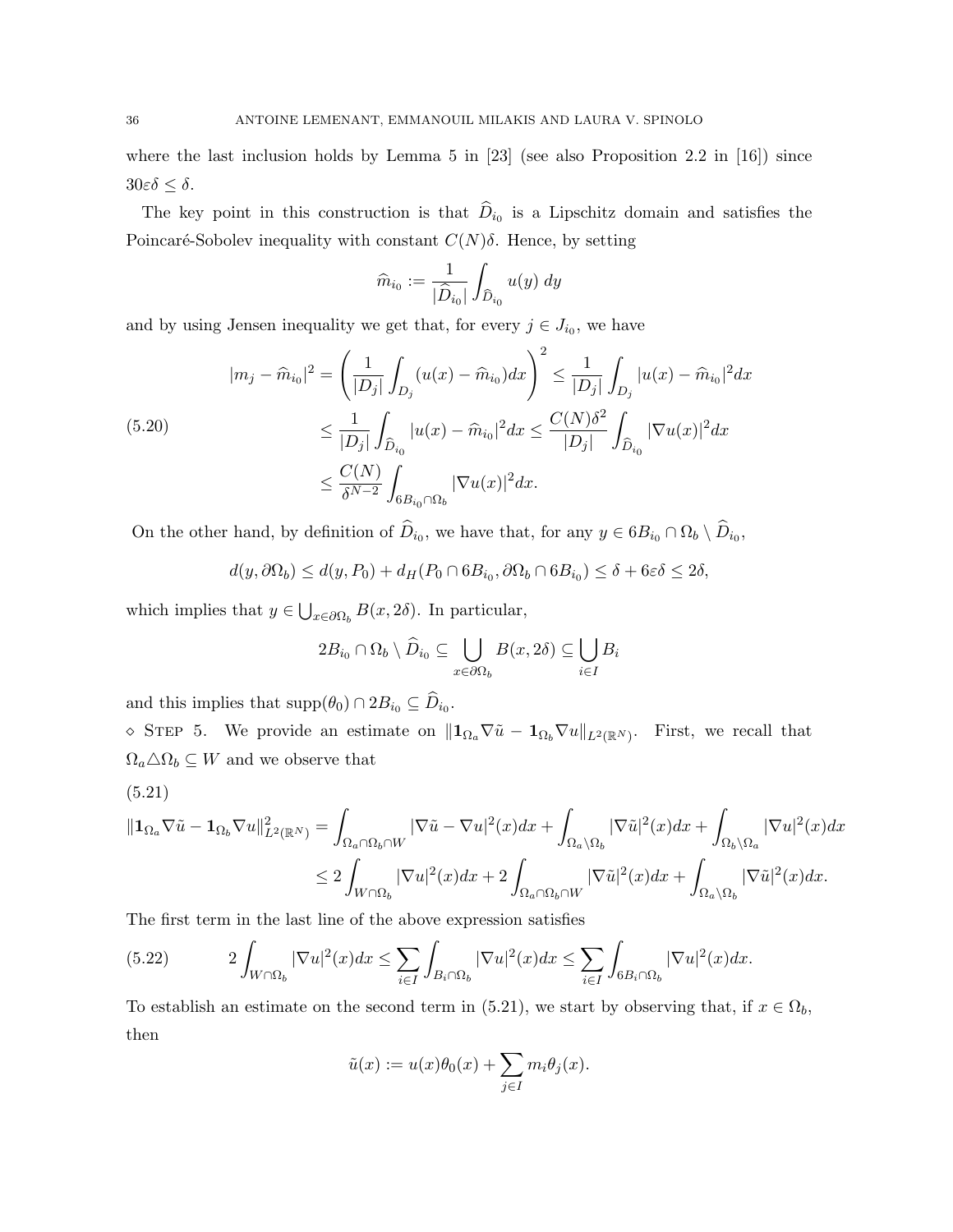Next, we fix  $i_0$  in such a way that  $x \in B_{i_0}$  and we observe that, since  $\nabla \theta_0 + \sum_{j \in I} \nabla \theta_j = 0$ , we have

$$
\nabla \tilde{u}(x) = \theta_0(x)\nabla u(x) + \nabla \theta_0(x)u(x) + \sum_{j \in J_{i_0}} m_j \nabla \theta_j(x)
$$
  
=  $\theta_0(x)\nabla u(x) + \underbrace{(u(x) - \widehat{m}_{i_0})\nabla \theta_0(x)}_{f_1} + \underbrace{\sum_{j \in J_{i_0}} (m_j - \widehat{m}_{i_0})\nabla \theta_j(x)}_{f_2}.$ 

Next, we point out that, for any  $i = 1, \ldots, \sharp I$  we have

(5.23) 
$$
\int_{2B_i \cap \Omega_b} |\theta_0(x)\nabla u(x)|^2 dx \leq \int_{2B_i \cap \Omega_b} |\nabla u(x)|^2 dx.
$$

Also, we recall that  $\text{supp}(\theta_0) \cap 2B_{i_0} \subseteq D_{i_0}$  and that  $|\nabla \theta_{i_0}| \le C(N)/\delta$ . We then recall that the Poicaré-Sobolev constant of  $D_{i_0}$  is bounded by  $C(N)\delta$  and by combining these observations we get

(5.24) 
$$
\int_{2B_{i_0}\cap\Omega_b} |f_1(x)|^2 \leq \frac{C(N)}{\delta^2} \int_{\widehat{D}_{i_0}} |u(x) - \widehat{m}_{i_0}|^2 \leq C(N) \int_{\widehat{D}_{i_0}} |\nabla u|^2
$$

$$
\leq C(N) \int_{6B_{i_0}\cap\Omega_b} |\nabla u|^2.
$$

Finally, by recalling (5.20) we have

$$
(5.25) \qquad \int_{2B_{i_0}\cap\Omega_b}|f_2|^2dx \leq C(N)\int_{2B_{i_0}\cap\Omega_b}\sum_{j\in J_{i_0}}\frac{1}{\delta^2}(m_j-\widehat{m}_{i_0})^2 \leq C(N)\int_{6B_{i_0}\cap\Omega_b}|\nabla u|^2dx
$$

and by combining  $(5.23)$ ,  $(5.24)$  and  $(5.25)$  we infer

(5.26) 
$$
\int_{\Omega_a \cap \Omega_b \cap W} |\nabla \tilde{u}|^2(x) dx \leq C(N) \sum_{i \in I} \int_{6B_i \cap \Omega_b} |\nabla u|^2 dx.
$$

To provide a bound on the third term in (5.21), we observe that, if  $x \in \Omega_a \setminus \Omega_b \subseteq \Box$ i∈I  $B_i$ , then

$$
\tilde{u}(x) = \sum_{i \in I} m_i \theta_i(x) \qquad \theta_0(x) = 0.
$$

Hence, if we choose  $i_0$  in such a way that  $x \in B_{i_0}$ , we get

$$
\nabla \tilde{u}(x) = \sum_{j \in J_{i_0}} m_j \nabla \theta_j(x) = \sum_{j \in J_{i_0}} (m_j - \hat{m}_{i_0}) \nabla \theta_j(x).
$$

By arguing as in (5.25) we get

$$
\int_{B_{i_0}\backslash\Omega_b}|\nabla\tilde{u}|^2dx\leq C(N)\int_{6B_{i_0}\cap\Omega_b}|\nabla u|^2dx,
$$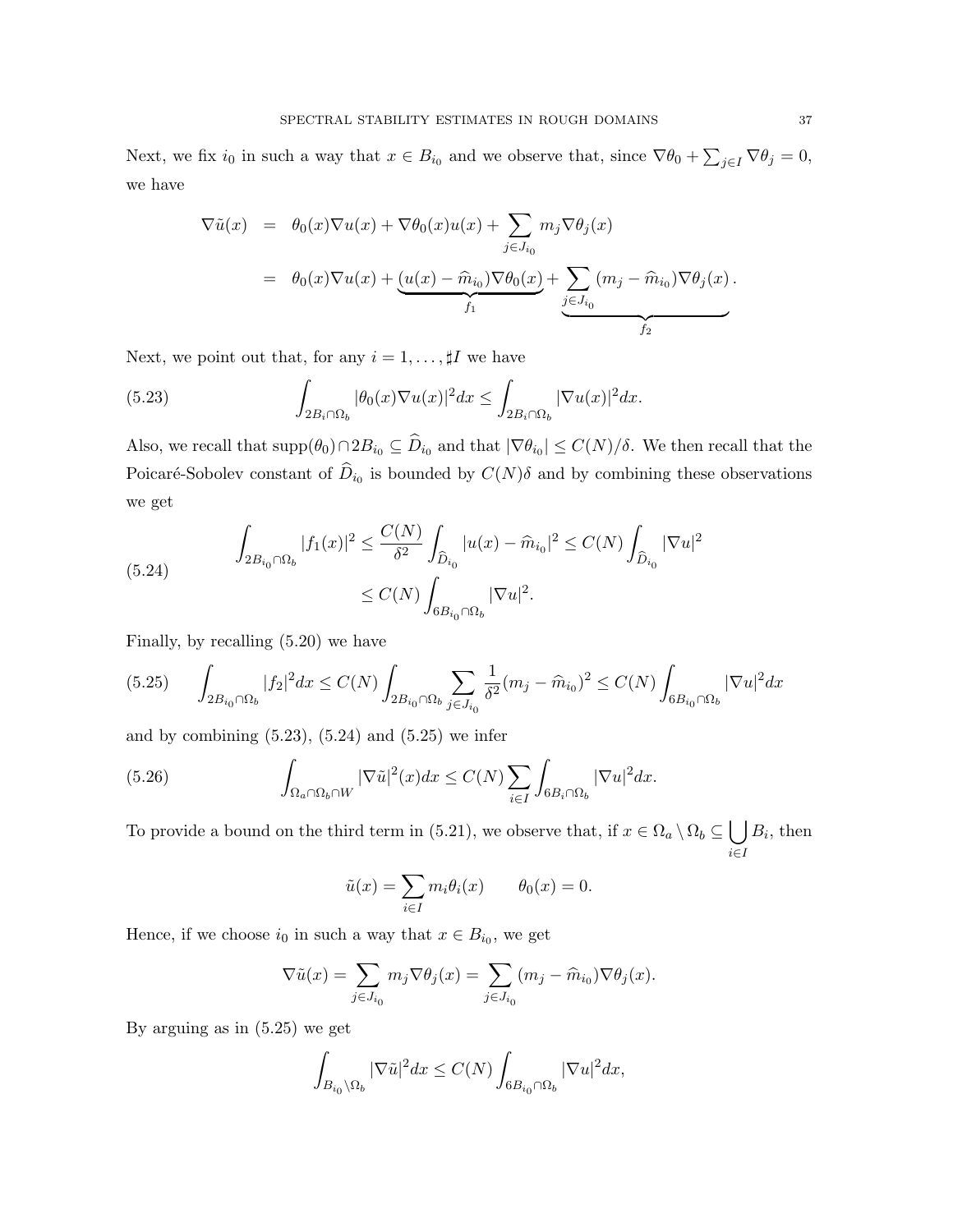which implies

$$
(5.27)\qquad \int_{\Omega_a\backslash\Omega_b} |\nabla \tilde{u}|^2(x)dx \le \sum_{i\in I} \int_{B_i\backslash\Omega_b} |\nabla \tilde{u}|^2(x)dx \le C(N)\sum_{i\in I} \int_{6B_i\cap\Omega_b} |\nabla u|^2 dx.
$$

Finally, by combining  $(5.21)$ ,  $(5.23)$ ,  $(5.26)$  and  $(5.27)$  we conclude that

(5.28) 
$$
\|\mathbf{1}_{\Omega_a}\nabla\tilde{u}-\mathbf{1}_{\Omega_b}\nabla u\|_{L^2(\mathbb{R}^N)}^2 \leq C(N)\sum_{i\in I}\int_{6B_i\cap\Omega_b}|\nabla u|^2dx.
$$

 $\Diamond$  STEP 6. We conclude the proof of the Proposition by relying on Propositions 10 and 19. First, by combining Proposition 10 and (5.19) we get

$$
\|\tilde{u}\mathbf{1}_{\Omega_a} - u \mathbf{1}_{\Omega_b}\|_{L^2(\mathbb{R}^N)}^2 \le C(N) \sum_{i \in I} \int_{2B_i \cap \Omega_b} u^2(x) dx \le C(N) \sum_{i \in I} \delta^N \|u\|_{L^\infty(\Omega_b)}^2
$$
  

$$
\le C(N, r_0, \text{Diam}(\Omega_b)) \delta^N (1 + \sqrt{\mu})^{2\gamma(N)} \|u\|_{L^2(\Omega_b)}^2 \sharp I
$$
  

$$
\le C(N, r_0, \text{Diam}(\Omega_b)) L(1 + \sqrt{\mu})^{2\gamma(N)} \delta \|u\|_{L^2(\Omega_b)}^2.
$$

Next, we combine Proposition 19 with (5.28) and we obtain

(5.30)

$$
\|\mathbf{1}_{\Omega_a}\nabla\tilde{u} - \mathbf{1}_{\Omega_b}\nabla u\|_{L^2(\mathbb{R}^N)}^2 \le C\mu(1+\sqrt{\mu})^{2\gamma}\delta^{N-\eta}\|u\|_{L^2(\Omega_b)}^2 \sharp I \le CL\mu(1+\sqrt{\mu})^{2\gamma}\delta^{\alpha}\|u\|_{L^2(\Omega_b)}^2,
$$
  
provided that  $\alpha = 1 - \eta$ . In the previous expression,  $C = C(N, r_0, \alpha, \text{Diam}(\Omega_b))$ . By combining (5.29) and (5.30) we conclude the proof.

5.3. Conclusion of the proof of Theorem 5. We finally conclude the proof of Theorem 5.

*Proof of Theorem 5.* By comparing  $(5.4)$  with Proposition 20 and by arguing as in  $(4.31)$  we get that the hypotheses of Lemma 14 are satisfied provided that  $A = B = nC(1 + \mu)^{2\gamma(N)+2}L\delta^{\alpha}$ , and hence by repeating the same argument as in the Dirichlet case we conclude.  $\Box$ 

## 6. Acknowledgements

The authors wish to thank Dorin Bucur and Giuseppe Buttazzo for interesting conversations, and Michiel van den Berg for the reference quoted in Proposition 11. Also, L. V. Spinolo wishes to thank Giuseppe Savaré for having stimulated her interest in the topic, and for many useful discussions.

E. Milakis was supported by the Marie Curie International Reintegration Grant No 256481 within the 7th European Community Framework Programme. Part of this work was done while A. Lemenant and L. V. Spinolo were both affiliated to the E. De Giorgi Research Center, Scuola Normale Superiore, Pisa, Italy, and when L.V. Spinolo was affiliated to the University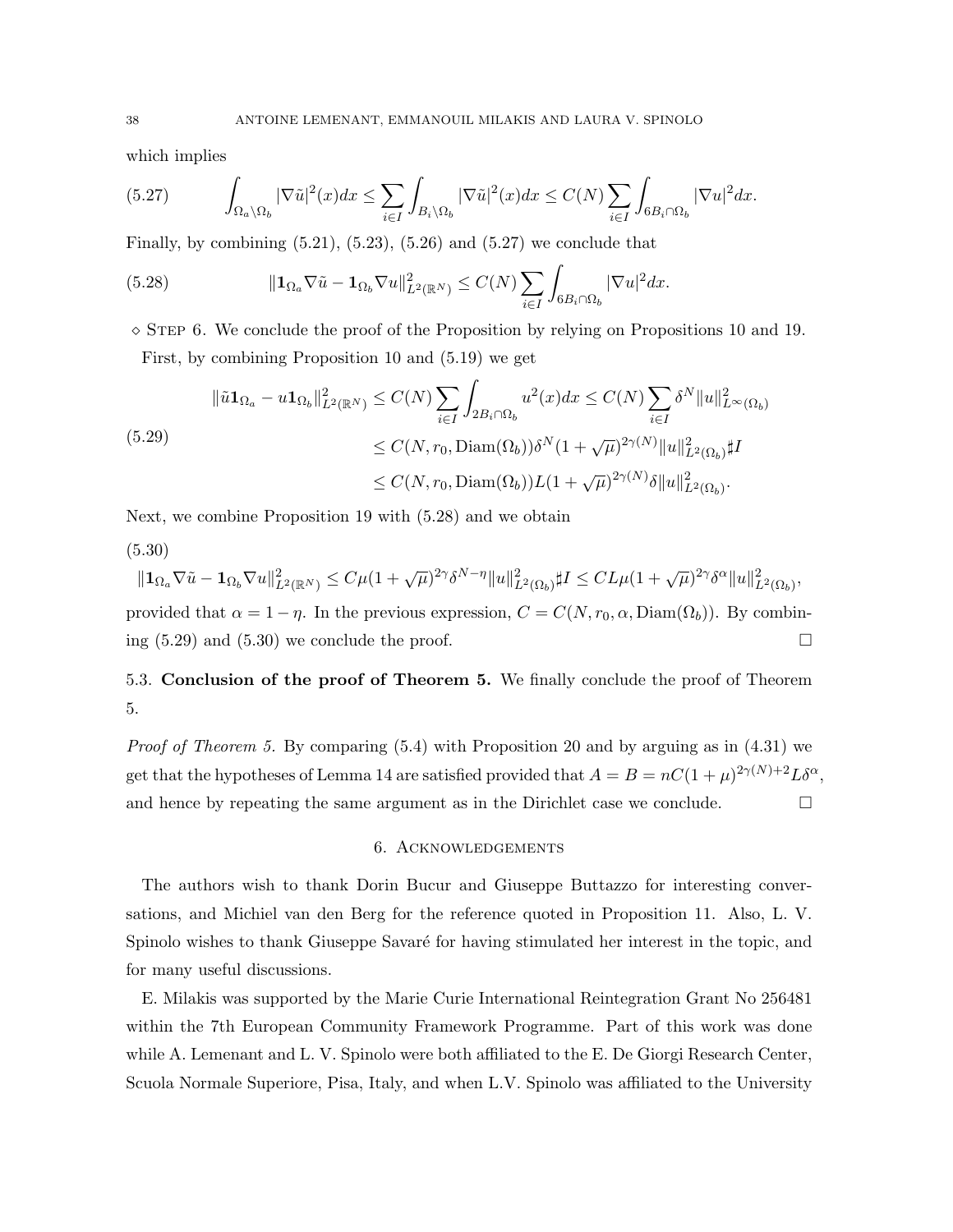of Zurich, Switzerland. Finally, L. V. Spinolo wishes to thank the Universit´e Paris 7 and the Laboratoire J.L. Lions for supporting her visit, during which part of this work was done.

#### **REFERENCES**

- [1] H. W. Alt, L. A. Caffarelli, and A. Friedman. Variational problems with two phases and their free boundaries. Trans. Amer. Math. Soc., 282(2):431–461, 1984.
- [2] G. Birkhoff, C. de Boor, B. Swartz, and B. Wendroff. Rayleigh-Ritz approximation by piecewise cubic polynomials. SIAM J. Numer. Anal., 3:188–203, 1966.
- [3] D. Bucur and G. Buttazzo. Variational methods in shape optimization problems. Progress in Nonlinear Differential Equations and their Applications, 65. Birkhäuser Boston Inc., Boston, MA, 2005.
- [4] V. I. Burenkov, P. D. Lamberti, and M. Lanza de Cristoforis. Spectral stability of nonnegative selfadjoint operators. Sovrem. Mat. Fundam. Napravl., 15:76–111, 2006; translation in J. Math. Sci. (N. Y.) 149 (2008), no. 4, 1417–1452.
- [5] B. Colbois, A. Girouard, and M. Iversen. On the extension property of Reifenberg-flat domains. Preprint 2012, arXiv:1206.2616v1.
- [6] R. Courant and D. Hilbert. Methods of mathematical physics. Vol. I. Interscience Publishers, Inc., New York, N.Y., 1953.
- [7] G. David. Singular sets of minimizers for the Mumford-Shah functional, volume 233 of Progress in Mathematics. Birkhäuser Verlag, Basel, 2005.
- [8] G. David. Hölder regularity of two-dimensional almost-minimal sets in  $\mathbb{R}^n$ . Ann. Fac. Sci. Toulouse Math.  $(6)$ , 18(1):65–246, 2009.
- [9] G. David.  $C^{1+\alpha}$ -regularity for two dimensional almost-minimal sets in  $\mathbb{R}^n$ . J. Geom. Anal., 20(4):837-954, 2010.
- [10] G. David, T. De Pauw, and T. Toro. A generalization of Reifenberg's theorem in  $\mathbb{R}^3$ . Geom. Funct. Anal., 18(4):1168–1235, 2008.
- [11] E. B. Davies. Heat kernels and spectral theory, volume 92 of Cambridge Tracts in Mathematics. Cambridge University Press, Cambridge, 1989.
- [12] D. Gilbarg and N. Trudinger. Elliptic partial differential equations of second order. Classics in Mathematics. Springer-Verlag, Berlin, 2001. Reprint of the 1998 edition.
- [13] P. Grisvard. Elliptic problems in nonsmooth domains, volume 24 of Monographs and Studies in Mathematics. Pitman (Advanced Publishing Program), Boston, MA, 1985.
- [14] J. K. Hale. Eigenvalues and perturbed domains. In Ten mathematical essays on approximation in analysis and topology, pages 95–123. Elsevier B. V., Amsterdam, 2005.
- [15] A. Henrot. Extremum problems for eigenvalues of elliptic operators. Frontiers in Mathematics. Birkhäuser Verlag, Basel, 2006.
- [16] C. Kenig and T. Toro. Harmonic measure on locally flat domains. Duke Math. J., 87(3):509–551, 1997.
- [17] C. Kenig and T. Toro. Free boundary regularity for harmonic measures and Poisson kernels. Ann. of Math. (2), 150(2):369–454, 1999.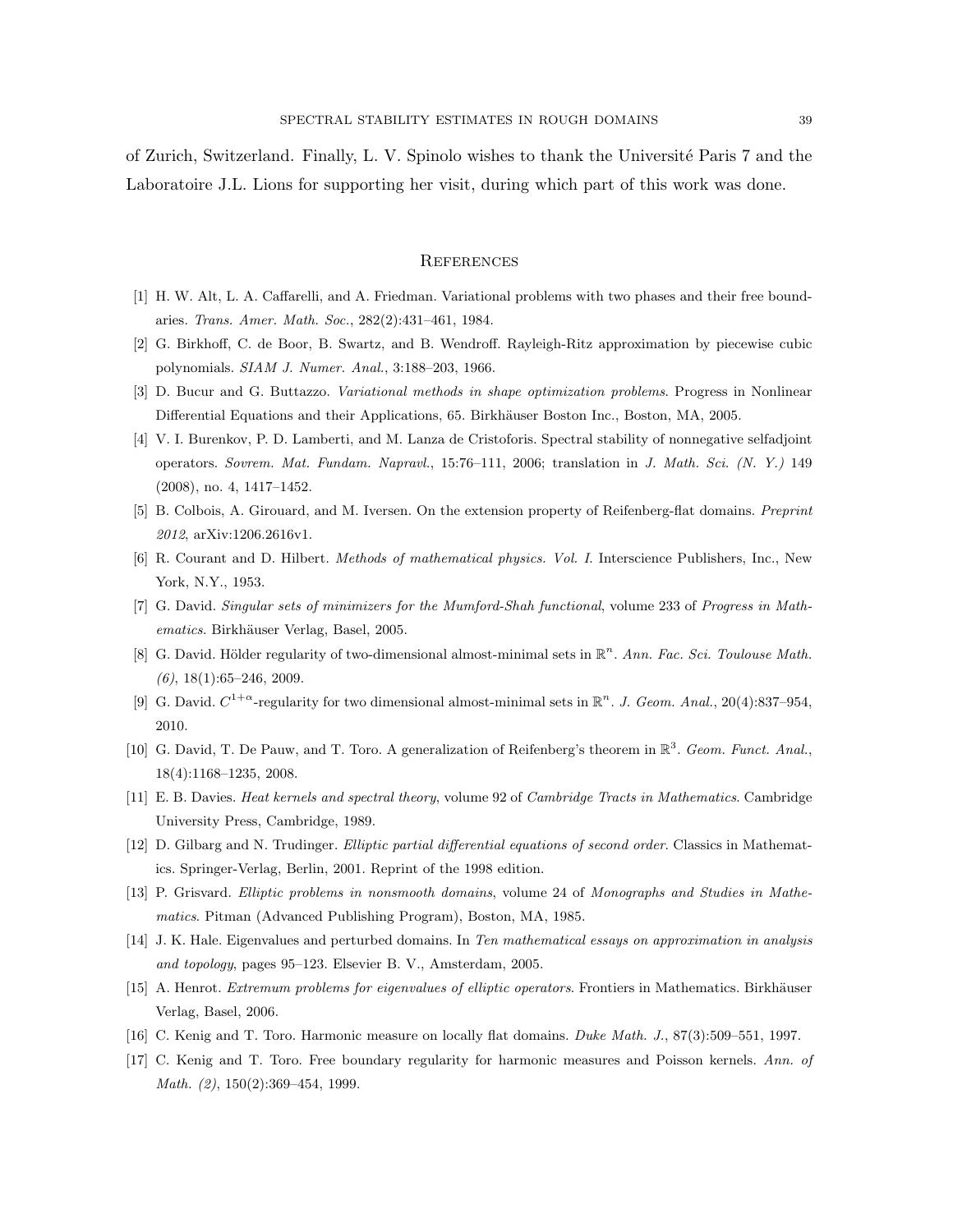- [18] C. Kenig and T. Toro. Poisson kernel characterization of Reifenberg flat chord arc domains. Ann. Sci.  $\textit{École Norm. Sup. (4), } 36(3):323-401, 2003.$
- [19] A. Lemenant. Energy improvement for energy minimizing functions in the complement of generalized Reifenberg-flat sets. Ann. Sc. Norm. Super. Pisa Cl. Sci. (5), 9(2):351–384, 2010.
- [20] A. Lemenant. Regularity of the singular set for Mumford-Shah minimizers in  $\mathbb{R}^3$  near a minimal cone. Ann. Sc. Norm. Super. Pisa Cl. Sci. (5), 10(3):561–609, 2011.
- [21] A. Lemenant and E. Milakis. Quantitative stability for the first Dirichlet eigenvalue in Reifenberg flat domains in  $\mathbb{R}^N$ . J. Math. Anal. Appl., 364(2):522-533, 2010.
- [22] A. Lemenant and E. Milakis. A stability result for Nonlinear Neumann problems in Reifenberg flat domains in  $\mathbb{R}^n$ . *Publ. Mat.*, 55(2):413-432, 2011.
- [23] A. Lemenant, E. Milakis, and L.V. Spinolo. On the extension property of Reifenberg-flat domains. Preprint 2012, available at http://cvgmt.sns.it/papers.
- [24] E. Milakis and T. Toro. Divergence form operators in Reifenberg flat domains. Math. Z., 264(1):15–41, 2010.
- [25] E. R. Reifenberg. Solution of the Plateau Problem for m-dimensional surfaces of varying topological type. Acta Math., 104:1–92, 1960.
- [26] G. Savaré and G. Schimperna. Domain perturbations and estimates for the solutions of second order elliptic equations. J. Math. Pures Appl. (9), 81(11):1071–1112, 2002.
- [27] T. Toro. Doubling and flatness: geometry of measures. Notices Amer. Math. Soc., 44(9):1087–1094, 1997.
- [28] T. Toro. Geometry of measures: harmonic analysis meets geometric measure theory. In Handbook of geometric analysis. No. 1, volume 7 of Adv. Lect. Math. (ALM), pages 449–465. Int. Press, Somerville, MA, 2008.

Antoine Lemenant Université Paris Diderot - Paris 7 - LJLL - CNRS U.F.R de Mathématiques Site Chevaleret Case 7012 75205 Paris Cedex 13 FRANCE e-mail : lemenant@ljll.univ-paris-diderot.fr

Emmanouil Milakis University of Cyprus Department of Mathematics & Statistics P.O. Box 20537 Nicosia, CY- 1678 CYPRUS e-mail : emilakis@ucy.ac.cy